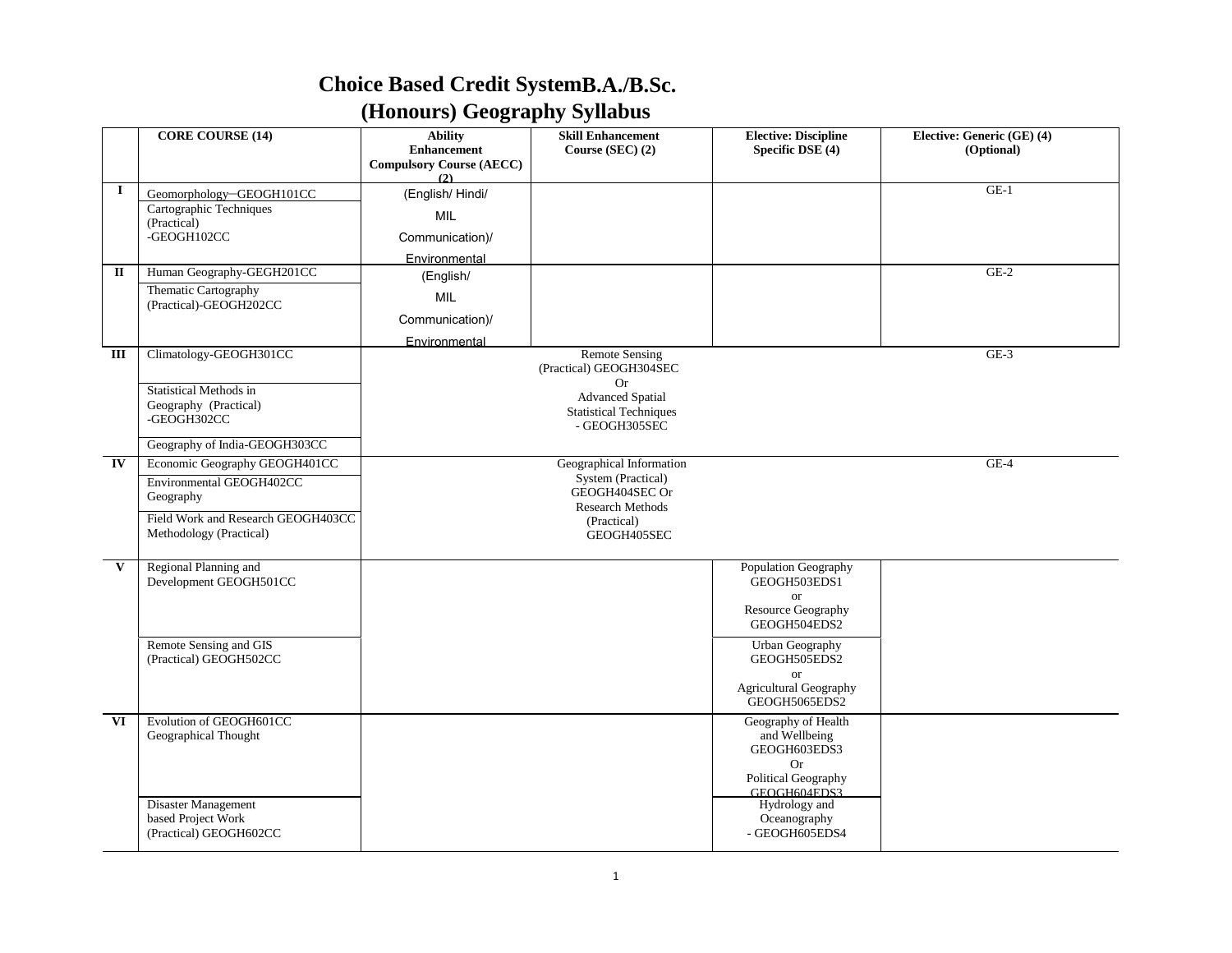|  |  | .raphy |  |
|--|--|--------|--|

#### **Each course will be of 100 Marks, and the distribution of the Marks will be as follow.**

- a) In all such courses where there are practical courses as essential component the distribution of the marks under different components will be as following.
	- i) Theory 50 Marks<br>ii) Practical 30 Marks
	- Practical 30 Marks
	- iii) CCA/IA 20 Marks

#### **All the Practical papers shall be conducted and set by the College at their own level.**

- b) In all such courses where there are no practical courses the distribution of the marks under different components will be as following.
	- i) Theory 70 Marks
	- ii) CCA/IA 30 Marks

#### **Continuous Comprehensive Assessment (CCA) Pattern: Maximum Marks Allotted: 30**

| <b>Mid Term Test* (Marks)</b> | <b>Class Test/</b><br><b>Tutorials/Assignments (Marks)</b> | <b>Ouiz/Seminars</b><br>(Marks) | <b>Attendance</b><br>(Marks) | <b>Total Marks</b> |
|-------------------------------|------------------------------------------------------------|---------------------------------|------------------------------|--------------------|
|                               |                                                            |                                 |                              |                    |
| <b>Total</b>                  |                                                            |                                 |                              | 30                 |

**\*** The pattern of examination for conducting the minor test will be same as prescribed for the end semester examination.

#### **End Semester Examination System: Maximum Marks Allotted: 70**

| Allotted | <b>Marks</b> | <b>PERMIT</b> |
|----------|--------------|---------------|
| Maximum  | rass         | Mlotteo       |
| Marks    | Vlınımum     | `ıme          |
| 70       |              | .00           |

#### **Paper Setting Scheme**

| Section | <b>No of Questions</b> | <b>Syllabus</b> | <b>Nature of Questions and Answers</b> | <b>Questions to be Attempted</b> | <b>Maximum Marks</b> |
|---------|------------------------|-----------------|----------------------------------------|----------------------------------|----------------------|
|         |                        | Coverage        |                                        |                                  |                      |
|         | IО                     | Complete        | Objective Type                         | $10(1$ mark each)                | 10                   |
|         |                        | Complete        | Short answer type (25-50 words)        | 5 (4 marks each)                 | 20                   |
|         |                        | Complete        | Long answer type                       | $1(10 \text{ marks each})$       | 10                   |
|         |                        | Complete        | Long answer type                       | $1(10 \text{ marks each})$       | 10                   |
|         |                        | Complete        | Long answer type                       | $1(10 \text{ marks each})$       | 10                   |
|         |                        | Complete        | Long answer type                       | $1(10 \text{ marks each})$       | 10                   |
|         |                        |                 |                                        | <b>Total</b>                     | 70                   |

**Note: Use of non-programmable calculators and map stencils are allowed in the examination hall.**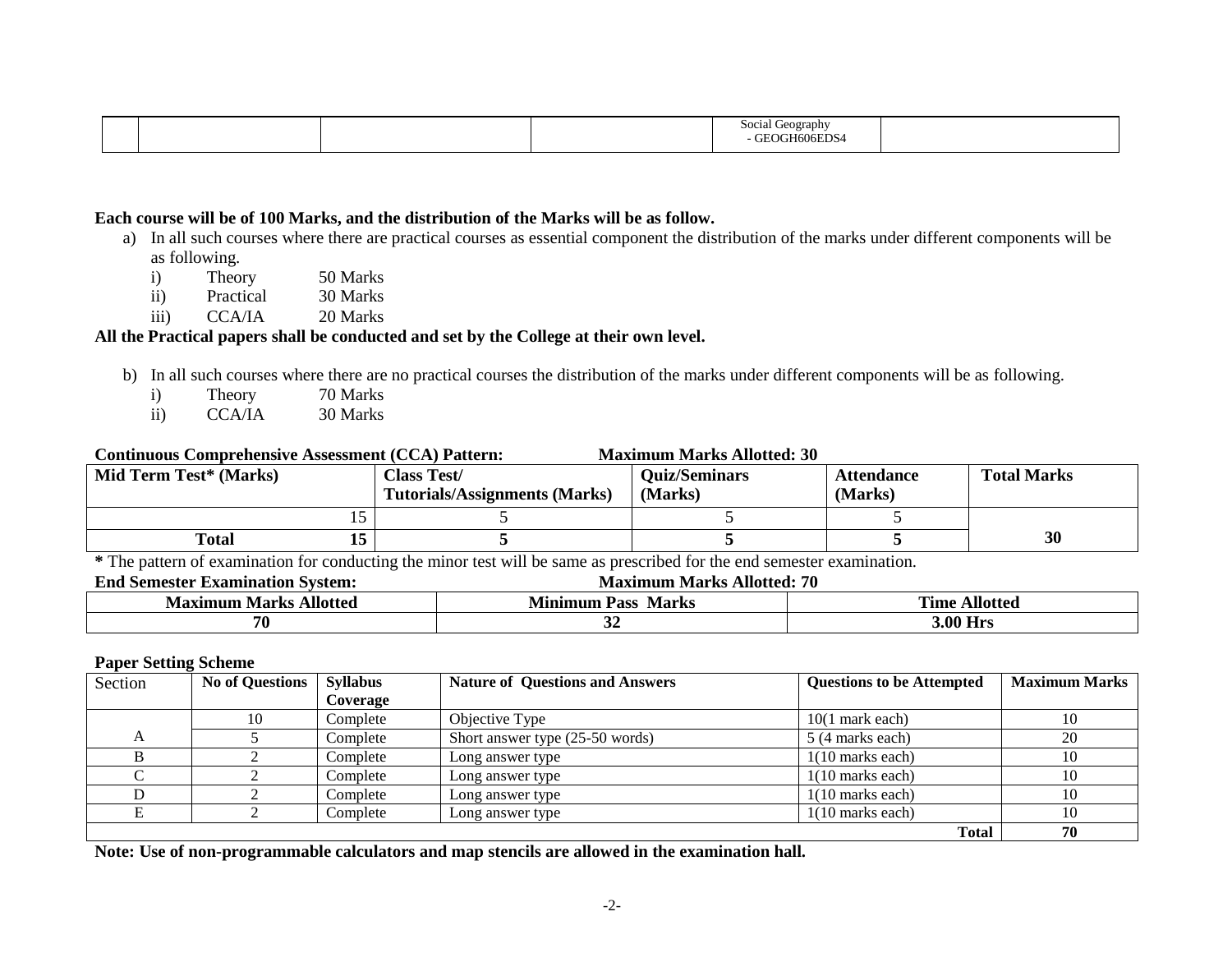#### **Each course will be of 100 Marks, and the distribution of the Marks will be as following.**

- c) In all such courses where there are practical courses as essential component the distribution of the marks under different components will be as following.
	- iv) Theory 50 Marks
	- v) Practical 20 Marks (Practical File-10, Viva-voce-10)
	- vi) CCA/IA 30 Marks\*\*

#### **All the Practical papers shall be conducted and set by the College at their own level.**

- d) In all such courses where there are no practical courses the distribution of the marks under different components will be as following.
	- iii) Theory 70 Marks
	- iv) CCA/IA 30 Marks\*\*

#### **\*\*Continuous Comprehensive Assessment (CCA) Pattern: Maximum Marks Allotted: 30 Mid Term Test\* (Marks) Class Test/ Tutorials/Assignments (Marks) Quiz/Seminars (Marks) Attendance (Marks) Total Marks** 15 5 5 5 5 **Total 15 5 5 5 30**

**\*** The pattern of examination for conducting the minor test will be same as prescribed for the end semester examination.

### **End Semester Examination System: Maximum Marks Allotted: 70**

| <b>Maximum</b><br><b>Marks Allotted</b> | <b>Minimum</b><br><b>Marks</b><br>Pass | <b>Allotted</b><br><b>Alme</b> |
|-----------------------------------------|----------------------------------------|--------------------------------|
| 70                                      | ◡                                      | 00 H<br>ым                     |

#### **Paper Setting Scheme**

| Section | No of            | <b>Syllabus</b> | <b>Nature of Questions and Answers</b> | <b>Questions</b><br>be<br>to | <b>Maximum</b> |
|---------|------------------|-----------------|----------------------------------------|------------------------------|----------------|
|         | <b>Questions</b> | Coverage        |                                        | <b>Attempted</b>             | <b>Marks</b>   |
|         | 10               | Complete        | Objective Type                         | $10(1$ mark each)            | 10             |
| А       |                  | Complete        | Short answer type (25-50 words)        | 5 (4 marks each)             | 20             |
|         |                  | Complete        | Long answer type                       | $1(10$ marks each)           | 10             |
|         |                  | Complete        | Long answer type                       | $1(10 \text{ marks each})$   | 10             |
|         |                  | Complete        | Long answer type                       | $1(10$ marks each)           | 10             |
|         |                  | Complete        | Long answer type                       | $1(10$ marks each)           | 10             |
|         |                  |                 |                                        | <b>Total</b>                 | 70             |

**Note: Use of non-programmable calculators and map stencils are allowed in the examination hall.**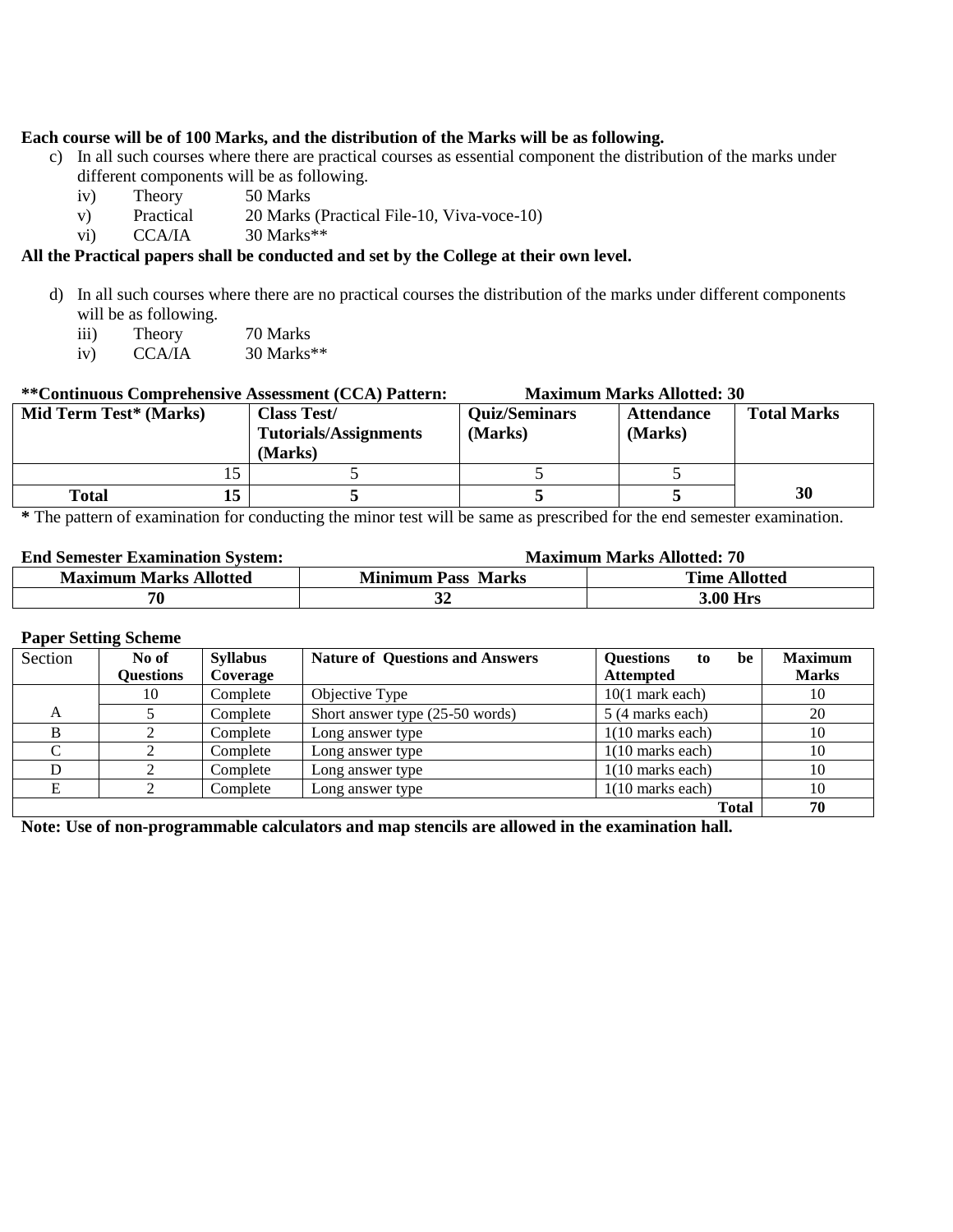## **Note: B.A./B.Sc. (Honours) Geography**

**1. Practical paper will not have tutorials.**

## **Core Courses (CC)**

### **Semester I**

- 1. Geomorphology GEOGH101CC
- 2. Cartographic Techniques (Practical) GEOGH102CC

### **Semester II**

- 3. Human Geography GEOGH201CC
- 4. Thematic Cartography (Practical) GEOGH202CC

### **Semester III**

- 5. Climatology– GEOGH301CC
- 6. Statistical Methods in Geography (Practical) GEOGH302CC
- 7. Geography of India– GEOGH303CC

### **Semester IV**

- 8. Economic Geography– GEOGH401CC
- 9. Environmental Geography GEOGH402CC
- 10. Field Work and Research Methodology (Practical) GEOGH403CC

### **Semester V**

- 11. Regional Planning and Development– GEOGH501CC
- 12. Remote Sensing and GIS (Practical) GEOGH502CC

### **Semester VI**

- 13. Evolution of Geographical Thought– GEOGH601CC
- 14. Disaster Management based Project Work (Practical) GEOGH602CC

## **Skill Enhancement Course (any 2) (SEC)**

### **Semester III (Any one)**

- 1. Remote Sensing (Practical) GEOGH304SEC
- 2. Advanced Spatial Statistical Techniques (Practical) GEOGH305SEC

### **Semester IV (Any one)**

- 3. Geographical Information System (Practical) GEOGH404SEC
- 4. Research Methods (Practical) GEOGH405SEC

## **Elective Discipline Specific (any four) (EDS)**

### **Semester V**

### **DSE-1 (Any one)**

- 1. Population Geography– GEOGH503EDS1
- 2. Resource Geography– GEOGH504EDS1

### **DSE-2 (Any one)**

- 3. Urban Geography– GEOGH505EDS2
- 4. Agricultural Geography– GEOGH506EDS2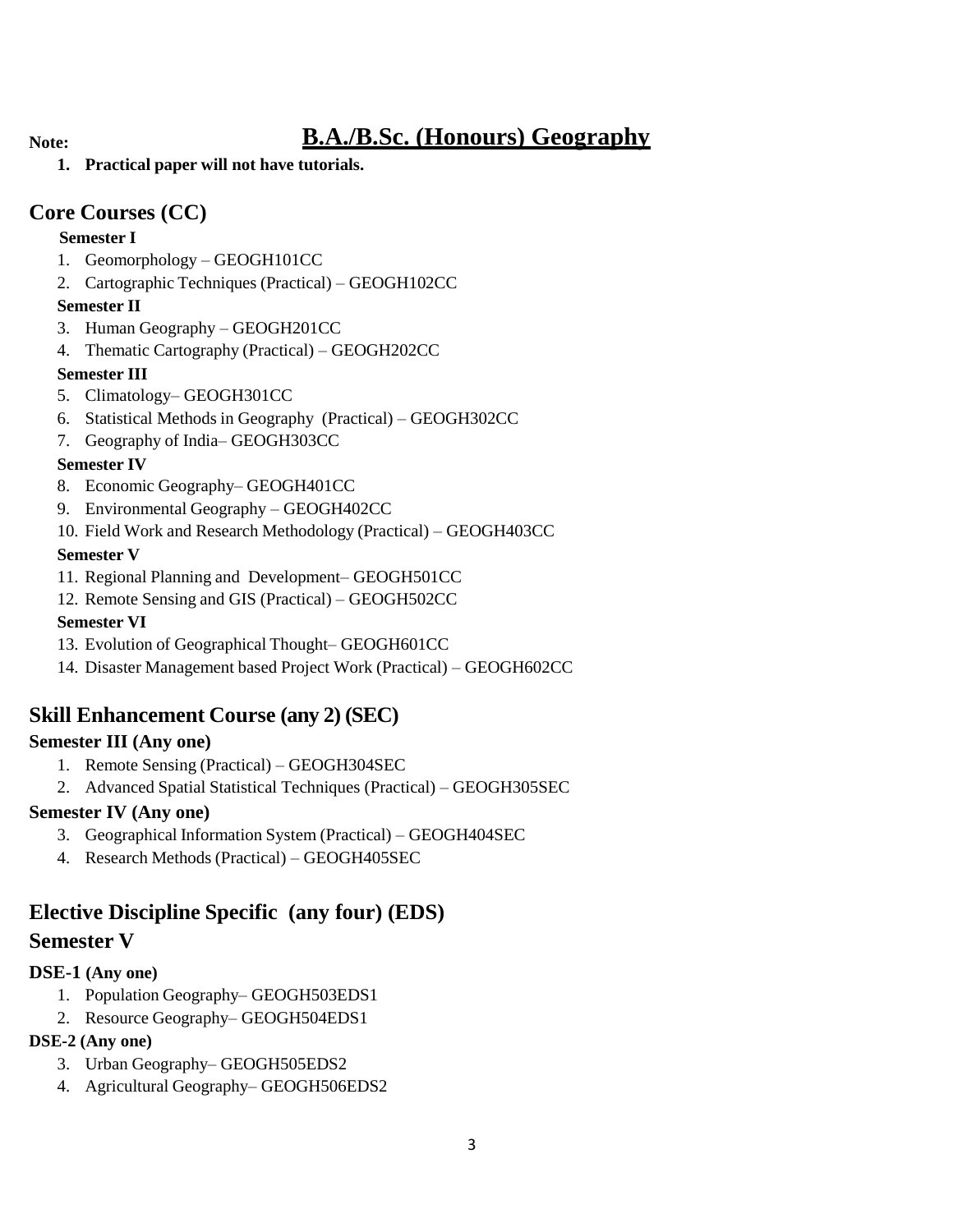### **Semester VI**

### **DSE-3 (Any one)**

- 5. Geography of Health and Wellbeing– GEOGH603EDS3
- 6. Political Geography– GEOGH604EDS3

### **DSE-4 (Any one)**

- 7. Hydrology and Oceanography– GEOGH605EDS4
- 8. Social Geography– GEOGH606EDS4

### **Elective Generic Papers (any four) (EG)**

### **Semester I (Any one)**

- 1. Disaster Management– GEOGH103EG
- 2. Geography of Tourism– GEOGH104EG

### **Semester II (Any one)**

- 3. Spatial Information Technology– GEOGH203EG
- 4. Regional Development– GEOGH204EG

### **Semester III (Any one)**

- 5. Climate Change: Vulnerability and Adaptation– GEOGH306EG
- 6. Rural Development– GEOGH307EG

### **Semester IV (Any one)**

- 7. Industrial Geography– GEOGH406GE
- 8. Sustainable Development– GEOGH407GE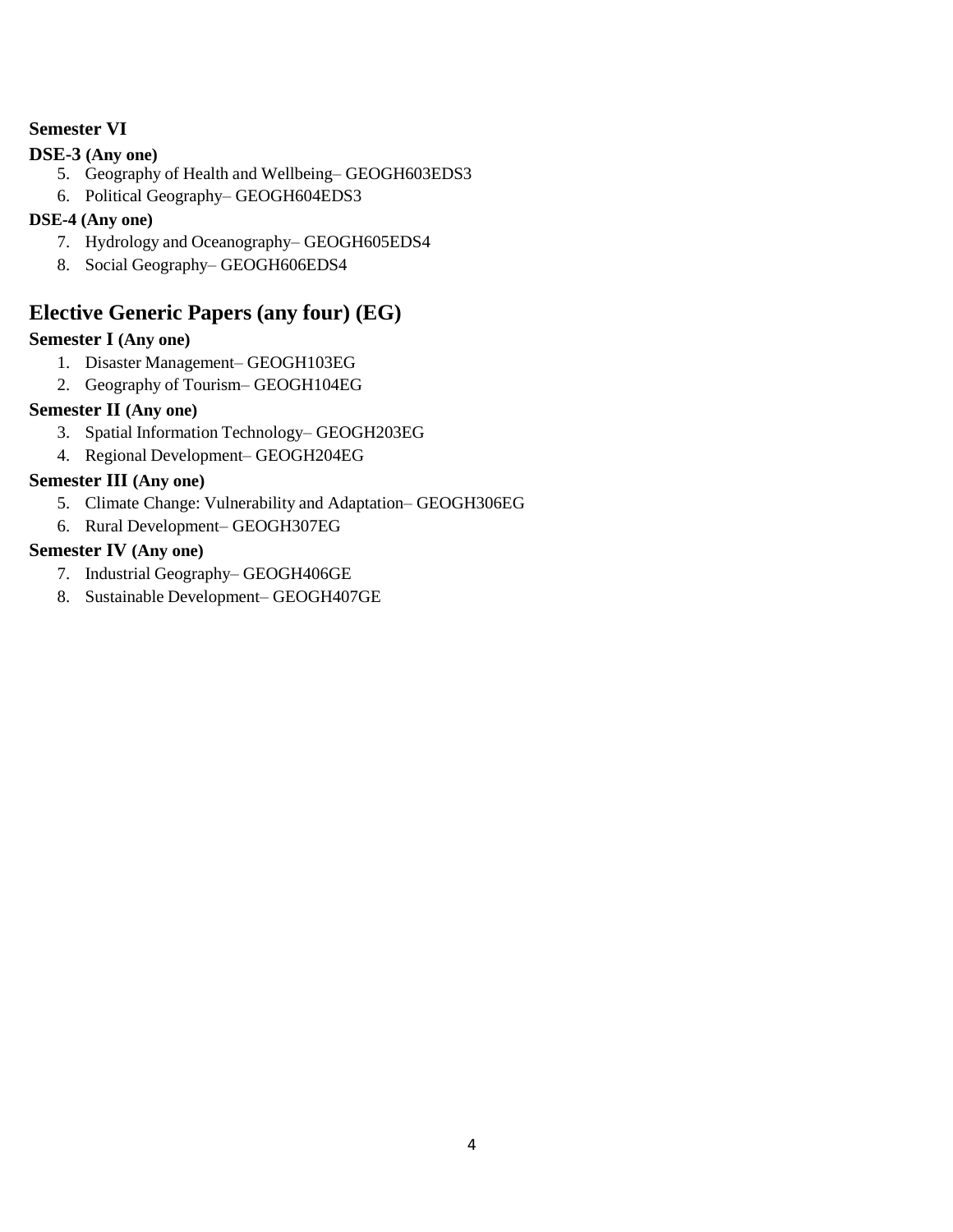### **B.A. /B.Sc. (Honours) Geography**

### **Core Papers**

### **1. Geomorphology-** GEOGH101CC

|      | Course Content and Credit Scheme $(Credit - 6)$                            |                                 |                |                |  |  |  |
|------|----------------------------------------------------------------------------|---------------------------------|----------------|----------------|--|--|--|
| Unit | <b>Topic</b>                                                               | <b>Allotted Time</b><br>(Hours) |                |                |  |  |  |
|      |                                                                            | L                               | T              | P              |  |  |  |
| I.   | <b>Introduction</b>                                                        | 11                              | 6              | $\Omega$       |  |  |  |
|      | Geomorphology: Definition, Nature and Scope.                               |                                 |                |                |  |  |  |
|      | Interior Structure of the Earth                                            |                                 |                |                |  |  |  |
|      | Theory of Isostasy: Aiary and Pretts's Views                               |                                 |                |                |  |  |  |
| II.  | <b>Earth Movements</b>                                                     | 10                              | 5              | $\overline{0}$ |  |  |  |
|      | Continental Drift, Plate Tectonics, Types of Folds and Faults, Earthquakes |                                 |                |                |  |  |  |
|      | and Volcanoes.                                                             |                                 |                |                |  |  |  |
| III. | <b>Geomorphic Processes:</b>                                               | 10                              | 5              | $\overline{0}$ |  |  |  |
|      | Weathering,                                                                |                                 |                |                |  |  |  |
|      | Mass Wasting,                                                              |                                 |                |                |  |  |  |
|      | Cycle of Erosion (Davis and Penck).                                        |                                 |                |                |  |  |  |
| IV.  | <b>Evolution of Landforms (Erosional and Depositional):</b>                | 9                               | $\overline{4}$ | $\theta$       |  |  |  |
|      | Fluvial,                                                                   |                                 |                |                |  |  |  |
|      | Karst,                                                                     |                                 |                |                |  |  |  |
|      | Aeolian,                                                                   |                                 |                |                |  |  |  |
|      | Glacial,                                                                   |                                 |                |                |  |  |  |
|      | <b>Total Hours</b>                                                         | 40                              | 20             | $\bf{0}$       |  |  |  |

L-Lecture, T-Tutorial and P-Practical and Practices

- 1. Bloom A. L., 2003: *Geomorphology: A Systematic Analysis of Late Cenozoic Landforms*, Prentice-Hall of India, New Delhi.
- 2. Bridges E. M., 1990: *World Geomorphology*, Cambridge University Press, Cambridge.
- 3. Christopherson, Robert W., (2011), Geosystems: *An Introduction to Physical Geography,* 8 Ed., Macmillan Publishing Company
- 4. Kale V. S. and Gupta A., 2001: *Introduction to Geomorphology*, Orient Longman, Hyderabad.
- 5. Knighton A. D., 1984: *Fluvial Forms and Processes*, Edward Arnold Publishers, London.
- 6. Richards K. S., 1982: *Rivers: Form and Processes in Alluvial Channels*, Methuen, London.
- 7. Selby, M.J., (2005), *Earth's Changing Surface,* Indian Edition, OUP
- 8. Skinner, Brian J. and Stephen C. Porter (2000), *The Dynamic Earth: An Introduction to physical Geology,* 4th Edition, John Wiley and Sons
- 9. Thornbury W. D., 1968: *Principles of Geomorphology*, Wiley.
- 10. Gautam, A (2010): *Bhautik Bhugol*, Rastogi Punlications, Meerut
- 11.Tikkaa, R N (1989): *Bhautik Bhugol ka Swaroop*, Kedarnath Ram Nath, Meerut
- 12. Singh, S (2009):*Bhautik Bhugol ka Swaroop*, Prayag Pustak,Allahabad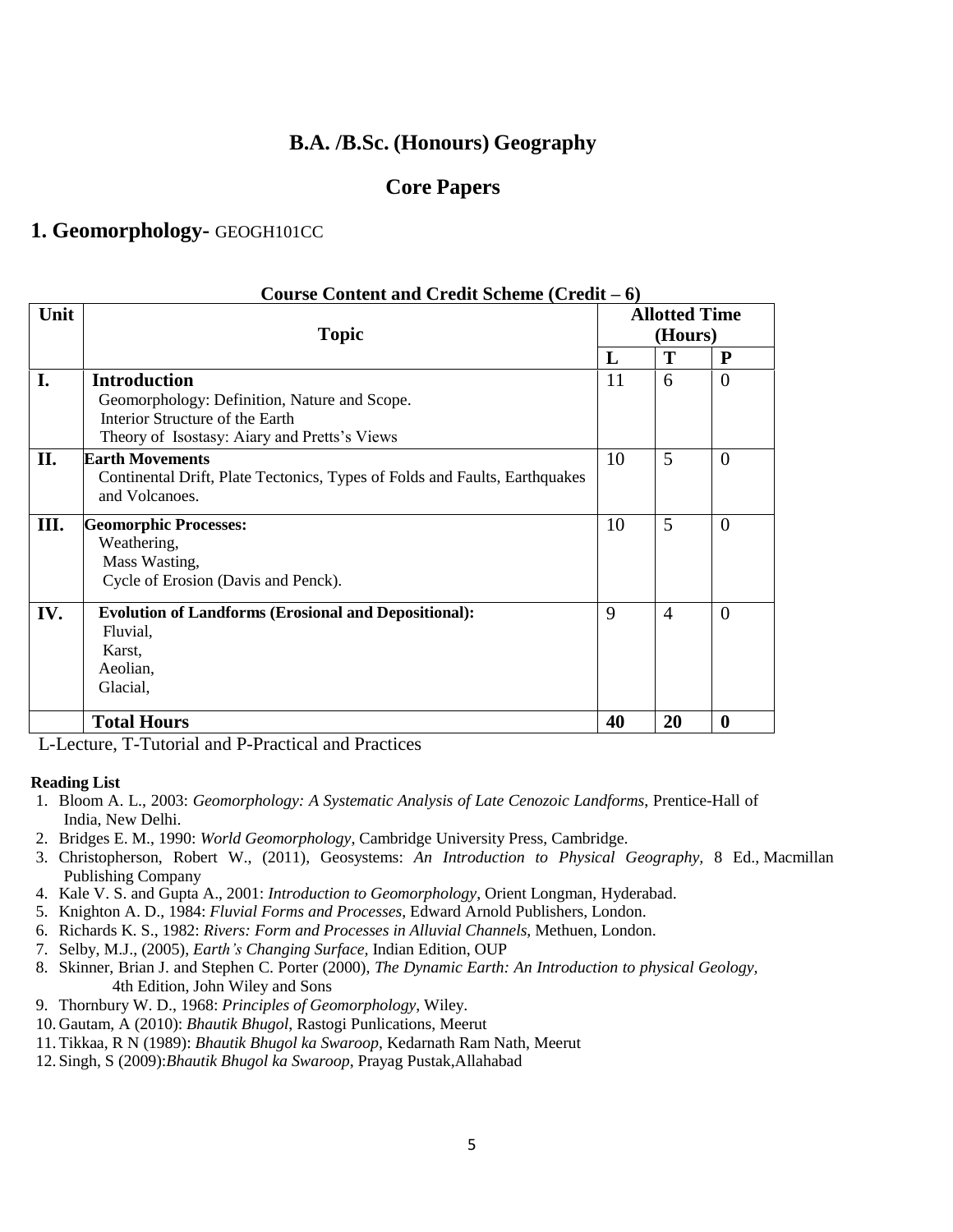### **2. Cartographic Techniques (Practical)** – GEOGH102CC

| Unit | <b>Topic</b>                                                                                                                                                                                       |    | <b>Allotted Time</b><br>(Hours) |                |  |
|------|----------------------------------------------------------------------------------------------------------------------------------------------------------------------------------------------------|----|---------------------------------|----------------|--|
|      |                                                                                                                                                                                                    | L  | T                               | P              |  |
| I.   | <b>Introduction</b><br>Cartography – Nature and Scope.<br><b>History of Cartography</b>                                                                                                            | 11 | $\theta$                        | 6              |  |
| II.  | <b>Scales</b><br>Concept and application<br>Graphical Construction of Plain,<br>Comparative and Diagonal Scales.                                                                                   | 10 | $\overline{0}$                  | 5              |  |
| Ш.   | <b>Map Projections</b><br>Graphical Construction of Polar Zenithal Stereographic, Bonne's and<br>Mercator's Projections, and Universal Transverse Mercator (UTM)<br>Projection properties and uses | 10 | $\overline{0}$                  | 5              |  |
| IV.  | <b>Topographical Map</b><br>Interpretation of a Mountain area with the help of Cross and Longitudinal<br>Profiles.<br>Slope Analysis – Wentworth's method                                          | 9  | $\overline{0}$                  | $\overline{4}$ |  |
|      | <b>Total Hours</b>                                                                                                                                                                                 | 40 | $\theta$                        | 20             |  |

#### **Course Content and Credit Scheme (Credit – 6)**

L-Lecture, T-Tutorial and P-Practical and Practices

**Practical Record:** A Project File in pencil, comprising one exercise *each*, on scale, map projection, interpretation of topographic sheet and slope analysis.

- 1. Anson R. and Ormelling F. J., 1994: *International Cartographic Association: BasicCartographic Vol.* Pregmen Press.
- 2. Gupta K.K. and Tyagi, V. C., 1992: *Working with Map*, Survey of India, DST, New Delhi.
- 3. Mishra R.P. and Ramesh, A., 1989: *Fundamentals of Cartography*, Concept, New Delhi.
- 4. Monkhouse F. J. and Wilkinson H. R., 1973: *Maps and Diagrams*, Methuen, London.
- 5. Rhind D. W. and Taylor D. R. F., (eds.), 1989: *Cartography: Past, Present and Future*, Elsevier, International Cartographic Association.
- 6. Robinson A. H., 2009: *Elements of Cartography*, John Wiley and Sons, New York.
- 7. Sharma J. P., 2010: *Prayogic Bhugol*, Rastogi Publishers, Meerut.
- 8. Singh R. L. and Singh R. P. B., 1999: *Elements of Practical Geography*, Kalyani Publishers.
- 9. Sarkar, A. (2015) Practical geography: A systematic approach. Orient Black Swan Private Ltd., New Delhi
- 10. Singh R L & Rana P B Singh(1991) Prayogtmak Bhugol ke Mool Tatva, Kalyani Publishers, New Delhi
- 11. Sharma, J P (2010) Prayogtmak Bhugol ki Rooprekha, Rastogi Publications, Meerut
- 12. Singh, R L & Dutta, P K (2012) PrayogatmakBhugol, Central Book Depot, Allahabad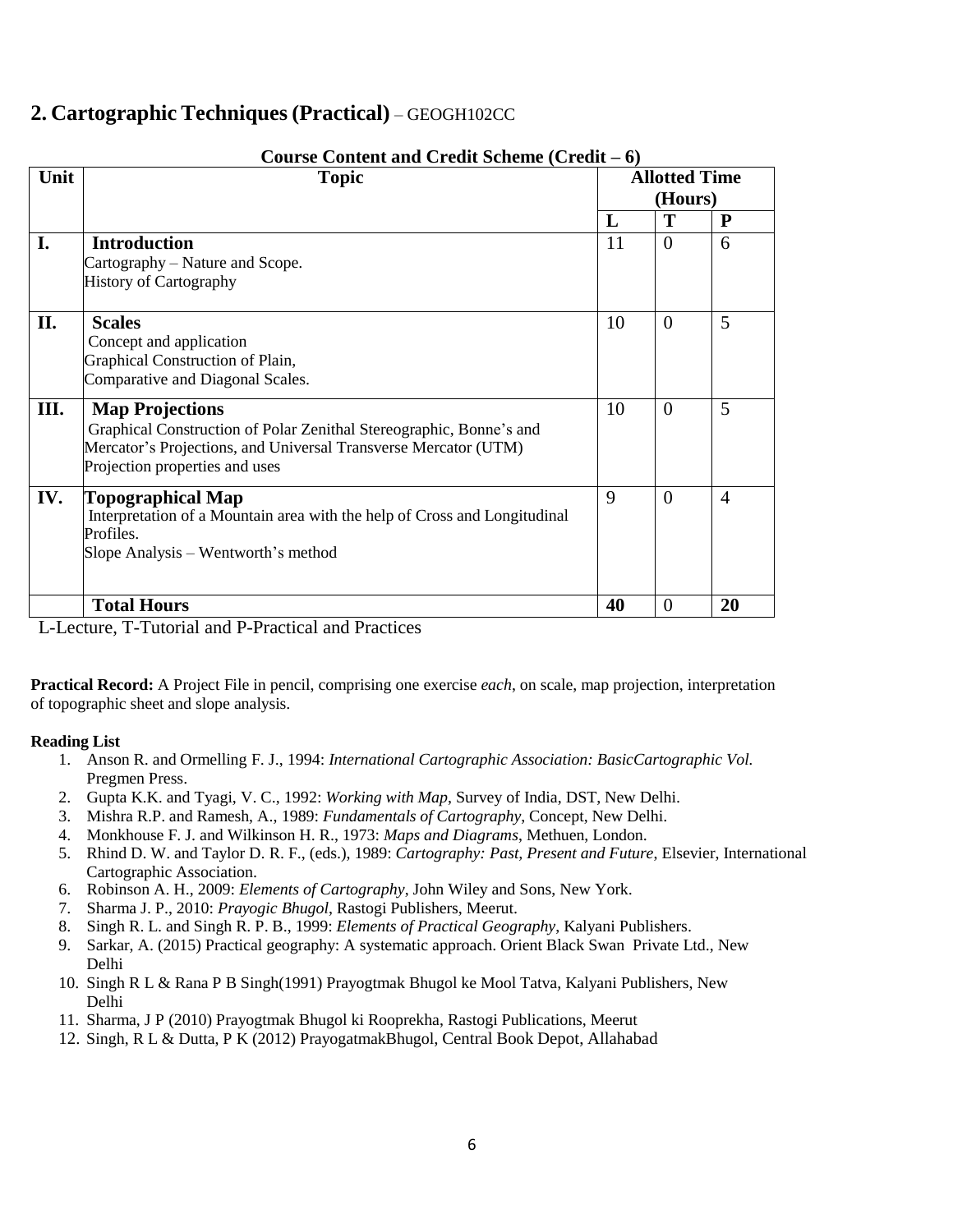### **3. Human Geography**– GEOGH201CC

|              | Course Content and Credit Scheme(Credit – 6)                         |    |                                                                                                                                     |             |  |  |  |
|--------------|----------------------------------------------------------------------|----|-------------------------------------------------------------------------------------------------------------------------------------|-------------|--|--|--|
| Unit         | <b>Topic</b>                                                         |    | <b>Allotted Time</b><br>(Hours)<br>T<br>P<br>$\Omega$<br>$\overline{4}$<br>$\overline{4}$<br>$\Omega$<br>$\Omega$<br>$\overline{4}$ |             |  |  |  |
|              |                                                                      |    | 11<br>11<br>11<br>11<br>$\theta$<br>$\overline{A}$                                                                                  |             |  |  |  |
|              |                                                                      | L  |                                                                                                                                     |             |  |  |  |
| I            | <b>Introduction</b>                                                  |    |                                                                                                                                     |             |  |  |  |
|              | Definition, Nature, Major Subfields, Contemporary Relevance of       |    |                                                                                                                                     |             |  |  |  |
|              | Human Geography                                                      |    |                                                                                                                                     |             |  |  |  |
| $\mathbf{I}$ | <b>Space and Society</b>                                             |    |                                                                                                                                     |             |  |  |  |
|              | Cultural Regions of the world                                        |    |                                                                                                                                     |             |  |  |  |
|              | Human Races: Classification (Griffith Taylor) and world distribution |    |                                                                                                                                     |             |  |  |  |
|              | Major Religions of the world and distribution                        |    |                                                                                                                                     |             |  |  |  |
|              | Major languages of the world and distribution                        |    |                                                                                                                                     |             |  |  |  |
|              |                                                                      |    |                                                                                                                                     |             |  |  |  |
| III          | <b>Population</b>                                                    |    |                                                                                                                                     |             |  |  |  |
|              | World Population Distribution, density and growth, Demographic       |    |                                                                                                                                     |             |  |  |  |
|              | <b>Transition Theory.</b>                                            |    |                                                                                                                                     |             |  |  |  |
|              |                                                                      |    |                                                                                                                                     |             |  |  |  |
|              |                                                                      |    |                                                                                                                                     |             |  |  |  |
| IV           | <b>Settlements</b>                                                   |    |                                                                                                                                     |             |  |  |  |
|              | Types and Patterns of Rural Settlements                              |    |                                                                                                                                     |             |  |  |  |
|              | <b>Classification of Urban settlements</b>                           |    |                                                                                                                                     |             |  |  |  |
|              | Trends and Patterns of World Urbanization                            |    |                                                                                                                                     |             |  |  |  |
|              | <b>Total Hours</b>                                                   | 44 | 16                                                                                                                                  | $\mathbf 0$ |  |  |  |

#### **Course Content and Credit Scheme(Credit – 6)**

L-Lecture, T-Tutorial and P-Practical and Practices

- 1. Chandna, R.C. (2010) Population Geography, Kalyani Publisher.
- 2. Hassan, M.I. (2005) Population Geography, Rawat Publications, Jaipur
- 3. Daniel, P.A. and Hopkinson, M.F. (1989) The Geography of Settlement, Oliver & Boyd, London.
- 4. Johnston R; Gregory D, Pratt G. et al. (2008) The Dictionary of Human Geography, Blackwell Publication.
- 5. Jordan-Bychkov et al. (2006) The Human Mosaic: A Thematic Introduction to Cultural Geography. W. H. Freeman and Company, New York.
- 6. Kaushik, S.D. (2010) Manav Bhugol, Rastogi Publication, Meerut.
- 7. Maurya, S.D. (2012) Manav Bhugol, Sharda Pustak Bhawan. Allahabad.
- 8. Hussain, Majid (2012) Manav Bhugol. Rawat Publications, Jaipur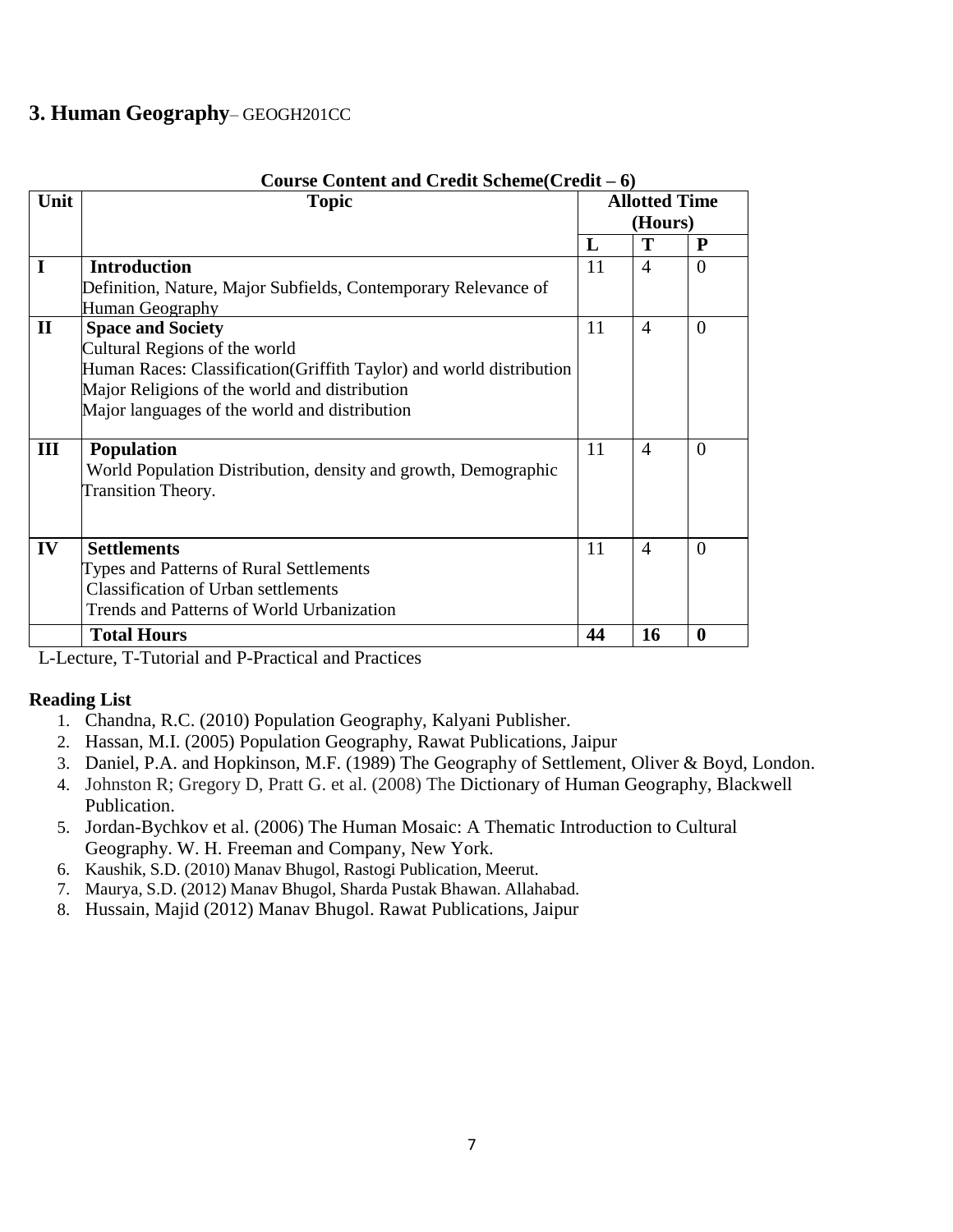### **4. Thematic Cartography (Practical)** – GEOGH202CC

|      | Course Content and Credit Scheme (Credit – 6)                 |                                            |                                                                                                    |                |  |  |  |
|------|---------------------------------------------------------------|--------------------------------------------|----------------------------------------------------------------------------------------------------|----------------|--|--|--|
| Unit | <b>Topic</b>                                                  |                                            | <b>Allotted Time</b><br>(Hours)<br>Т<br>P<br>$\overline{0}$<br>6<br>5<br>$\theta$<br>5<br>$\Omega$ |                |  |  |  |
|      |                                                               | L<br>11<br>10<br>10<br>9<br>$\overline{0}$ |                                                                                                    |                |  |  |  |
|      |                                                               |                                            |                                                                                                    |                |  |  |  |
| I.   | <b>Introduction</b>                                           |                                            |                                                                                                    |                |  |  |  |
|      | Maps – Classification and Types                               |                                            |                                                                                                    |                |  |  |  |
|      | Principles of Map Design.                                     |                                            |                                                                                                    |                |  |  |  |
|      |                                                               |                                            |                                                                                                    |                |  |  |  |
| II.  | Diagrammatic Data Presentation                                |                                            |                                                                                                    |                |  |  |  |
|      | Line, Bar and Circle.                                         |                                            |                                                                                                    |                |  |  |  |
|      |                                                               |                                            |                                                                                                    |                |  |  |  |
| III. | <b>Thematic Mapping Techniques</b>                            |                                            |                                                                                                    |                |  |  |  |
|      | Properties, Uses and Limitations:                             |                                            |                                                                                                    |                |  |  |  |
|      | Area Data -- Choropleth, Dot, Proportional Circles, Isopleth. |                                            |                                                                                                    |                |  |  |  |
| IV.  | <b>Cartographic Overlays</b>                                  |                                            |                                                                                                    | $\overline{A}$ |  |  |  |
|      | Point, Line and Area Data.                                    |                                            |                                                                                                    |                |  |  |  |
|      | Thematic Maps – Preparation and Interpretation.               |                                            |                                                                                                    |                |  |  |  |
|      | <b>Total Hours</b>                                            | 40                                         | $\Omega$                                                                                           | 20             |  |  |  |

L-Lecture, T-Tutorial and P-Practical and Practices

**Practical Record:** A Thematic Atlas should be prepared on a specific theme with five plates of any state in India.

- 1. Cuff J. D. and Mattson M. T., 1982: *Thematic Maps: Their Design and Production*, Methuen Young Books
- 2. Dent B. D., Torguson J. S., and Holder T. W., 2008: *Cartography: Thematic Map Design* (6th Edition), Mcgraw-Hill Higher Education
- 3. Gupta K. K. and Tyagi V. C., 1992: *Working with Maps*, Survey of India, DST, New Delhi.
- 4. Kraak M.-J. and Ormeling F., 2003: *Cartography: Visualization of Geo-Spatial Data*, Prentice-Hall.
- 5. Mishra R. P. and Ramesh A., 1989: *Fundamentals of Cartography*, Concept, New Delhi.
- 6. Sharma J. P., 2010: *Prayogic Bhugol*, Rastogi Publishers, Meerut.
- 7. Singh R. L. and Singh R. P. B., 1999: *Elements of Practical Geography*, Kalyani Publishers.
- 8. Slocum T. A., Mcmaster R. B. and Kessler F. C., 2008: *Thematic Cartography and Geovisualization* (3rd Edition), Prentice Hall.
- 9. Tyner J. A., 2010: *Principles of Map Design*, The Guilford Press.
- 10. Sarkar, A. (2015) Practical geography: A systematic approach. Orient Black Swan Private Ltd., New Delhi
- 11. Singh, L R & Singh R (1977): Manchitra or Pryaogatamek Bhugol , Central Book, Depot, Allahabad
- 12. Bhopal Singh R L and Duttta P K (2012) Prayogatama Bhugol, Central Book Depot, Allahabad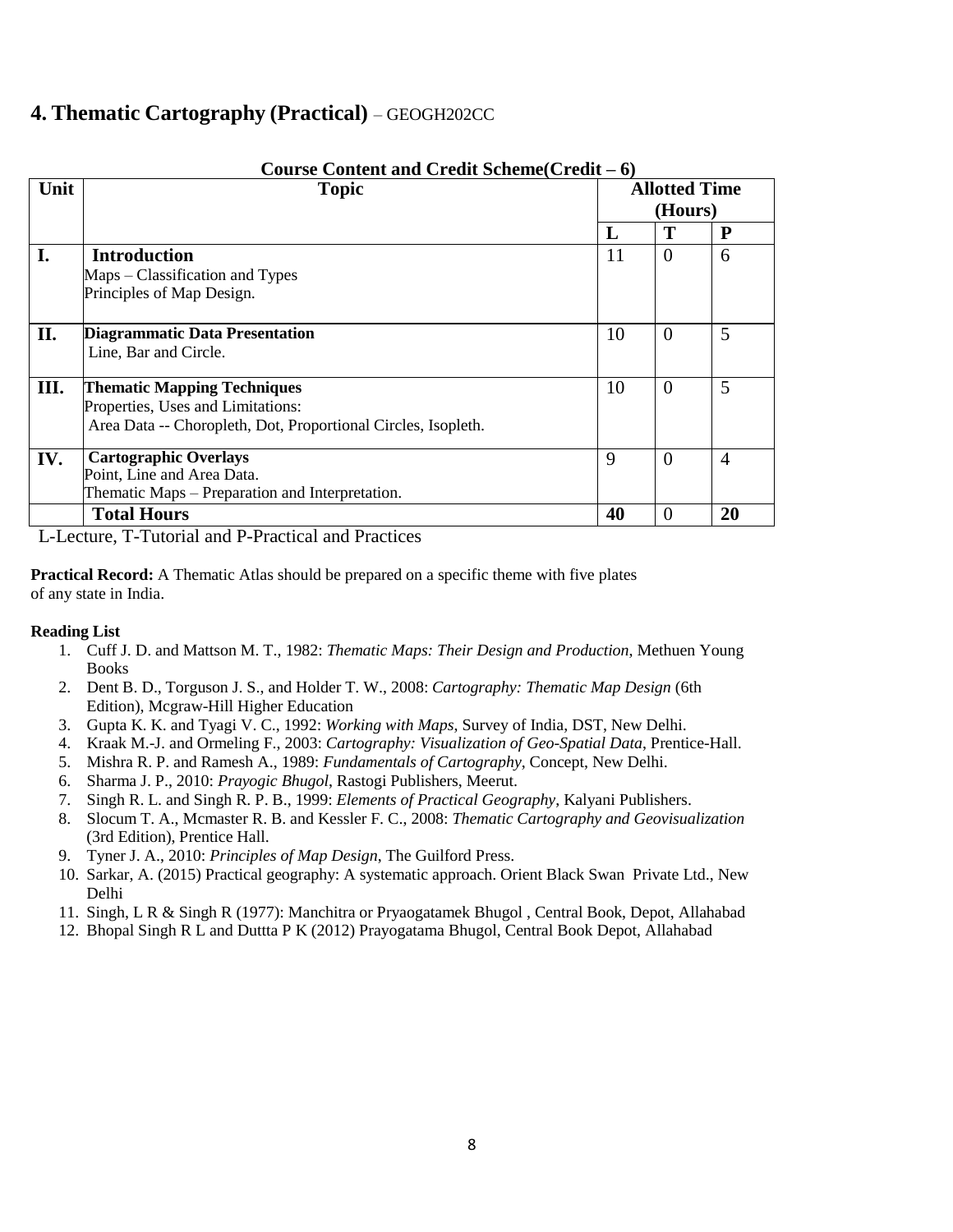### **5. Climatology**– GEOGH301CC

| Unit | <b>Topic</b>                                                                                                                                                                                                  |    | <b>Allotted Time</b><br>(Hours) |              |
|------|---------------------------------------------------------------------------------------------------------------------------------------------------------------------------------------------------------------|----|---------------------------------|--------------|
|      |                                                                                                                                                                                                               | L  | Т                               | P            |
| I.   | <b>Introduction</b><br>Atmospheric Composition and Structure – Variation with Altitude, Latitude<br>and Season. Insolation and Temperature – Factors and Distribution, Heat<br>Budget, Temperature Inversion. | 11 | 6                               | $\Omega$     |
| II.  | <b>Atmospheric Pressure and Winds</b><br>Planetary Winds, Forces affecting Winds, General Circulation, Jet<br>Streams, Monsoon - Origin and Mechanism, Local winds.                                           | 10 | 5                               | $\theta$     |
| III. | <b>Atmospheric Moisture</b><br>Evaporation, Humidity, Condensation, Fog and Clouds, Precipitation-<br>Types, Climatic Classification (Koppen)                                                                 | 10 | 5                               | $\Omega$     |
| IV.  | <b>Airmass and Atmospheric Disturbances</b><br>Airmass meaning source region and Classification<br><b>Tropical Cyclones, Extra Tropical Cyclones</b>                                                          | 9  | $\overline{A}$                  | $\Omega$     |
|      | <b>Total Hours</b>                                                                                                                                                                                            | 40 | 20                              | $\mathbf{0}$ |

#### **Course Content and Credit Scheme(Credit – 6)**

L-Lecture, T-Tutorial and P-Practical and Practices

- 1. Barry R. G. and Carleton A. M., 2001: *Synoptic and Dynamic Climatology*, Routledge, UK.
- 2. Barry R. G. and Corley R. J., 1998: *Atmosphere, Weather and Climate*, Routledge, New York.
- 3. Critchfield H. J., 1987: *General Climatology*, Prentice-Hall of India, New Delhi
- 4. Lutgens F. K., Tarbuck E. J. and Tasa D., 2009: *The Atmosphere: An Introduction to Meteorology*, Prentice-Hall, Englewood Cliffs, New Jersey.
- 5. Oliver J. E. and Hidore J. J., 2002: *Climatology: An Atmospheric Science*, Pearson Education, New Delhi.
- 6. Trewartha G. T. and Horne L. H., 1980: *An Introduction to Climate*, McGraw-Hill.
- 7. Gupta L S(2000): Jalvayu Vigyan, Hindi Madhyam Karyanvay Nidishalya, Delhi Vishwa Vidhyalaya, Delhi
- 8. Lal, D S (2006): Jalvayu Vigyan, Prayag Pustak Bhavan, Allahabad
- 9. Vatal, M (1986): Bhautik Bhugol, Central Book Depot, Allahabad
- 10. Singh, S (2009): Jalvayu Vigyan, Prayag Pustak Bhawan, Allahabad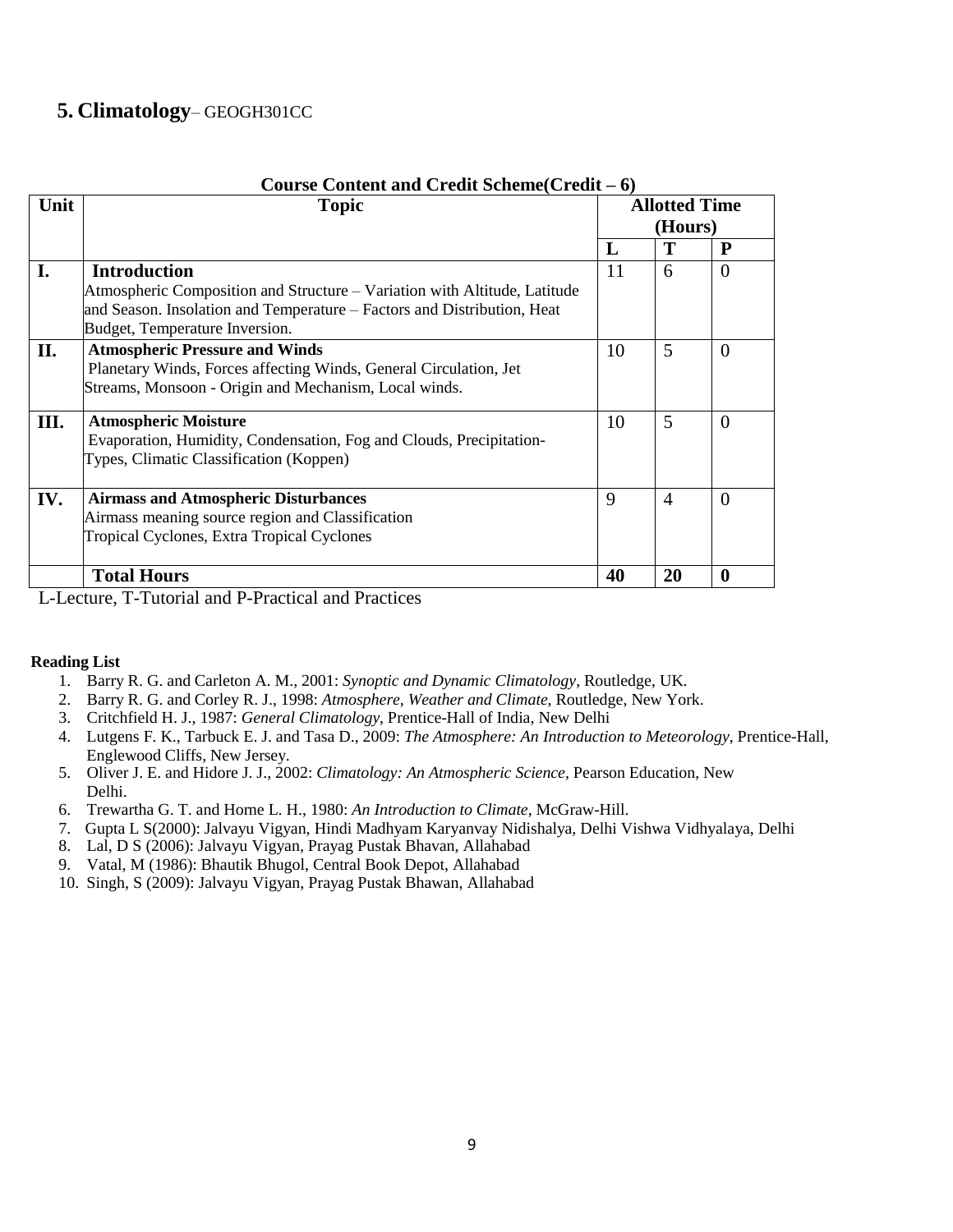## **6. Statistical Methods in Geography (Practical)** – GEOGH302CC

|      | Course Content and Credit Scheme (Credit – 6)                                                                                                                                                                                                                 |    |                                 |                |  |  |  |
|------|---------------------------------------------------------------------------------------------------------------------------------------------------------------------------------------------------------------------------------------------------------------|----|---------------------------------|----------------|--|--|--|
| Unit | <b>Topic</b>                                                                                                                                                                                                                                                  |    | <b>Allotted Time</b><br>(Hours) |                |  |  |  |
|      |                                                                                                                                                                                                                                                               | L  |                                 | P              |  |  |  |
| I.   | <b>Introduction</b><br>Use of Data in Geography: Geographical Data Matrix, Significance of<br>Statistical Methods in Geography; Sources of Data, Scales of Measurement                                                                                        | 11 | $\overline{0}$                  | 6              |  |  |  |
|      | (Nominal, Ordinal, Interval, Ratio).                                                                                                                                                                                                                          |    |                                 |                |  |  |  |
| II.  | <b>Tabulation and Descriptive Statistics</b><br>Frequencies (Deciles, Quartiles), Cross Tabulation, Central Tendency<br>(Mean, Median and Mode), Centro-graphic Techniques, Dispersion<br>(Range, Standard Deviation, Variance and Coefficient of Variation). | 10 | $\overline{0}$                  | 5              |  |  |  |
| Ш.   | Sampling:<br>Meaning, Types (Probability and Non-probability)<br>Theoretical Distribution and Normal Distribution                                                                                                                                             | 10 | $\overline{0}$                  | 5              |  |  |  |
| IV.  | <b>Association and Correlation</b><br>Rank Correlation, Product Moment Correlation, and Simple Regression.                                                                                                                                                    | 9  | $\theta$                        | $\overline{A}$ |  |  |  |
|      | <b>Total Hours</b>                                                                                                                                                                                                                                            | 40 | $\theta$                        | 20             |  |  |  |

L-Lecture, T-Tutorial and P-Practical and Practices

**Class Record:** Each student will submit a record containing five exercises:

- 1. Construct a data matrix of about  $(10 \times 10)$  with each row representing an areal unit (districts or villages or towns) and about 10 columns of relevant attributes of the areal units.
- 2. Based on the above table, a frequency table, measures of central tendency and dispersion would be computed and interpreted for any two attributes.
- 3. Histograms and frequency curve would be prepared **on the entire data set** and attempt to fit a normal curve and interpreted for one or two variables.
- 4. From the data matrix a sample set (20 Percent) would be drawn using, random systematic and stratified methods of sampling and locate the samples on a map with a short note on methods used.
- 5. Based on of the sample set and using two relevant attributes, a scatter and regression line would be plotted and residual from regression would be mapped with a short interpretation.

- 1. Berry B. J. L. and Marble D. F. (eds.): *Spatial Analysis – A Reader in Geography*.
- 2. Ebdon D., 1977: *Statistics in Geography: A Practical Approach*.
- 3. Hammond P. and McCullagh P. S., 1978: *Quantitative Techniques in Geography: An Introduction,* Oxford University Press.
- 4. King L. S., 1969: *Statistical Analysis in Geography*, Prentice-Hall.
- 5. Mahmood A., 1977: *Statistical Methods in Geographical Studies,* Concept.
- 6. Pal S. K., 1998: *Statistics for Geoscientists*, Tata McGraw Hill, New Delhi.
- 7. Sarkar, A. (2013) Quantitative geography: techniques and presentations. Orient Black Swan Private Ltd., New Delhi
- 8. Silk J., 1979: *Statistical Concepts in Geography*, Allen and Unwin, London.
- *9.* Spiegel M. R.: Statistics, *Schaum's Outline Series.*
- 10. Yeates M., 1974: *An Introduction to Quantitative Analysis in Human Geography*, McGraw Hill, New York.
- 11. Shinha, Indira (2007) Sankhyiki bhugol. Discovery Publishing House, New Delhi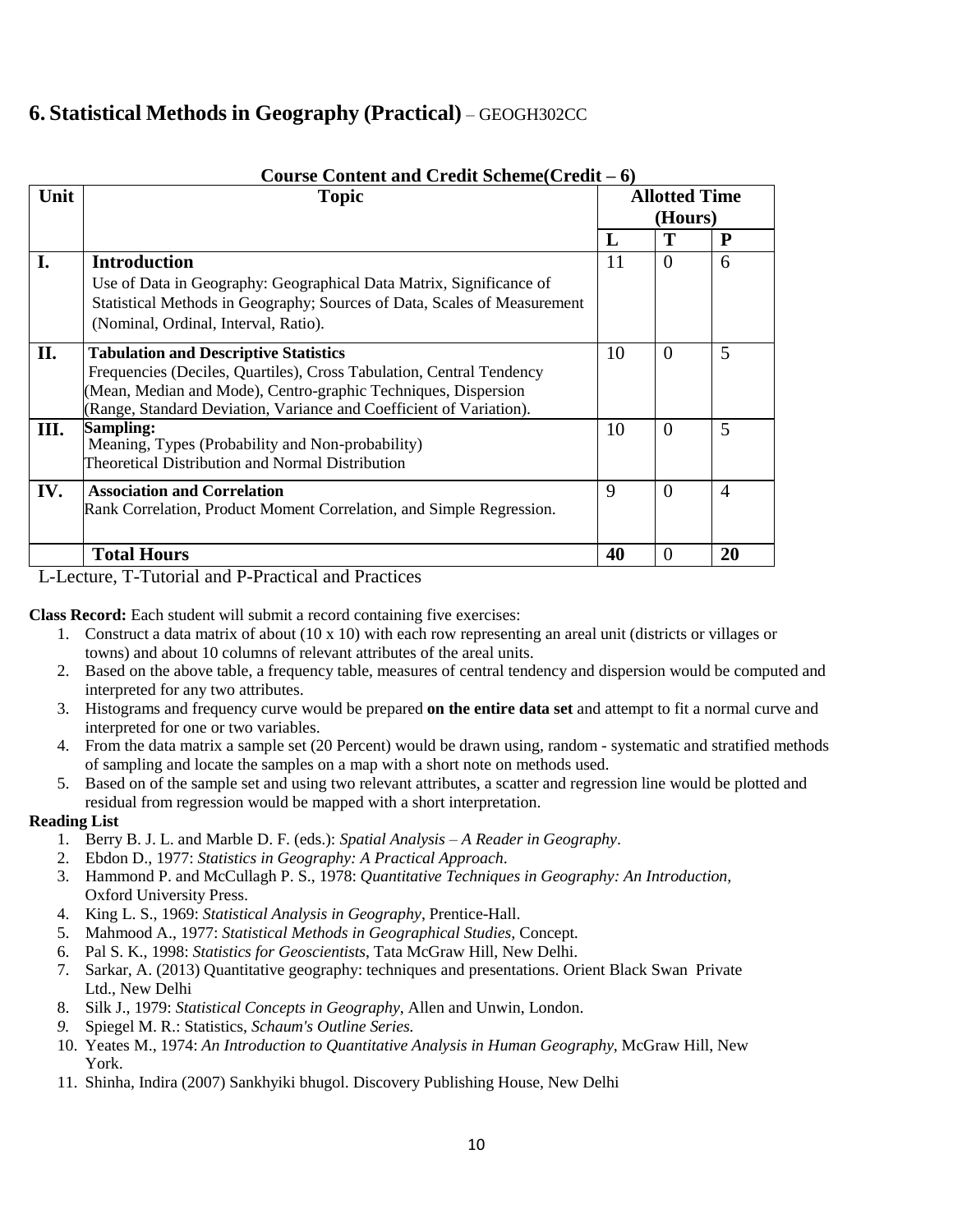### **7. Geography of India** – GEOGH303CC

|      | Course Content and Credit Scheme(Credit – 6)                                                                                                                                                                              |    |                      |                |  |  |  |
|------|---------------------------------------------------------------------------------------------------------------------------------------------------------------------------------------------------------------------------|----|----------------------|----------------|--|--|--|
| Unit | <b>Topic</b>                                                                                                                                                                                                              |    | <b>Allotted Time</b> |                |  |  |  |
|      |                                                                                                                                                                                                                           |    | (Hours)              |                |  |  |  |
|      |                                                                                                                                                                                                                           | L  | Т                    | P              |  |  |  |
| I.   | <b>Physical Make up</b><br>Characteristics and classification of Physiographic Divisions, drainage system<br>and climate                                                                                                  | 11 | 6                    | $\overline{0}$ |  |  |  |
| II.  | <b>Population</b><br>Growth, Distribution and Density of Population at national level since 1901.<br>Factors affecting population growth distribution and density                                                         | 10 | 5                    | $\overline{0}$ |  |  |  |
| Ш.   | <b>Economic</b><br>Mineral and power resources production and distribution of iron ore, coal,<br>petroleum, Natural gas<br>agricultural production and distribution of rice and wheat<br>Major Industrial region of India | 10 | 5                    | $\overline{0}$ |  |  |  |
| IV.  | <b>Basis of Regionalisation of India</b><br>Physiographic (R. L. Singh), Socio – cultural (Sopher), Economic (Sengupta)                                                                                                   | 9  | $\overline{4}$       | $\theta$       |  |  |  |
|      | <b>Total Hours</b>                                                                                                                                                                                                        | 40 | 20                   | $\mathbf{0}$   |  |  |  |

L-Lecture, T-Tutorial and P-Practical and Practices

- 1. Deshpande C. D., 1992: *India: A Regional Interpretation*, ICSSR, New Delhi.
- 2. Johnson, B. L. C., ed. 2001. *Geographical Dictionary of India*. Vision Books, New Delhi.
- 3. Mandal R. B. (ed.), 1990: *Patterns of Regional Geography – An Intenational Perspective. Vol. 3 – Indian Perspective*.
- 4. Sdyasuk Galina and P Sengupta (1967): *Economic Regionalisation of India*, Census of India
- 5. Sharma, T. C. 2003: India Economic and Commercial Geography. Vikas Publ., New Delhi.
- 6. Singh R. L., 1971: *India: A Regional Geography*, National Geographical Society of India.
- 7. Singh, Jagdish 2003: *India - A Comprehensive & Systematic Geography*, Gyanodaya Prakashan, Gorakhpur.
- 8. Spate O. H. K. and Learmonth A. T. A., 1967: *India and Pakistan: A General and Regional Geography*, Methuen.
- 9. Tirtha, Ranjit 2002: *Geography of India,* Rawat Publs., Jaipur & New Delhi.
- 10. Pathak, C. R. 2003: *Spatial Structure and Processes of Development in India*. Regional Science Assoc., Kolkata.
- 11. Tiwari, R.C. (2007) Geography of India. Prayag Pustak Bhawan, Allahabad
- 12. Sharma, T.C. (2013) Economic Geography of India. Rawat Publication, Jaipur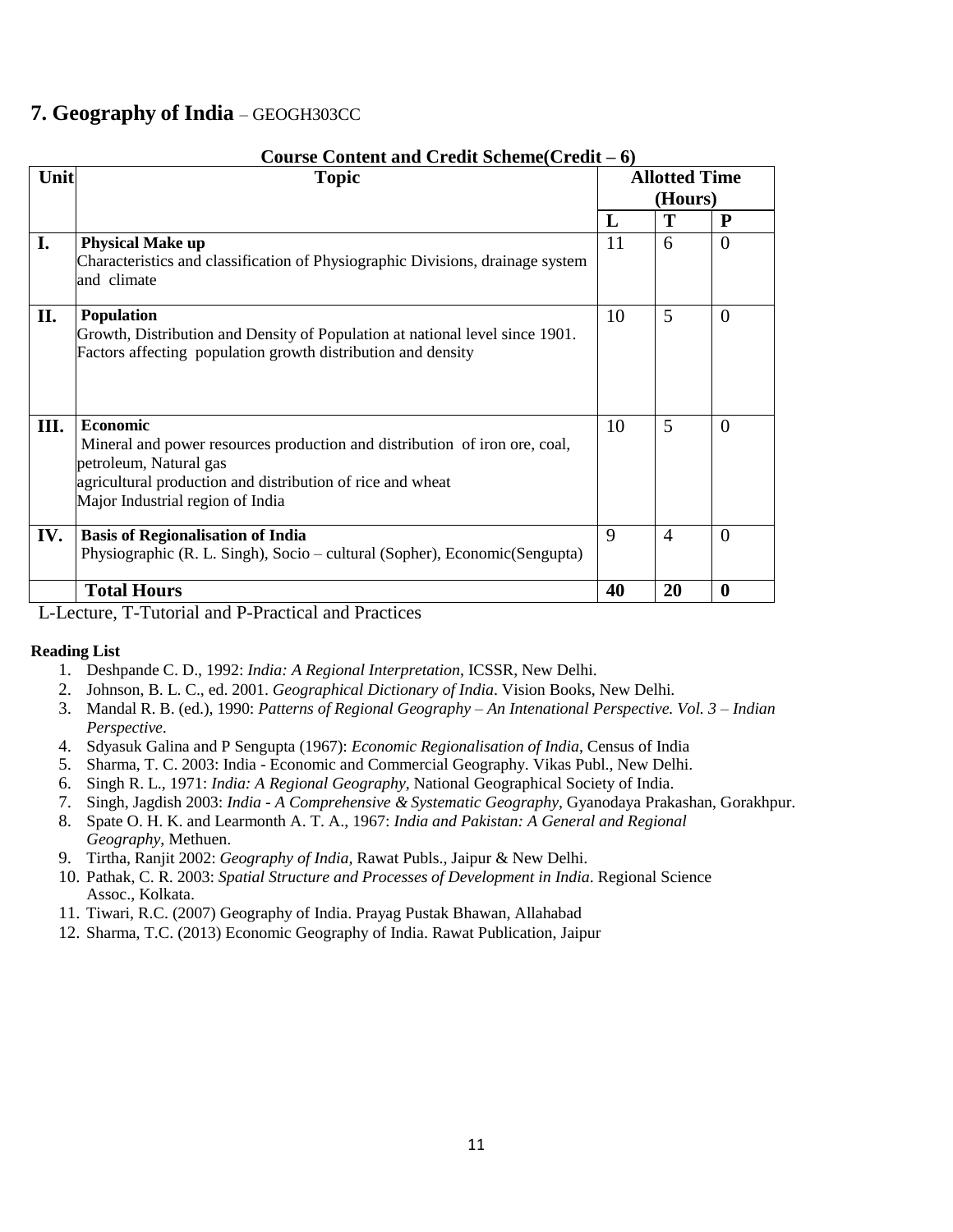### **8. Economic Geography**– GEOGH401CC

|      | Course Content and Credit Scheme(Credit – 6)                                                                                                                                                        |                                 |                |                  |  |  |
|------|-----------------------------------------------------------------------------------------------------------------------------------------------------------------------------------------------------|---------------------------------|----------------|------------------|--|--|
| Unit | <b>Topic</b>                                                                                                                                                                                        | <b>Allotted Time</b><br>(Hours) |                |                  |  |  |
|      |                                                                                                                                                                                                     | L                               | Т              | P                |  |  |
| I.   | <b>Introduction</b><br>Nature and scope of Economic Geography<br>Concept and classification of economic activity                                                                                    | 11                              | 6              | $\theta$         |  |  |
| II.  | Relationship between Economic activities and Environment<br>Theories of Economic activity Von Thunen theory and Weber's theory                                                                      | 10                              | 5              | $\Omega$         |  |  |
| Ш.   | <b>Primary &amp; Secondary Activities</b><br>Subsistence and commercial Agriculture and mining.<br>Manufacturing (Cotton Textile, Iron and Steel at world level)                                    | 10                              | 5              | $\Omega$         |  |  |
| IV.  | <b>Tertiary Activities and Contemporary issues</b><br>Major Oceanic Routes: Atlantic, Pacific and Indian Ocean<br>Concept of Manufacturing Regions, Special Economic Zones and<br>Technology Parks. | 9                               | $\overline{4}$ | $\Omega$         |  |  |
|      | <b>Total Hours</b>                                                                                                                                                                                  | 40                              | 20             | $\boldsymbol{0}$ |  |  |

L-Lecture, T-Tutorial and P-Practical and Practices

- 1. Alexander J. W., 1963: *Economic Geography*, Prentice-Hall Inc., Englewood Cliffs, New Jersey.
- 2. Coe N. M., Kelly P. F. and Yeung H. W., 2007: *Economic Geography: A Contemporary Introduction*, Wiley-Blackwell.
- 3. Hodder B. W. and Lee Roger, 1974: *Economic Geography*, Taylor and Francis.
- 4. Combes P., Mayer T. and Thisse J. F., 2008: *Economic Geography: The Integration of Regions and Nations*, Princeton University Press.
- 5. Wheeler J. O., 1998: *Economic Geography*, Wiley..
- 6. Durand L., 1961: *Economic Geography*, Crowell.
- 7. Bagchi-Sen S. and Smith H. L., 2006: *Economic Geography: Past, Present and Future*, Taylor and Francis.
- 8. Willington D. E., 2008: *Economic Geography*, Husband Press.
- 9. Clark, Gordon L.; Feldman, M.P. and Gertler, M.S., eds. 2000: The *Oxford*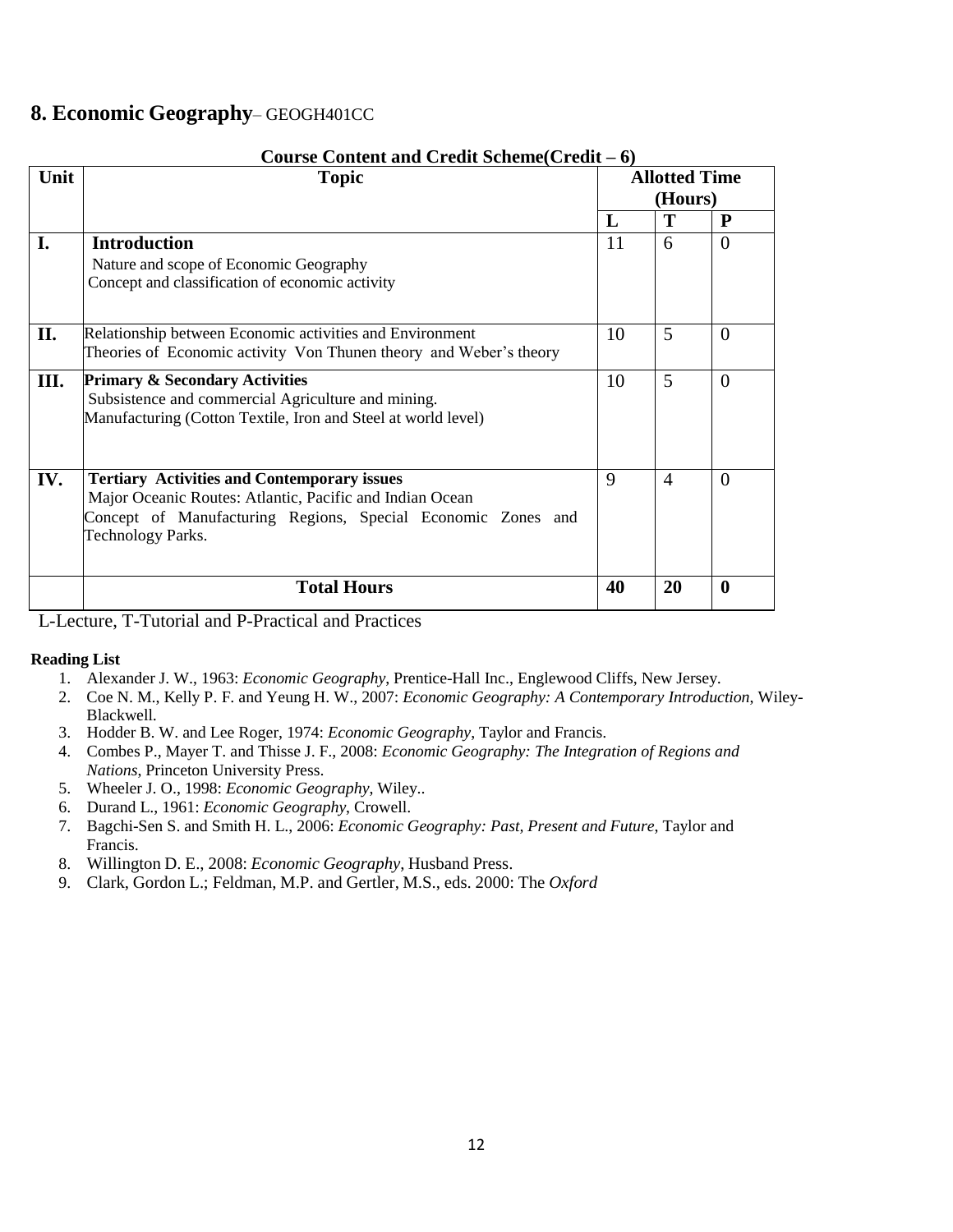### **9. Environmental Geography**– GEOGH402CC

|      | $(Credit - 6)$                                              |    |                                 |              |  |  |
|------|-------------------------------------------------------------|----|---------------------------------|--------------|--|--|
| Unit | <b>Topic</b>                                                |    | <b>Allotted Time</b><br>(Hours) |              |  |  |
|      |                                                             |    |                                 |              |  |  |
|      |                                                             | L  | T                               | $\mathbf{P}$ |  |  |
| I.   | Definition and Scope of Environmental Geography             | 11 | $\overline{4}$                  | $\Omega$     |  |  |
|      | Meaning and Components of Environment                       |    |                                 |              |  |  |
|      | Ecosystem – Concept, components and Functions               |    |                                 |              |  |  |
| П.   | Human-Environment Relationship                              | 11 | $\overline{A}$                  | $\theta$     |  |  |
|      | <b>Environmental determinism and Possibilism</b>            |    |                                 |              |  |  |
|      | Biomes- Definition (Mountain and Desert Biomes)             |    |                                 |              |  |  |
| Ш.   | Environmental Problems, their Causes Impacts and Management | 11 | $\overline{A}$                  | $\Omega$     |  |  |
|      | Air and water Pollution                                     |    |                                 |              |  |  |
|      |                                                             |    |                                 |              |  |  |
|      | <b>Biodiversity Loss</b>                                    |    |                                 |              |  |  |
| IV.  | Environmental Management Initiatives in India               | 11 | $\overline{4}$                  | $\Omega$     |  |  |
|      | Environmental Protection Act, 1982, Environmental Policy of |    |                                 |              |  |  |
|      | India $(2006)$                                              |    |                                 |              |  |  |
|      | Chipko Movement                                             |    |                                 |              |  |  |
|      |                                                             |    |                                 |              |  |  |
|      | <b>Total Hours</b>                                          | 44 | 16                              | $\bf{0}$     |  |  |

- 1. Chandna R. C., 2002: *Environmental Geography*, Kalyani, Ludhiana.
- 2. Cunninghum W. P. and Cunninghum M. A., 2004: *Principals of EnvironmentalScience: Inquiry and Applications*, Tata Macgraw Hill, New Delhi.
- 3. Goudie A., 2001: *The Nature of the Environment*, Blackwell, Oxford.
- 4. Singh, R.B. (Eds.) (2009) Biogeography and Biodiversity. Rawat Publication, Jaipur
- 5. Miller G. T., 2004: *Environmental Science: Working with the Earth,* Thomson BrooksCole, Singapore.
- 6. MoEF, 2006: *National Environmental Policy-2006,* Ministry of Environment andForests, Government of India.
- 7. Singh, R.B. and Hietala, R. (Eds.) (2014) Livelihood security in Northwestern Himalaya: Case studies from changing socio-economic environments in Himachal Pradesh, India. Advances in Geographical and Environmental Studies, Springer
- 8. Odum, E. P. et al, 2005: *Fundamentals of Ecology,* Ceneage Learning India.
- 9. Singh S., 1997: *Environmental Geography,* Prayag Pustak Bhawan. Allahabad.
- 10. UNEP, 2007: *Global Environment Outlook: GEO4: Environment For Development,* United Nations Environment Programme.
- 11. Singh, M., Singh, R.B. and Hassan, M.I. (Eds.) (2014) Climate change and biodiversity: Proceedings of IGU Rohtak Conference, Volume 1. Advances in Geographical and Environmental Studies, Springer
- 12. Singh, R.B. (1998) Ecological Techniques and Approaches to Vulnerable Environment, New Delhi, Oxford & IBH Pub..
- 13. Singh, Savindra 2001. *Paryavaran Bhugol,* Prayag Pustak Bhawan, Allahabad. (in Hindi)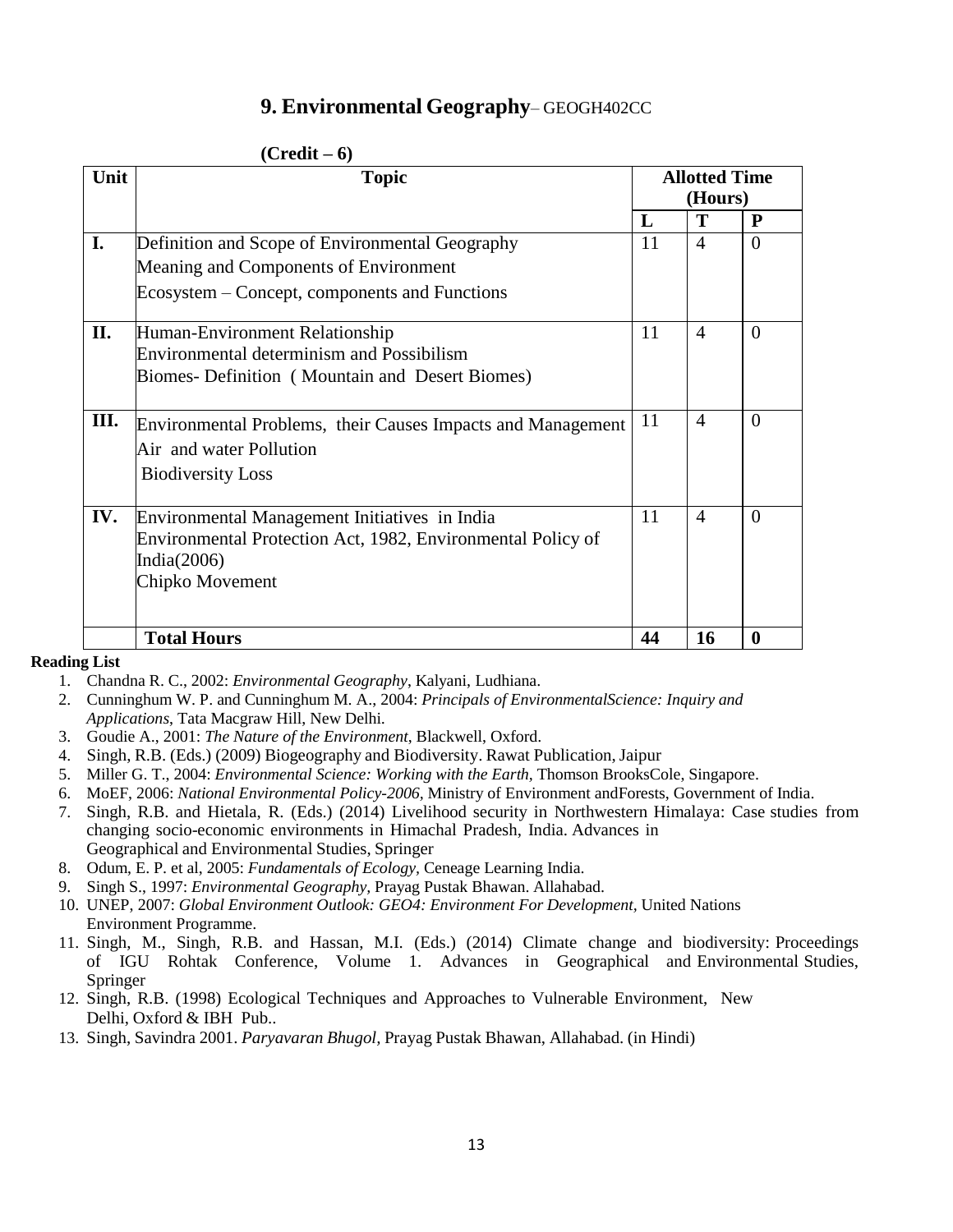### **10. Field Work and Research Methodology (Practical)** – GEOGH403CC

|      | Course Content and Credit Scheme $(Credit - 6)$                                                                                                                                                                                                                                                                 |    |                                 |                |  |
|------|-----------------------------------------------------------------------------------------------------------------------------------------------------------------------------------------------------------------------------------------------------------------------------------------------------------------|----|---------------------------------|----------------|--|
| Unit | <b>Topic</b>                                                                                                                                                                                                                                                                                                    |    | <b>Allotted Time</b><br>(Hours) |                |  |
|      |                                                                                                                                                                                                                                                                                                                 | L  | T                               | ${\bf P}$      |  |
| I.   | <b>Introduction</b><br>Field Work In Geographical Studies – Role, Value, Data and Ethics of Field-<br>Work.<br>Defining the Field and Identifying the Case Study - Rural / Urban / Physical /<br>Human / Environmental.                                                                                         | 11 | $\Omega$                        | 6              |  |
| II.  | <b>Field Techniques</b><br>Merits, Demerits and Selection of the Appropriate Technique;<br>Observation(Participant / Non Participant), Questionnaires (Open/Closed /<br>Structured / Non-Structured); Interview and Focused Group Discussions;<br>Space Survey (Transects and Quadrants, Constructing a Sketch) | 10 | $\overline{0}$                  | 5              |  |
| Ш.   | <b>Use of Field Tools</b><br>Collection of Material for Physical and Socio-Economic Surveys.                                                                                                                                                                                                                    | 10 | $\overline{0}$                  | 5              |  |
| IV.  | <b>Designing the Field Report</b><br>Aims and Objectives, Methodology, Analysis, Interpretation and Writing the<br>Report, Referencing style                                                                                                                                                                    | 9  | $\theta$                        | $\overline{4}$ |  |
|      | <b>Total Hours</b>                                                                                                                                                                                                                                                                                              | 40 | $\overline{0}$                  | 20             |  |

### **Course Content and Credit Scheme(Credit – 6)**

L-Lecture, T-Tutorial and P-Practical and Practices

#### **Practical Record**

- 1. Each student will prepare an individual report based on primary and secondary data collected during field work.
- 2. The duration of the field work should not exceed 10 days.
- 3. The word count of the report should be about **8000 to 12,000** excluding figures, tables, photographs, maps, references and appendices.
- 4. One copy of the report on A 4 size paper should be submitted in soft binding.

- 1. Creswell J., 1994: *Research Design: Qualitative and Quantitative Approaches* Sage Publications.
- 2. Dikshit, R. D. 2003. The Art and Science of Geography: Integrated Readings. Prentice-Hall of India, New Delhi.
- 3. Evans M., 1988: "Participant Observation: The Researcher as Research Tool" in *Qualitative Methods in Human Geography*, eds. J. Eyles and D. Smith, Polity.
- 4. Krishan, Gopal and Nina Singh, 2016. *Researching Geography,* Rutledge
- 5. Mukherjee, Neela 1993. Participatory Rural Appraisal: Methodology and Application. Concept Publs. Co., New Delhi.
- 6. Mukherjee, Neela 2002. Participatory Learning and Action: with 100 Field Methods. Concept Publs. Co., New Delhi
- 7. Robinson A., 1998: "*Thinking Straight and Writing That Way*", in *Writing Empirical Research Reports: A Basic Guide for Students of the Social and Behavioural Sciences*, eds. by F. Pryczak and R. Bruce Pryczak, Publishing: Los Angeles.
- 8. Special Issue on "Doing Fieldwork" *The Geographical Review* 91:1-2 (2001).
- 9. Stoddard R. H., 1982: *Field Techniques and Research Methods in Geography*, Kendall/Hunt.
- 10. Wolcott, H. 1995. The Art of Fieldwork. Alta Mira Press, Walnut Creek, CA.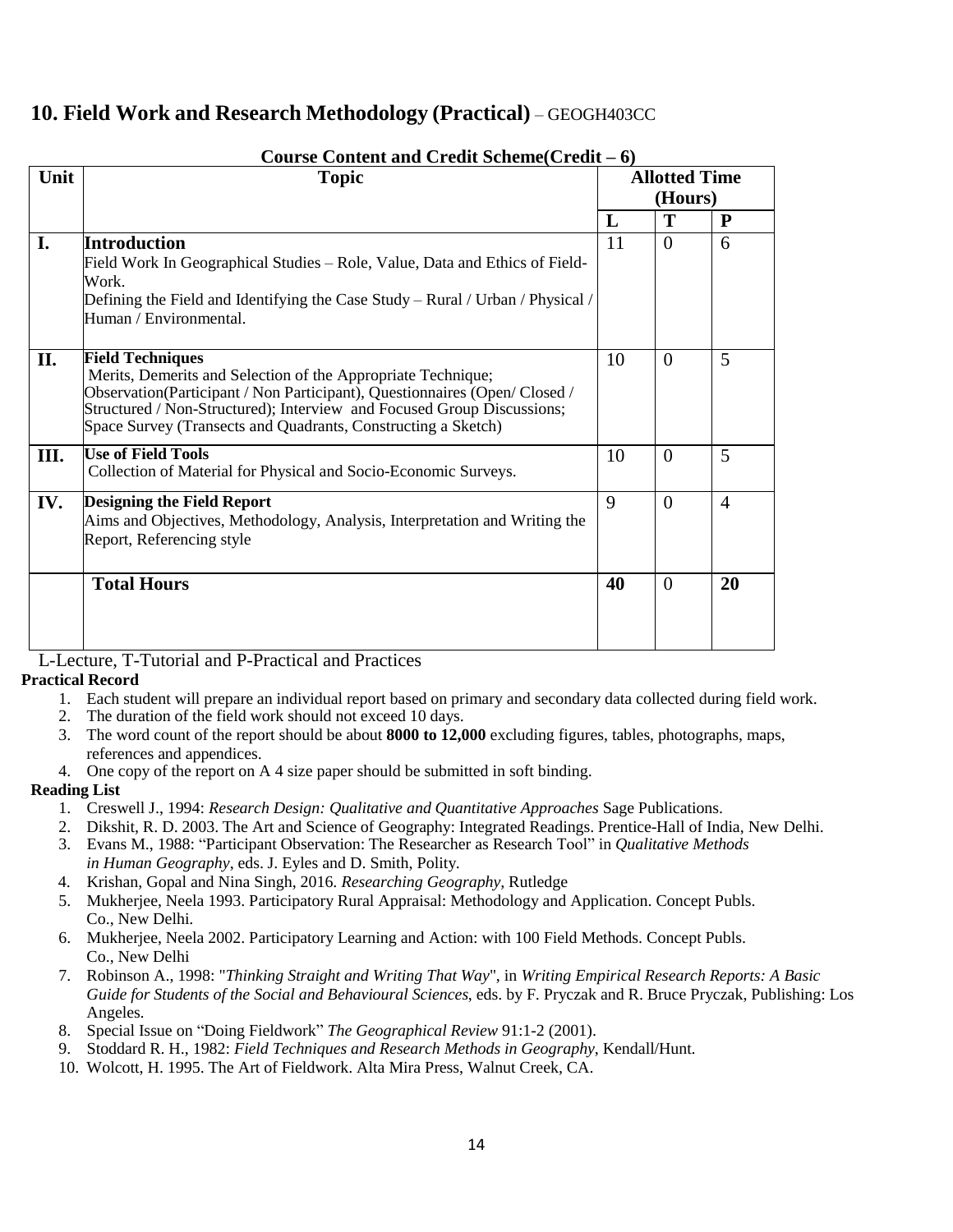### **11. Regional Planning and Development**– GEOGH501CC

|      | Course Content and Credit Scheme (Credit – 6)                                |    |                      |                |  |  |
|------|------------------------------------------------------------------------------|----|----------------------|----------------|--|--|
| Unit | <b>Topics</b>                                                                |    | <b>Allotted Time</b> |                |  |  |
|      |                                                                              |    | (Hours)              |                |  |  |
|      |                                                                              | L  | Т                    | P              |  |  |
| I.   | <b>Introduction</b>                                                          | 11 | 6                    | $\overline{0}$ |  |  |
|      | Definition of Region, Evolution and Types of Regions: Formal, and            |    |                      |                |  |  |
|      | Functional. Regional Planning; Need for Regional Planning. Types of          |    |                      |                |  |  |
|      | regional planning.                                                           |    |                      |                |  |  |
| П.   | <b>Selection of a Region for Planning</b>                                    | 10 | 5                    | $\overline{0}$ |  |  |
|      | Characteristics of an Ideal Planning Region; Delineation of Planning Region; |    |                      |                |  |  |
|      | Regionalization of India for Planning.                                       |    |                      |                |  |  |
| Ш.   | <b>Theories and Models for Regional Planning</b>                             | 10 | 5                    | $\overline{0}$ |  |  |
|      | Model's Perroux; Myrdal, Hirschman, Rostow and Friedmann                     |    |                      |                |  |  |
| IV.  | <b>Changing Concept of Development</b>                                       | 9  | $\overline{4}$       | $\overline{0}$ |  |  |
|      | Concept of development and underdevelopment; Efficiency-Equity Debate        |    |                      |                |  |  |
|      | Measuring development: Indicators (Economic, Social and Environmental);      |    |                      |                |  |  |
|      | Concept of Human development Index.                                          |    |                      |                |  |  |
|      |                                                                              |    |                      |                |  |  |
|      | <b>Total Hours</b>                                                           | 40 | 20                   | $\mathbf{0}$   |  |  |
|      |                                                                              |    |                      |                |  |  |
|      |                                                                              |    |                      |                |  |  |

#### **Course Content and Credit Scheme(Credit – 6)**

L-Lecture, T-Tutorial and P-Practical and Practices

- 1. Blij H. J. De, 1971: *Geography: Regions and Concepts*, John Wiley and Sons.
- 2. Claval P.l, 1998: *An Introduction to Regional Geography*, Blackwell Publishers, Oxford and Massachusetts.
- 3. Friedmann J. and Alonso W. (1975): *Regional Policy - Readings in Theory and Applications*, MIT Press, Massachusetts.
- 4. Gore C. G., 1984: *Regions in Question: Space, Development Theory and Regional Policy*, Methuen, London.
- 5. Gore C. G., Köhler G., Reich U-P. and Ziesemer T., 1996: *Questioning Development; Essays on the Theory, Policies and Practice of Development Intervention*, Metropolis- Verlag, Marburg.
- 6. Haynes J., 2008: *Development Studies*, Polity Short Introduction Series.
- 7. Johnson E. A. J., 1970: *The Organization of Space in Developing Countries*, MIT Press, Massachusetts.
- 8. Peet R., 1999: *Theories of Development*, The Guilford Press, New York.
- 9. UNDP 2001-04: *Human Development Report,* Oxford University Press.
- 10. World Bank 2001-05: *World Development Report,* Oxford University Press, New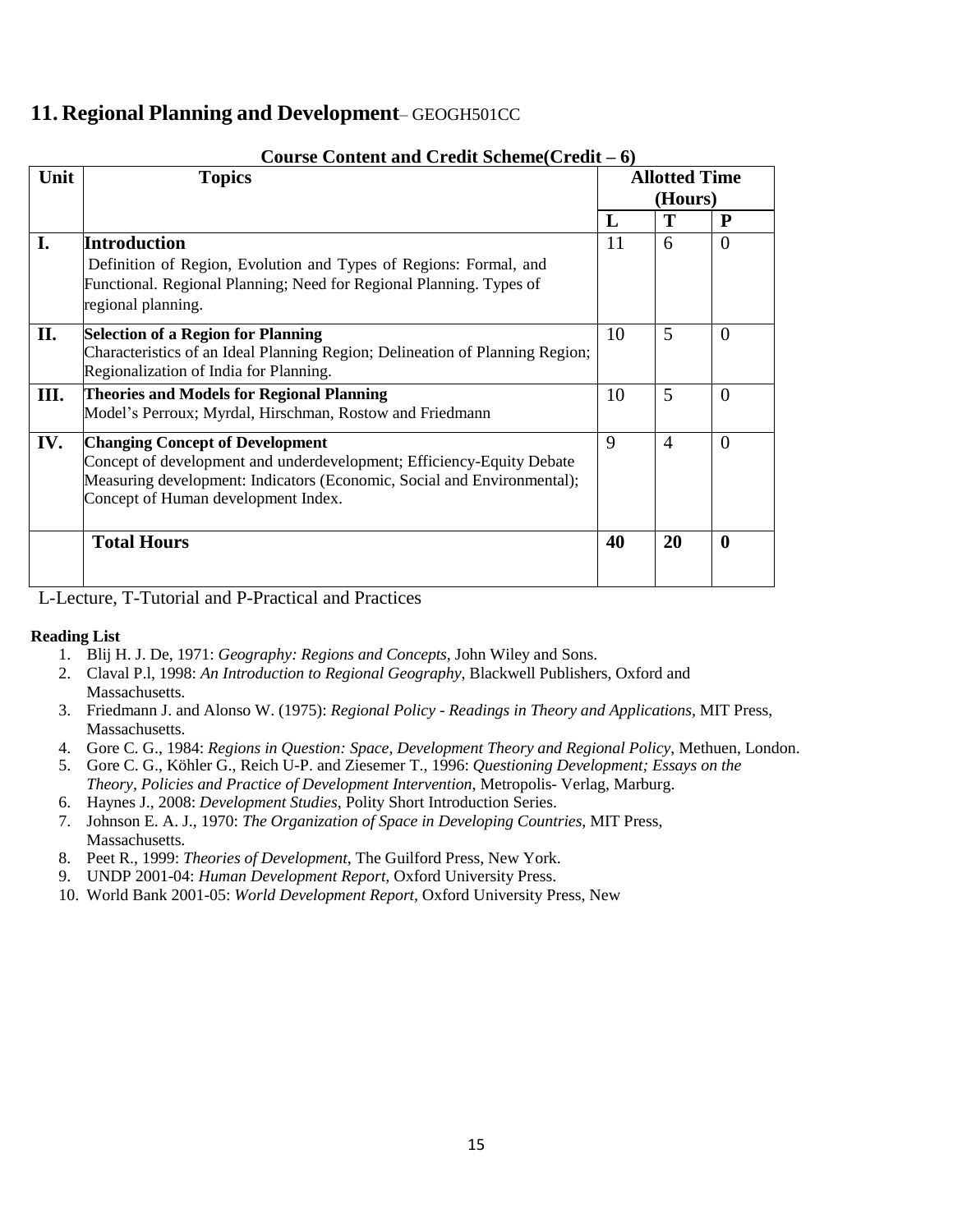### **12. Remote Sensing and GIS (Practical)** –GEOGH502CC

|      | Course Content and Credit Scheme (Credit – 6)                                                                                                                                                                                                                                                                                                                                      |    |                                 |                |
|------|------------------------------------------------------------------------------------------------------------------------------------------------------------------------------------------------------------------------------------------------------------------------------------------------------------------------------------------------------------------------------------|----|---------------------------------|----------------|
| Unit | <b>Topic</b>                                                                                                                                                                                                                                                                                                                                                                       |    | <b>Allotted Time</b><br>(Hours) |                |
|      |                                                                                                                                                                                                                                                                                                                                                                                    | L  | T                               | ${\bf P}$      |
| I.   | Introduction<br>Remote Sensing: Definition, Development, Platforms and Types.<br>Electromagnetic Spectrum.                                                                                                                                                                                                                                                                         | 11 | $\theta$                        | 6              |
| II.  | <b>Aerial Photography and Satellite Remote Sensing</b><br>Principles, Types and Geometry of Aerial Photograph; Principles of<br>Remote Sensing, Satellites (Landsat and IRS) and Sensors.                                                                                                                                                                                          | 10 | $\Omega$                        | 5              |
| Ш.   | <b>Geographical Information System (GIS)</b><br>Definition, Types (Spatial and Non-spatial), Raster and Vector Data<br>Structure                                                                                                                                                                                                                                                   | 10 | $\theta$                        | 5              |
| IV.  | Image Processing (Digital and Manual) and Data Analysis<br>Pre-processing (Radiometric and Geometric Correction), Enhancement<br>(Filtering); Classification (Supervised and Un-supervised), Geo-<br>Referencing; Editing and map Output; Overlays Interpretation and<br>Application of Remote Sensing and GIS: Land use/ Land Cover, Urban<br>Sprawl Analysis; Forests Monitoring | 9  | $\Omega$                        | $\overline{4}$ |
|      | <b>Total Hours</b>                                                                                                                                                                                                                                                                                                                                                                 | 40 | $\Omega$                        | 20             |

L-Lecture, T-Tutorial and P-Practical and Practices

**Practical Record:** A project file consisting of two exercises will be done from aerial photos and satellite images (scale, orientation and interpretation) and 3 exercises on using any GIS Software on above mentioned themes.

- 1. Campbell J. B., 2007: *Introduction to Remote Sensing*, Guildford Press.
- 2. Jensen J. R., 2004: *Introductory Digital Image Processing: A Remote Sensing Perspective*, Prentice Hall.
- 3. Joseph, G. 2005: *Fundamentals of Remote Sensing*, United Press India.
- 4. Lillesand T. M., Kiefer R. W. and Chipman J. W., 2004: *Remote Sensing and Image Interpretation*, Wiley. (Wiley Student Edition).
- 5. Nag P. and Kudra, M., 1998: *Digital Remote Sensing*, Concept, New Delhi.
- 6. Rees W. G., 2001: *Physical Principles of Remote Sensing*, Cambridge University Press.
- 7. Singh R. B. and Murai S., 1998: *Space-informatics for Sustainable Development*, Oxford and IBH Pub.
- 8. Wolf P. R. and Dewitt B. A., 2000: *Elements of Photogrammetry: With Applications in GIS*, McGraw- Hill.
- 9. Sarkar, A. (2015) Practical geography: A systematic approach. Orient Black Swan Private Ltd., New Delhi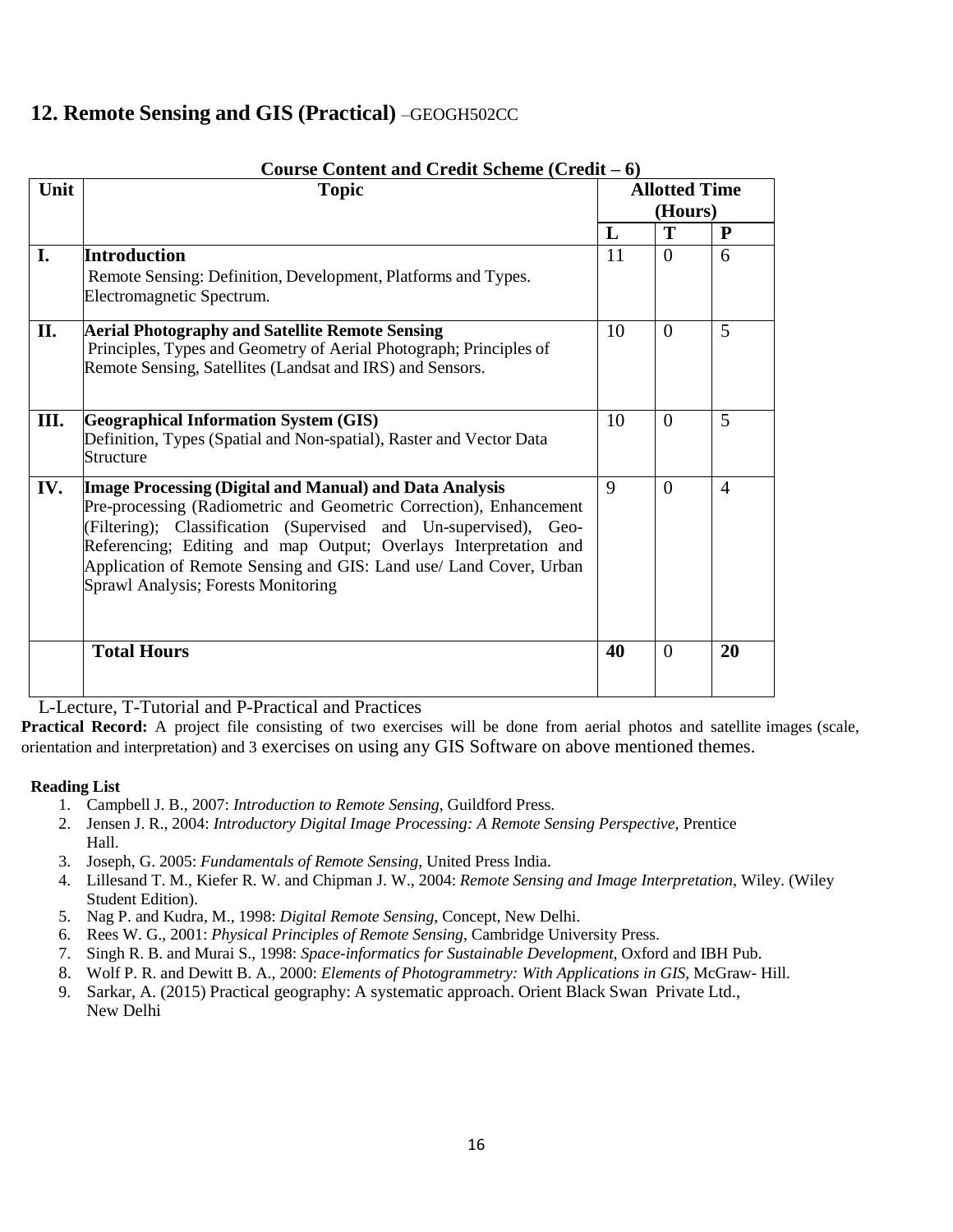### **13.Evolution of Geographical Thought**– GEOGH601CC

|      | Course Content and Credit Scheme $(Credit - 6)$                              |    |                                 |                  |  |  |  |
|------|------------------------------------------------------------------------------|----|---------------------------------|------------------|--|--|--|
| Unit | <b>Topic</b>                                                                 |    | <b>Allotted Time</b><br>(Hours) |                  |  |  |  |
|      |                                                                              | т  | $\mathbf{T}$                    | D                |  |  |  |
| I.   | <b>Introduction</b>                                                          | 11 | 6                               | $\theta$         |  |  |  |
|      | Meaning nature and scope of geography                                        |    |                                 |                  |  |  |  |
|      | A brief introduction to emergence of geography as scientific discipline      |    |                                 |                  |  |  |  |
|      | Contribution of Greeks and Romans                                            |    |                                 |                  |  |  |  |
|      |                                                                              |    |                                 |                  |  |  |  |
| П.   | Geography as a science of:                                                   | 10 | 5                               | $\Omega$         |  |  |  |
|      | Distribution, Man Land Ratio, Areal Differentiation and Spatial Organization |    |                                 |                  |  |  |  |
|      |                                                                              |    |                                 |                  |  |  |  |
|      |                                                                              |    |                                 |                  |  |  |  |
| Ш.   | <b>Debates</b> – Determinism and Possibilism, Systematic and Regional        | 10 | 5                               | $\overline{0}$   |  |  |  |
|      |                                                                              |    |                                 |                  |  |  |  |
|      |                                                                              |    |                                 |                  |  |  |  |
|      |                                                                              |    |                                 |                  |  |  |  |
| IV.  | Quantitative Revolution, Behaviouralism, Radicalism, Feminism.               | 9  | $\overline{A}$                  | $\Omega$         |  |  |  |
|      |                                                                              |    |                                 |                  |  |  |  |
|      |                                                                              |    |                                 |                  |  |  |  |
|      | <b>Total Hours</b>                                                           | 40 | 20                              | $\boldsymbol{0}$ |  |  |  |
|      |                                                                              |    |                                 |                  |  |  |  |
|      |                                                                              |    |                                 |                  |  |  |  |

L-Lecture, T-Tutorial and P-Practical and Practices

- 1. Arentsen M., Stam R. and Thuijis R., 2000: *Post-modern Approaches to Space*, ebook.
- 2. Bhat, L.S. (2009) Geography in India (Selected Themes). Pearson
- 3. Bonnett A., 2008: *What is Geography?* Sage.
- 4. Dikshit R. D., 1997: Geographical Thought: A Contextual History of Ideas, Prentice– Hall India.
- 5. Hartshone R., 1959: *Perspectives of Nature of Geography*, Rand MacNally and Co.
- 6. Holt-Jensen A., 2011: *Geography: History and Its Concepts: A Students Guide*, SAGE.
- 7. Johnston R. J., (Ed.): *Dictionary of Human Geography*, Routledge.
- 8. Johnston R. J., 1997: *Geography and Geographers, Anglo-American Human Geography since 1945*, Arnold, London.
- 9. Kapur A., 2001: *Indian Geography Voice of Concern*, Concept Publications.
- 10. Martin Geoffrey J., 2005: *All Possible Worlds: A History of Geographical Ideas*, Oxford.
- 11. Soja, Edward 1989. *Post-modern Geographies,* Verso, London. Reprinted 1997: Rawat Publ., Jaipur and New Delhi.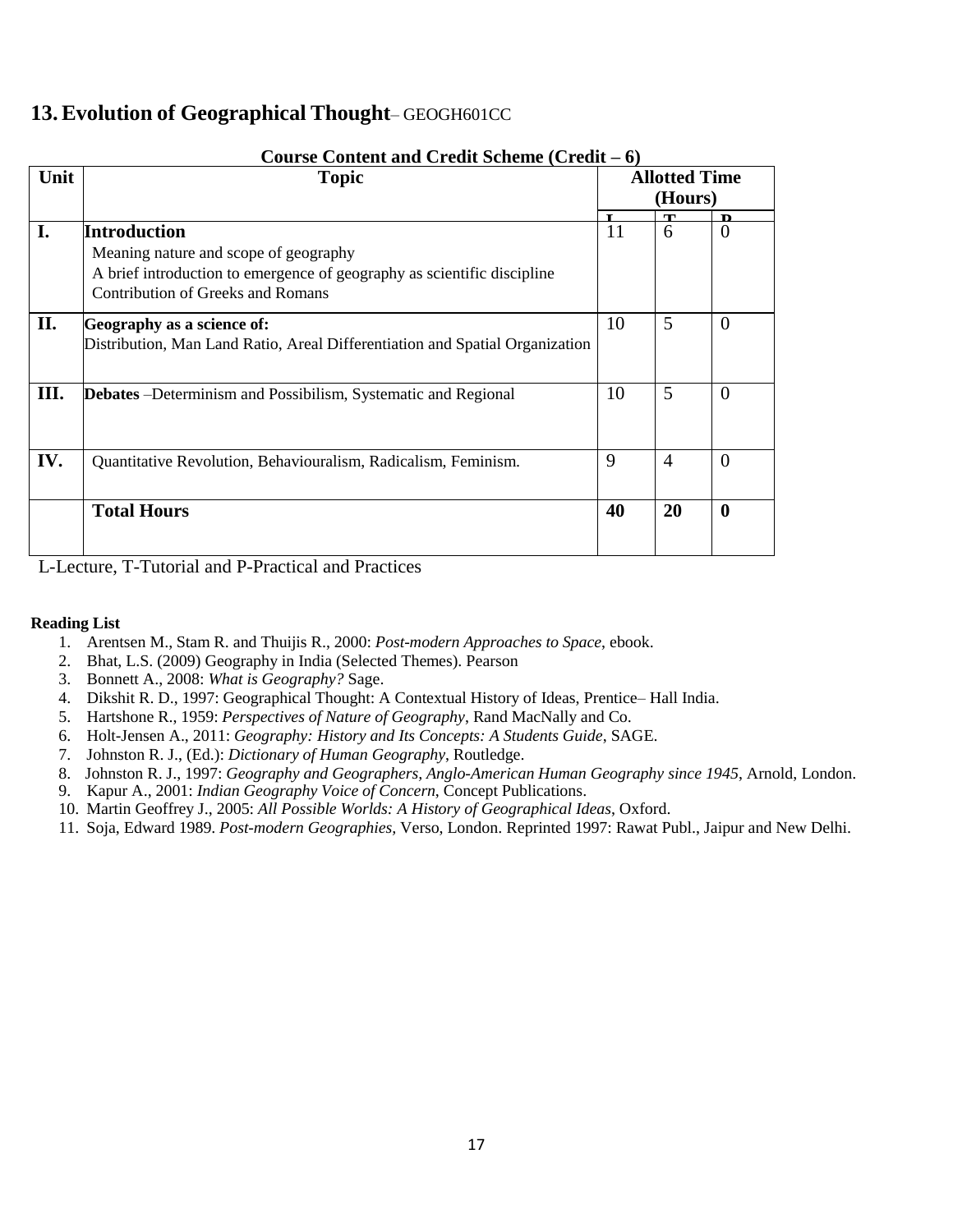### **14. Disaster Management based Project Work (Practical)** – GEOGH602CC

| Unit | Course Content and Credit Scheme (Credit $-6$ )<br><b>Topic</b> | <b>Allotted Time</b> |                |                |  |
|------|-----------------------------------------------------------------|----------------------|----------------|----------------|--|
|      |                                                                 |                      | (Hours)        |                |  |
|      |                                                                 | L                    | T              | ${\bf P}$      |  |
| I.   | Flood and Flash Flood/Cloud burst                               | 11                   | $\overline{0}$ | 6              |  |
| II.  | <b>Cyclone and Hailstorms</b>                                   | 10                   | $\theta$       | 5              |  |
| Ш.   | Earthquake and Landslides                                       | 10                   | $\overline{0}$ | 5              |  |
| IV.  | Human Induced Disasters: Fire Hazards, Road Accident, Stampade  | 9                    | $\overline{0}$ | $\overline{4}$ |  |
|      | <b>Total Hours</b>                                              | 40                   | $\bf{0}$       | 20             |  |

**Course Content and Credit Scheme (Credit – 6)**

L-Lecture, T-Tutorial and P-Practical and Practices

Notes; I. The project report prepared on any one field based case studies among above mentioned disasters II. Prepared one disaster preparedness plan of respective college or locality.

- 1. Government of India. (1997) Vulnerability Atlas of India. New Delhi, Building Materials & Technology Promotion Council, Ministry of Urban Development, Government of India.
- 2. Kapur, A. (2010) Vulnerable India: A Geographical Study of Disasters, Sage Publication, New Delhi.
- 3. Modh, S. (2010) Managing Natural Disaster: Hydrological, Marine and Geological Disasters, Macmillan, Delhi.
- 4. Singh, R.B. (2005) Risk Assessment and Vulnerability Analysis, IGNOU, New Delhi. Chapter 1, 2 and 3
- 5. Singh, R. B. (ed.), (2006) Natural Hazards and Disaster Management: Vulnerability and Mitigation, Rawat Publications, New Delhi.
- 6. Sinha, A. (2001). Disaster Management: Lessons Drawn and Strategies for Future, New United Press, New Delhi. 7. Stoltman, J.P. et al. (2004) International Perspectives on Natural Disasters, Kluwer Academic Publications. Dordrecht.
- 8. Singh Jagbir (2007) "Disaster Management Future Challenges and Oppurtunities", 2007. Publisher- I.K.<br>International Pvt. Ltd. S-25. Green Park Extension, Uphaar Cinema Market, New Delhi, India Green P[a](http://www.ikbooks.com/)rk Extension, Uphaar Cinema Market, New Delhi, India [\(www.ikbooks.com](http://www.ikbooks.com/)).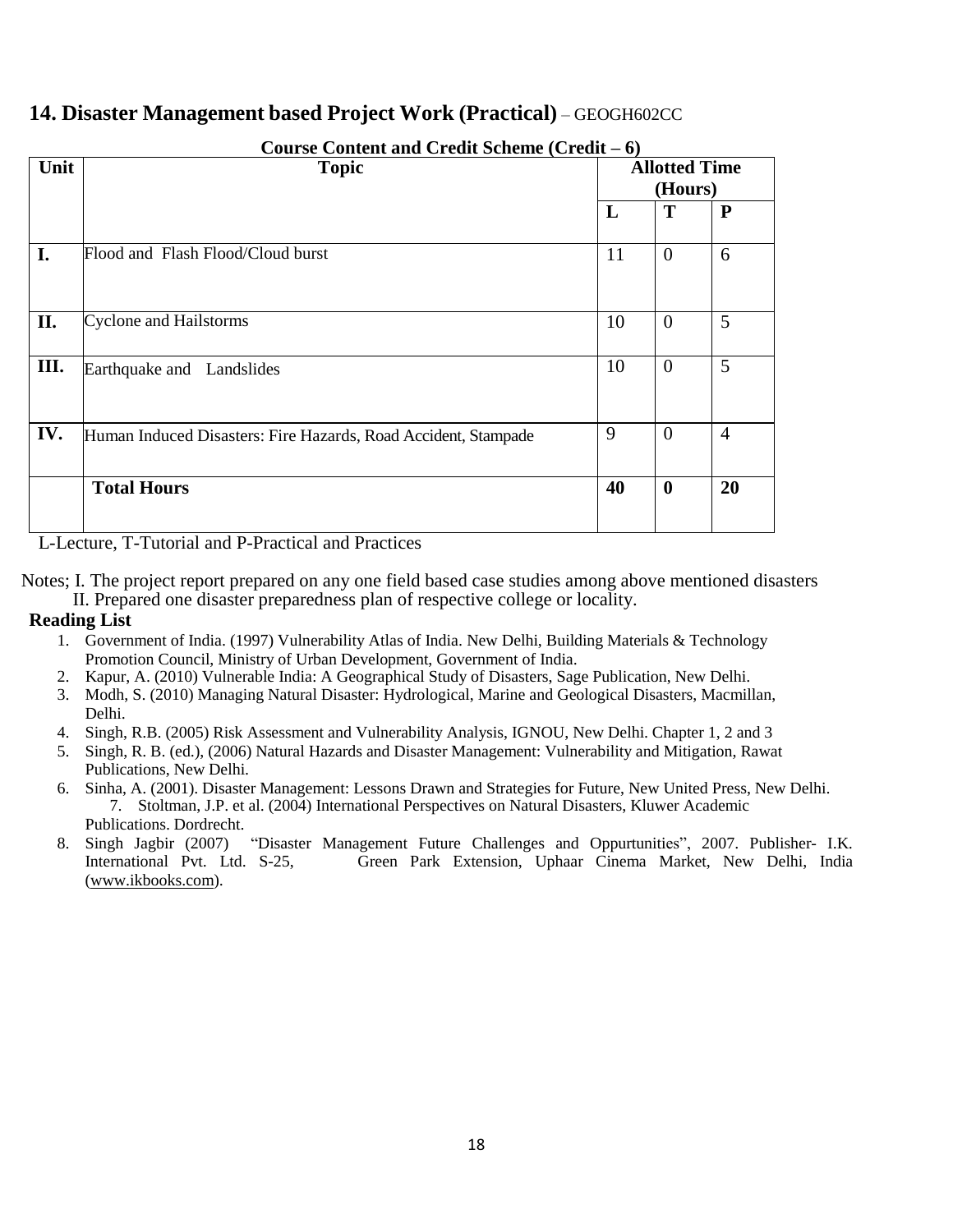## **Skill Enhancement Course**

### **1. Remote Sensing (Practical)** – GEOGH304SEC

|      | Course Content and Credit Scheme (Credit – 4)                                                                                                                   |    |                                 |                |  |  |  |
|------|-----------------------------------------------------------------------------------------------------------------------------------------------------------------|----|---------------------------------|----------------|--|--|--|
| Unit | <b>Topic</b>                                                                                                                                                    |    | <b>Allotted Time</b><br>(Hours) |                |  |  |  |
|      |                                                                                                                                                                 | L  | Т                               | $\mathbf{P}$   |  |  |  |
| I.   | <b>Introduction</b><br>Remote Sensing: Definition and Historical Development; Platforms<br>and Types; Aerial Photography                                        | 11 | $\Omega$                        | 6              |  |  |  |
| II.  | <b>Satellite Remote Sensing</b><br>Principles, EMR Interaction with Atmosphere and Earth Surface;<br>Satellites (Landsat and IRS); Sensors                      | 10 | $\Omega$                        | 5              |  |  |  |
| Ш.   | <b>Image Processing</b><br>Pre-processing (Radiometric and Geometric Correction);<br>Enhancement (Filtering); Classification (Supervised and Un-<br>supervised) | 10 | $\theta$                        | 5              |  |  |  |
| IV.  | <b>Satellite Image Interpretation.</b><br>Application of Remote Sensing: Land Use Land Cover.                                                                   | 9  | $\Omega$                        | $\overline{4}$ |  |  |  |
|      | <b>Total Hours</b>                                                                                                                                              | 40 | $\mathbf{0}$                    | 20             |  |  |  |

L-Lecture, T-Tutorial and P-Practical and Practices

**Practical Record**: A project file consisting of 5 exercises on using any method on above mentioned themes.

- 1. Bhatta , B. (2008) Remote Sensing and GIS, Oxford University Press, New Delhi.
- 2. Campbell J. B., 2007: *Introduction to Remote Sensing*, Guildford Press
- 3. Chauniyal, D. (2010) Sudur SamvedanaAvam Bhaugolik Suchna Pranali, Sharda Pustak Bhawan, Allahabad.
- 4. Jensen, J. R. (2005) Introductory Digital Image Processing: A Remote Sensing Perspective, Pearson Prentice-Hall.
- 5. Joseph, G. 2005: *Fundamentals of Remote Sensing*, United Press India.
- 6. Lillesand T. M., Kiefer R. W. and Chipman J. W., 2004: *Remote Sensing and Image Interpretation*, Wiley. (Wiley Student Edition).
- 7. Li, Z., Chen, J. and Batsavias, E. (2008) Advances in Photogrammetry, Remote Sensing and Spatial Information Sciences CRC Press, Taylor and Francis, London
- 8. Mukherjee, S. (2004) Textbook of Environmental Remote Sensing, Macmillan, Delhi.
- 9. Nag P. and Kudra, M., 1998: *Digital Remote Sensing*, Concept, New Delhi.
- 10. Singh R. B. and Murai S., 1998: *Space-informatics for Sustainable Development*, Oxford and IBH Pub.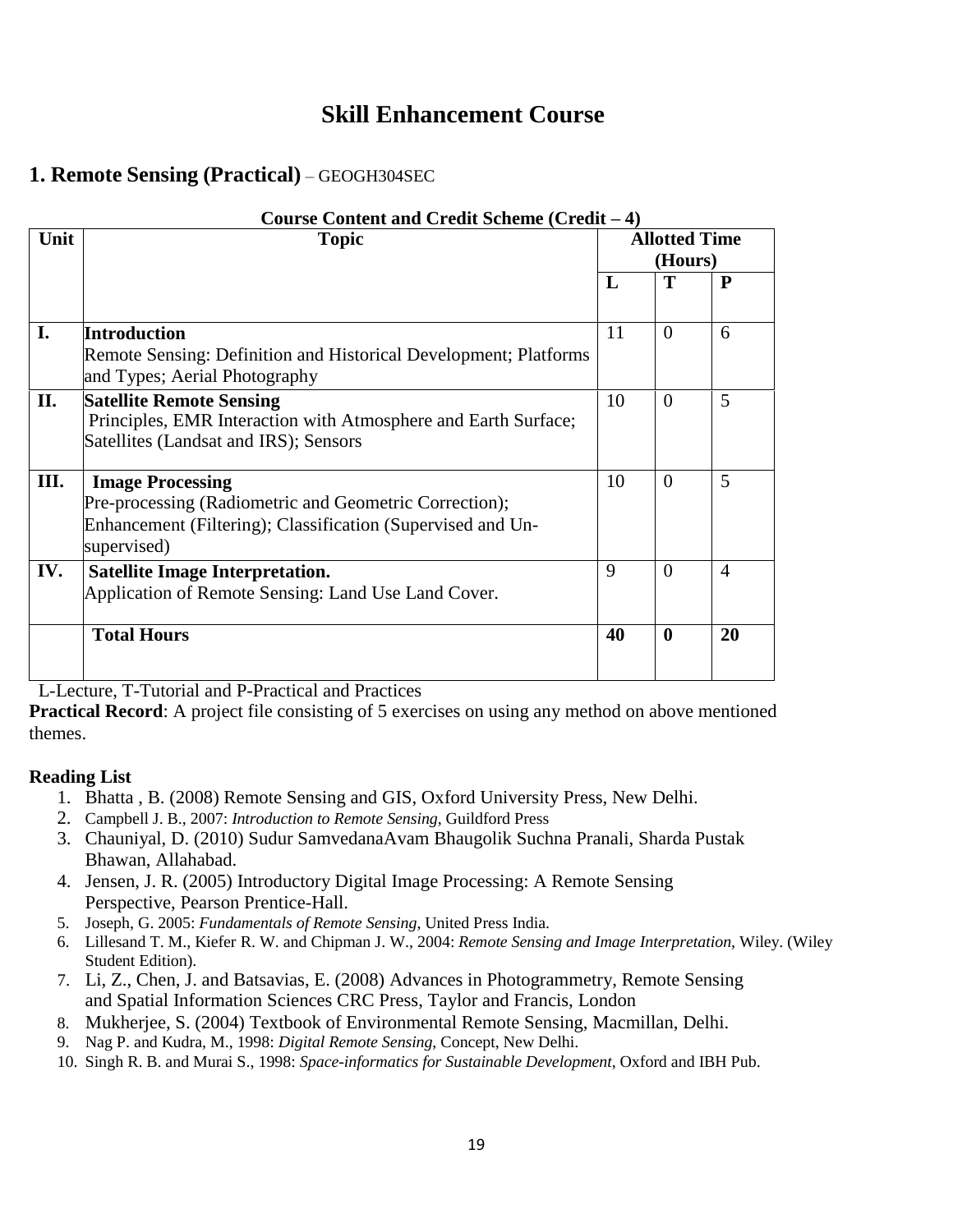### **2. Advanced Spatial Statistical Techniques (Practical)** – GEOGH305SEC

| Unit | <b>Topic</b>                                                                                                                                                                                                   | <b>Allotted Time</b><br>(Hours) |          |                |
|------|----------------------------------------------------------------------------------------------------------------------------------------------------------------------------------------------------------------|---------------------------------|----------|----------------|
|      |                                                                                                                                                                                                                | L                               | T        | P              |
| I.   | <b>Introduction</b><br>Statistics and Statistical Data: Spatial and non-spatial; indices of<br>inequality and disparity (Lorenz Curve).                                                                        | 11                              | $\Omega$ | 6              |
| П.   | <b>Probability theory</b><br>probability density functions with respect to Normal, Binomial                                                                                                                    | 10                              | $\Omega$ | 5              |
| Ш.   | <b>Sampling</b><br>Sampling plans for spatial and non-spatial data, sampling<br>distributions; sampling estimates for large and small samples<br>tests involving means and proportions.                        | 10                              | $\Omega$ | 5              |
| IV.  | <b>Correlation and Regression Analysis:</b><br>Rank order correlation and product moment correlation;<br>linear<br>simple<br>regression,<br>residuals<br>from<br>regression,<br>and<br>curvilinear regression. | 9                               | $\Omega$ | $\overline{4}$ |
|      | <b>Total Hours</b>                                                                                                                                                                                             | 40                              | $\bf{0}$ | 20             |

**Course Content and Credit Scheme (Credit – 4)**

L-Lecture, T-Tutorial and P-Practical and Practices

**Practical Record:** A project file consisting of 5 exercises on using following software packages **Note: Any Statistical Software Package (SPSS, MS Excel, R, etc.) may be used for practice. Reading List**

- 1. Bart James E and Gerld M.Barber, 1996: Elementary Statistics for Geographers, The Guieford Press, London.
- 2. Eldon, D., 1983: Statistics in Geography: A Practical Approach, Blackwell, London.
- 3. Cressie, N.A.C., 1991: Statistics for Spatial Analysis, Wiley, New York.
- 4. Gregory, S., 1978: Statistical Methods and the Geographer (4th Edition), Longman, London.
- 5. Haining, R.P., 1990: Spatial Data Analysis in the Social and Environmental Science, Cambridge University Press, Cambridge.
- 6. Mc Grew, Jr. and Cahrles, B. M., 1993: An Introduction to Statistical Problem Solving in Geography, W.C. Brocan Publishers, New Jersey.
- 7. Mathews, J.A., 1987: Quantitative and Statistical Approaches to Geography: A Practical Manual Pergamon, Oxford.
- 8. S.K., 1998: Statistics for Geoscientists : Techniques and Applications, Concept Publishing Company, New Delhi.
- 9. Wei, W.S.,1990: Time Series Analysis: Variate and Multivariate Methods , Addison Wesley Publishing.
- 10. Yeates, Mauris, 1974: An Introduction to Quantitative Analysis in Human Geography, Mc Grawhill, New York.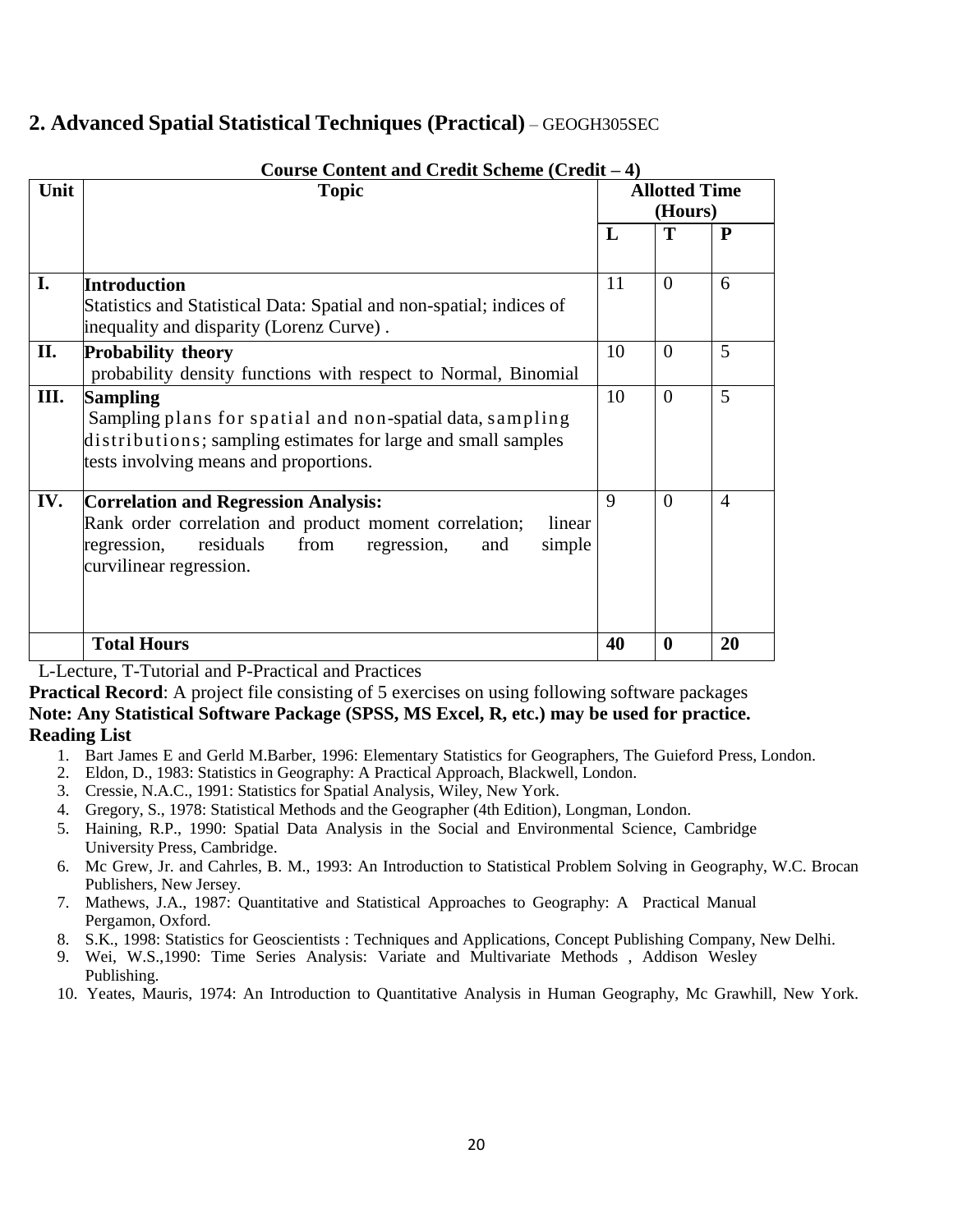### **3. Geographical Information System (Practical)** – GEOGH404SEC

|      | Course Content and Credit Scheme (Credit - 4)            |           |                      |                |  |  |  |
|------|----------------------------------------------------------|-----------|----------------------|----------------|--|--|--|
| Unit | <b>Topic</b>                                             |           | <b>Allotted Time</b> |                |  |  |  |
|      |                                                          |           | (Hours)              |                |  |  |  |
|      |                                                          | L         | Т                    | P              |  |  |  |
| I.   | <b>Introduction</b>                                      | 8         | $\Omega$             | 6              |  |  |  |
|      | Meaning and Scope of GIS                                 |           |                      |                |  |  |  |
|      | Components of GIS                                        |           |                      |                |  |  |  |
|      | History of Geographic Information System (GIS)           |           |                      |                |  |  |  |
| II.  | Data Types                                               | 8         | $\Omega$             | 5              |  |  |  |
|      | <b>GIS Data Structures:</b>                              |           |                      |                |  |  |  |
|      | Types (spatial and Non-spatial)                          |           |                      |                |  |  |  |
|      | <b>Raster and Vector Data</b>                            |           |                      |                |  |  |  |
| Ш.   | <b>Spatial referencing system</b>                        | 14        | $\Omega$             | 5              |  |  |  |
|      | Concept of Georeferencing                                |           |                      |                |  |  |  |
|      | Editing and attribute data integration                   |           |                      |                |  |  |  |
| IV.  | <b>GIS based Exercises on</b>                            | 10        | $\Omega$             | $\overline{A}$ |  |  |  |
|      | Georeferencing, Subsetting,                              |           |                      |                |  |  |  |
|      | Extraction of Land Use/Land Cover layers of any area and |           |                      |                |  |  |  |
|      | thematic mapping                                         |           |                      |                |  |  |  |
|      | <b>Total Hours</b>                                       | <b>40</b> | 0                    | 20             |  |  |  |

### **Course Content and Credit Scheme (Credit – 4)**

L-Lecture, T-Tutorial and P-Practical and Practice

**Practical Record:** A project file consisting of 5 exercises on using any GIS Software on above mentioned themes.

- 1. Bhatta, B. (2010) Analysis of Urban Growth and Sprawl from Remote Sensing,Springer, Berlin Heidelberg.41
- 2. Burrough, P.A., and McDonnell, R.A. (2000) Principles of Geographical Information System-Spatial Information System and Geo-statistics. Oxford University Press
- 3. Chauniyal, D.D. (2010) Sudur Samvedan evam Bhogolik Suchana Pranali, Sharda Pustak Bhawan, Allahabad
- 4. Heywoods, I., Cornelius, S and Carver, S. (2006) An Introduction to Geographical Infromation system. Prentice Hall.
- 5. Jha, M.M. and Singh, R.B. (2008) Land Use: Reflection on Spatial Informatics Agriculture and Development, New Delhi: Concept.
- 6. Nag, P. (2008) Introduction to GIS, Concept India, New Delhi.
- 7. Sarkar, A. (2015) Practical geography: A systematic approach. Orient Black Swan Private Ltd., New Delhi
- 8. Singh, R.B. and Murai, S. (1998) Space Informatics for Sustainable Development, Oxford and IBH, New Delhi.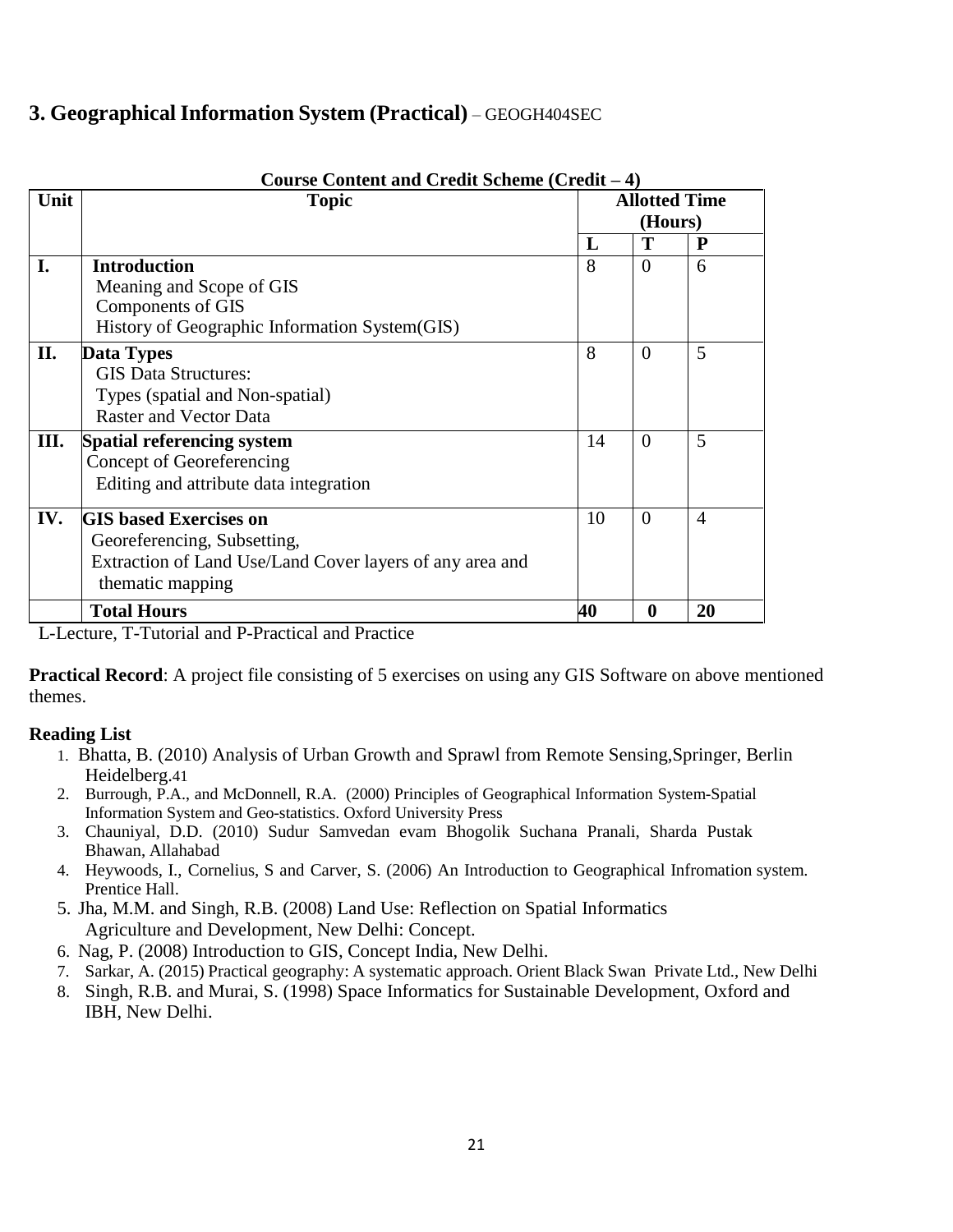### **4. Research Methods (Practical)** – GEOGH405SEC

| Unit | <b>Topic</b>                                                                                                                                  |    | <b>Allotted Time</b><br>(Hours)<br>T<br>$\mathbf{P}$ |              |  |
|------|-----------------------------------------------------------------------------------------------------------------------------------------------|----|------------------------------------------------------|--------------|--|
|      |                                                                                                                                               | L  |                                                      |              |  |
| I.   | <b>Geographic Enquiry</b><br>Concept, Framing Research Questions, Objectives and Hypothesis;<br>Literature Review                             | 11 | 6                                                    | $\Omega$     |  |
| II.  | <b>Data Collection</b><br>Type and Sources of Data; Methods of Collection; Preparing<br>Sample Questionnaire                                  | 10 | 5                                                    | $\theta$     |  |
| III. | <b>Data Analysis</b><br>Data Tabulation<br>Data Analysis (Qualitative and Quantitative)<br>Data Representation Techniques (Maps and Diagrams) | 10 | 5                                                    | $\Omega$     |  |
| IV.  | <b>Structure of a Research Report</b><br>Abstract, Main Text; References and Bibliography                                                     | 9  | $\overline{4}$                                       | $\Omega$     |  |
|      | <b>Total Hours</b>                                                                                                                            | 40 | 20                                                   | $\mathbf{0}$ |  |

### **Course Content and Credit Scheme (Credit – 4)**

L-Lecture, T-Tutorial and P-Practical and Practices

**Practical Record**: A project file consisting of 5 exercises on using any relevant data set.

- 1. Creswell J., 1994: *Research Design: Qualitative and Quantitative Approaches* Sage Publications.
- 2. Dikshit, R. D. 2003. The Art and Science of Geography: Integrated Readings. Prentice-Hall of India, New Delhi.
- 3. Evans M., 1988: "Participant Observation: The Researcher as Research Tool" in *Qualitative Methods in Human Geography*, eds. J. Eyles and D. Smith, Polity.
- 4. Misra, R.P. (2002) Research Methodology, Concept Publications, New Delhi.
- 5. Mukherjee, Neela 1993. Participatory Rural Appraisal: Methodology and Application. Concept Publs. Co., New Delhi.
- 6. Mukherjee, Neela 2002. Participatory Learning and Action: with 100 Field Methods. Concept Publs. Co., New Delhi
- 7. Robinson A., 1998: "*Thinking Straight and Writing That Way*", in *Writing Empirical Research Reports: A Basic Guide for Students of the Social and Behavioural Sciences*, eds. by F. Pryczak and R. Bruce Pryczak, Publishing: Los Angeles.
- 8. Special Issue on "Doing Fieldwork" *The Geographical Review* 91:1-2 (2001).
- 9. Stoddard R. H., 1982: *Field Techniques and Research Methods in Geography*, Kendall/Hunt.
- 11. Wolcott, H. 1995. The Art of Fieldwork. Alta Mira Press, Walnut Creek, CA.
- 12. Yadav, H. (2013) Shodh Pravidhi Evam Matratamak Bhugol, Raja Publications, Delhi.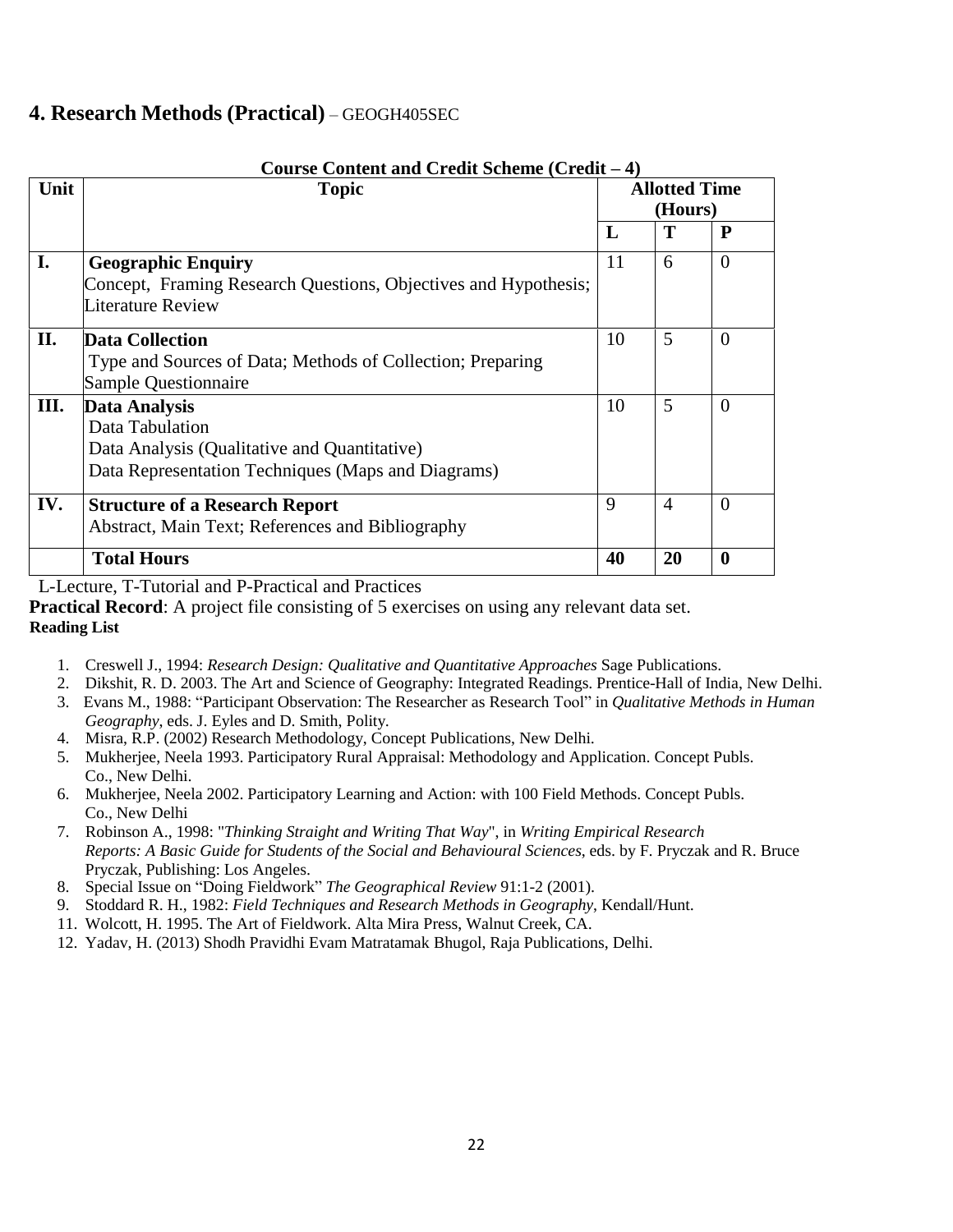## **Elective Discipline Specific**

### **1. Population Geography**– GEOGH503EDS1

| Course Content and Credit Scheme (Credit – 6) |                                                                   |    |                                |                  |  |
|-----------------------------------------------|-------------------------------------------------------------------|----|--------------------------------|------------------|--|
| Unit                                          | <b>Topic</b>                                                      |    | <b>Allotted</b><br><b>Time</b> |                  |  |
|                                               |                                                                   |    |                                |                  |  |
|                                               |                                                                   | L  | Т                              | P                |  |
| I.                                            | <b>Introduction</b>                                               | 11 | 6                              | $\Omega$         |  |
|                                               | Definition, Nature and Scope of population geography              |    |                                |                  |  |
|                                               | Sources of Data with special reference to India (Census, Vital    |    |                                |                  |  |
|                                               | Statistics and National Sample Survey Organization (NSSO).        |    |                                |                  |  |
|                                               |                                                                   |    |                                |                  |  |
| II.                                           | <b>Population</b>                                                 | 10 | 5                              | $\Omega$         |  |
|                                               | Size, Distribution and Growth – Determinants and Patterns.        |    |                                |                  |  |
|                                               | Theories of Growth – Malthusian Theory and Demographic Transition |    |                                |                  |  |
|                                               | Theory.                                                           |    |                                |                  |  |
| III.                                          | <b>Population Dynamics</b>                                        | 10 | 5                              | $\Omega$         |  |
|                                               | Fertility, Mortality and Migration – Measures, Determinants and   |    |                                |                  |  |
|                                               | Implications.                                                     |    |                                |                  |  |
|                                               | Population Composition and Characteristics – Age-Sex Composition; |    |                                |                  |  |
|                                               | Rural and Urban Composition; Literacy.                            |    |                                |                  |  |
| IV.                                           | <b>Contemporary Issues</b>                                        | 9  | $\overline{4}$                 | $\Omega$         |  |
|                                               | Ageing of Population; Declining Sex Ratio; Rural Depopulation.    |    |                                |                  |  |
|                                               |                                                                   |    |                                |                  |  |
|                                               | <b>Total Hours</b>                                                | 40 | 20                             | $\boldsymbol{0}$ |  |

L-Lecture, T-Tutorial and P-Practical and Practices

- 1. Barrett H. R., 1995: *Population Geography*, Oliver and Boyd.
- 2. Bhende A. and Kanitkar T., 2000: *Principles of Population Studies*, Himalaya Publishing House.
- 3. Chandna R. C. and Sidhu M. S., 1980: *An Introduction to Population Geography*, Kalyani Publishers.
- 4. Clarke J. I., 1965: *Population Geography*, Pergamon Press, Oxford.
- 5. Jones, H. R., 2000: *Population Geography*, 3<sup>rd</sup>ed. Paul Chapman, London.
- 6. Lutz W., Warren C. S. and Scherbov S., 2004: *The End of the World Population Growth in the 21st Century*, Earthscan
- 7. Newbold K. B., 2009: *Population Geography: Tools and Issues*, Rowman and Littlefield Publishers.
- 8. Pacione M., 1986: *Population Geography: Progress and Prospect*, Taylor and Francis.
- 9. Wilson M. G. A., 1968: *Population Geography*, Nelson.
- 10. Panda B P (1988): Janasankya Bhugol, M P Hindi Granth Academy,Bhopal
- 11. Maurya S D (2009) Jansankya Bhugol, Sharda Putak Bhawan, Allahabad
- 12. Chandna, R C (2006), Jansankhya Bhugol, Kalyani Publishers, Delhi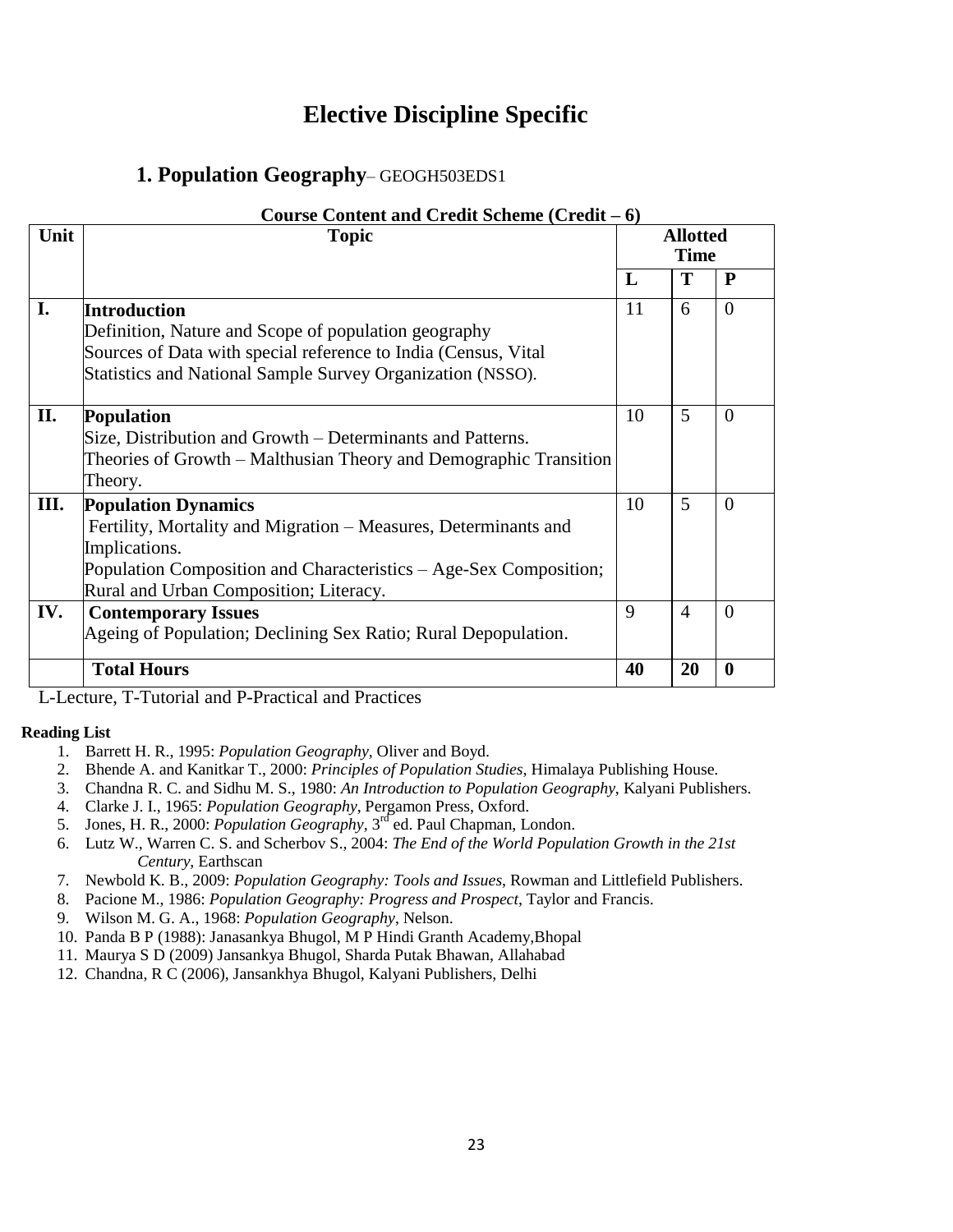### **2. Resource Geography**– GEOGH504EDS1

|      | Course Content and Credit Scheme (Credit – 6)                                                                                      |    |                                 |                |  |  |  |
|------|------------------------------------------------------------------------------------------------------------------------------------|----|---------------------------------|----------------|--|--|--|
| Unit | <b>Topic</b>                                                                                                                       |    | <b>Allotted Time</b><br>(Hours) |                |  |  |  |
|      |                                                                                                                                    | L  | Т                               | P              |  |  |  |
| I.   | Natural Resource: Concept, Classification.                                                                                         | 11 | 6                               | $\overline{0}$ |  |  |  |
| П.   | Distribution, Utilisation, Problems and Management:<br><b>Land Resources</b><br><b>Water Resources</b><br><b>Forests Resources</b> | 10 | 5                               | $\theta$       |  |  |  |
| Ш.   | Natural Resources Appraisal<br>Depletion and Degradation of Natural Resources, Causes and<br>Impacts (Land Water and Forest)       | 10 | 5                               | $\Omega$       |  |  |  |
| IV.  | <b>Uses and Misuse of Natural Resources</b><br><b>Conservation of Natural Resources</b><br>Sustainable Resource Development        | 9  | $\overline{A}$                  | $\Omega$       |  |  |  |
|      | <b>Total Hours</b>                                                                                                                 | 40 | 20                              | $\mathbf{0}$   |  |  |  |

L-Lecture, T-Tutorial and P-Practical and Practices

- 1. Cutter S. N., Renwich H. L. and Renwick W., 1991: *Exploitation, Conservation,Preservation: A Geographical Perspective on Natural Resources Use*, John Wiley and Sons, New York.
- 2. Gadgil M. and Guha R., 2005: *The Use and Abuse of Nature: Incorporating This Fissured Land: An Ecological History of India and Ecology and Equity*, Oxford University Press. USA.
- 3. Holechek J. L. C., Richard A., Fisher J. T. and Valdez R., 2003: *Natural Resources: Ecology, Economics and Policy*, Prentice Hall, New Jersey.
- 4. Jones G. and Hollier G., 1997: *Resources, Society and Environmental Management*, Paul Chapman, London.
- 5. Klee G., 1991: *Conservation of Natural Resources*, Prentice Hall, Englewood.
- 6. Mather A. S. and Chapman K., 1995: *Environmental Resources*, John Wiley and Sons, New York.
- 7. Mitchell B., 1997: *Resource and Environmental Management*, Longman Harlow, England.
- 8. Owen S. and Owen P. L., 1991: *Environment, Resources and Conservation*, Cambridge University Press, New York.
- 9. Rees J., 1990: *Natural Resources: Allocation, Economics and Policy*, Routledge.London.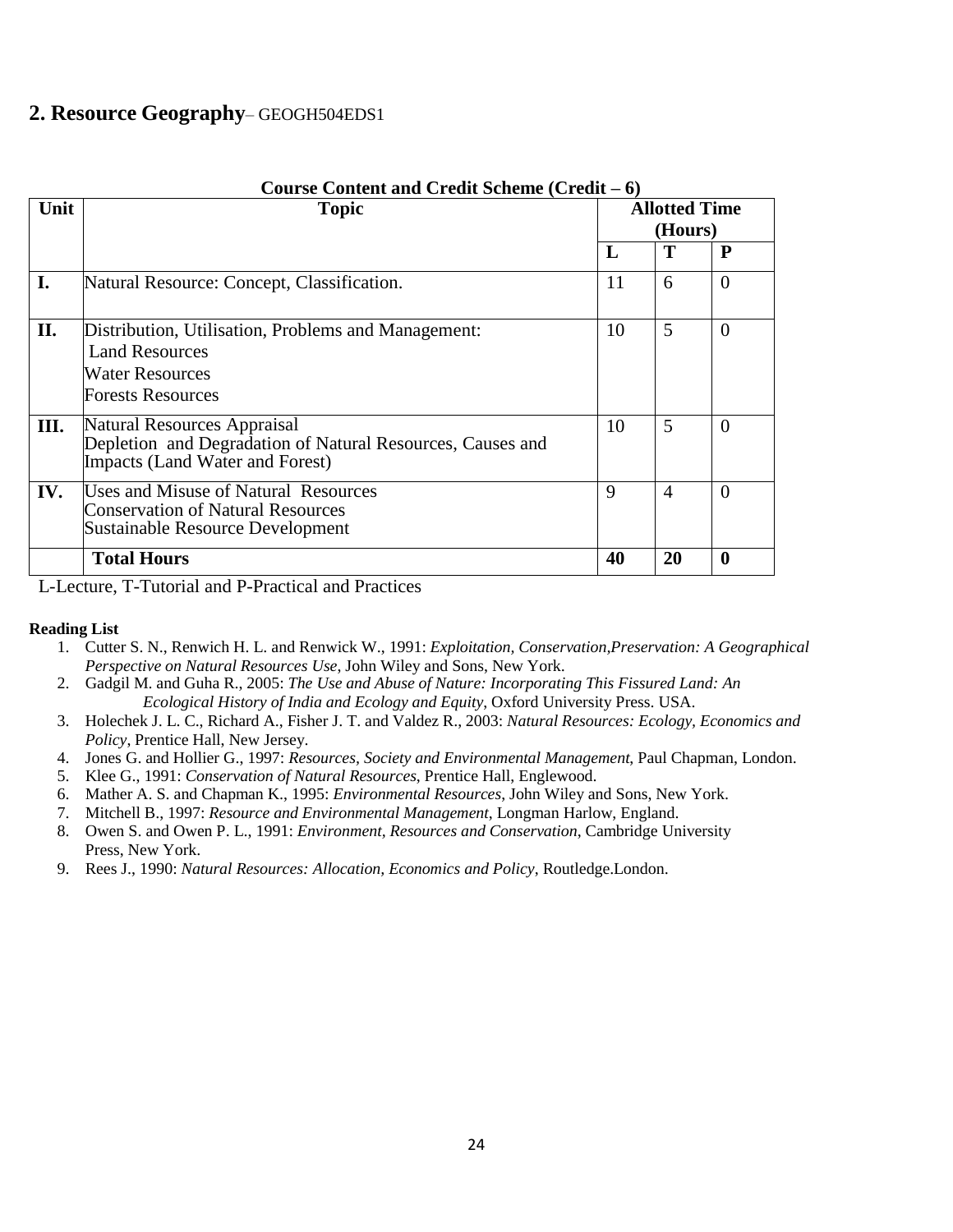### **3. Urban Geography**– GEOGH505EDS2

|      | Course Content and Credit Scheme (Credit – 6)                                                                                   |    |                                 |              |  |  |  |
|------|---------------------------------------------------------------------------------------------------------------------------------|----|---------------------------------|--------------|--|--|--|
| Unit | <b>Topic</b>                                                                                                                    |    | <b>Allotted Time</b><br>(Hours) |              |  |  |  |
|      |                                                                                                                                 | L  | T                               | $\mathbf{P}$ |  |  |  |
| I.   | Introduction<br>Urban geography: Definition, nature and scope<br>Patterns of Urbanisation in developed and developing countries | 11 | 6                               | $\theta$     |  |  |  |
| II.  | <b>Classification of cities</b><br>Functional classification of cities:<br>Quantitative and Qualitative Methods                 | 10 | 5                               | $\Omega$     |  |  |  |
| Ш.   | <b>Urban Issues</b><br>Problems of housing, slums, civic amenities (water and transport)<br><b>Concept of Smart Cities</b>      | 10 | 5                               | $\theta$     |  |  |  |
| IV.  | <b>Case studies</b><br>Delhi, Kolkata and Chandigarh with reference to Land use and<br><b>Urban Issues</b>                      | 9  | $\overline{4}$                  | $\Omega$     |  |  |  |
|      | <b>Total Hours</b>                                                                                                              | 40 | 20                              | $\mathbf{0}$ |  |  |  |

L-Lecture, T-Tutorial and P-Practical and Practices

- 1. Fyfe N. R. and Kenny J. T., 2005: *The Urban Geography Reader*, Routledge.
- 2. Graham S. and Marvin S., 2001: *Splintering Urbanism: Networked Infrastructures,Technological Mobilities and the Urban Condition*, Routledge.
- 3. Hall T., 2006: *Urban Geography*, Taylor and Francis.
- 4. Kaplan D. H., Wheeler J. O. and Holloway S. R., 2008: *Urban Geography*, John Wiley.
- 5. Knox P. L. and McCarthy L., 2005: *Urbanization: An Introduction to Urban Geography*, Pearson Prentice Hall New York.
- 6. Knox P. L. and Pinch S., 2006: *Urban Social Geography: An Introduction*, Prentice-Hall.
- 7. Pacione M., 2009: *Urban Geography: A Global Perspective*, Taylor and Francis.
- 8. Sassen S., 2001: *The Global City: New York, London and Tokyo*, Princeton University Press.
- 9. Ramachandran R (1989): Urbanisation and Urban Systems of India, Oxford University Press, New Delhi
- 10. Ramachandran, R., 1992: *The Study of Urbanisation*, Oxford University Press, Delhi
- 11. Singh, R.B. (Eds.) (2001) Urban Sustainability in the Context of Global Change, Science Pub., Inc., Enfield (NH), USA and Oxford & IBH Pub., New Delhi.
- 12. Singh, R.B. (Ed.) (2015) Urban development, challenges, risks andresilience in Asian megacities. Advances in Geographical and Environmental Studies, Springer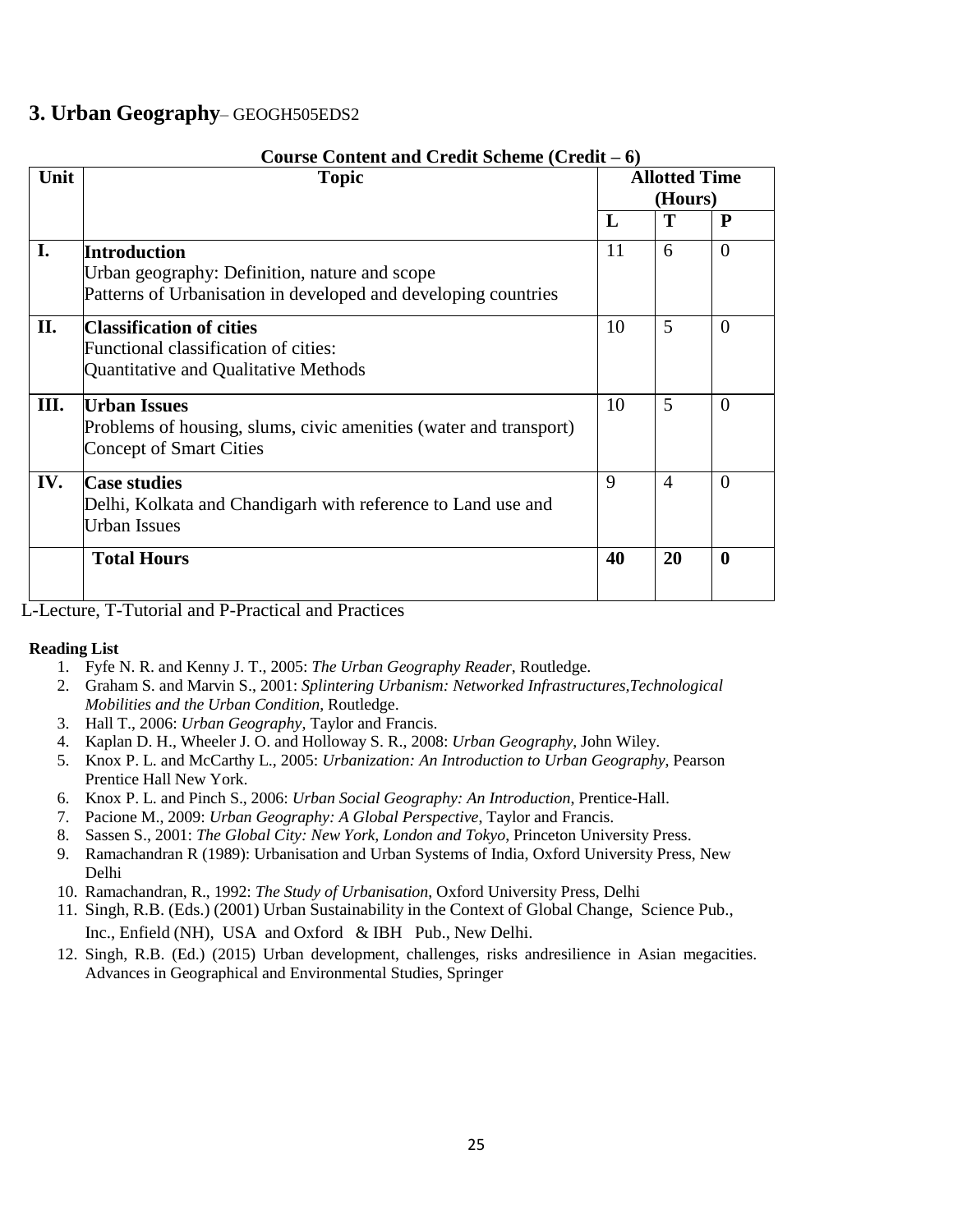### **4. Agricultural Geography**– GEOGH506EDS2

|      | Course Content and Credit Scheme (Credit – 6)                    |    |                      |          |
|------|------------------------------------------------------------------|----|----------------------|----------|
| Unit | <b>Topic</b>                                                     |    | <b>Allotted Time</b> |          |
|      |                                                                  |    | (Hours)              |          |
|      |                                                                  | L  | T                    | P        |
| I.   | <b>Introduction</b>                                              | 11 | 6                    | $\Omega$ |
|      | Definition, nature and scope                                     |    |                      |          |
|      | Land use/land cover: Concept and classification.                 |    |                      |          |
| II.  | <b>Determinants of Agriculture</b>                               | 10 | 5                    | $\theta$ |
|      | Physical, Technological and Institutional                        |    |                      |          |
|      |                                                                  |    |                      |          |
| Ш.   | <b>Agricultural Systems of the World</b>                         | 10 | 5                    | $\theta$ |
|      | Whittlesey's classification of Agricultural region               |    |                      |          |
|      | Agricultural Land use model of Von Thuenen, its modification and |    |                      |          |
|      | relevance.                                                       |    |                      |          |
| IV.  | <b>Agricultural Regions of India</b>                             | 9  | $\overline{A}$       | $\Omega$ |
|      | Agro-climatic and Agro-ecological Regions.                       |    |                      |          |
|      |                                                                  |    |                      |          |
|      | Agricultural Revolutions in India: Green, White and Blue         |    |                      |          |
|      | <b>Total Hours</b>                                               | 40 | 20                   | $\bf{0}$ |

#### **Course Content and Credit Scheme (Credit – 6)**

L-Lecture, T-Tutorial and P-Practical and Practices

- 1. Basu, D.N., and Guha, G.S., 1996: *Agro-Climatic Regional Planning in India*, Vol.I & II, Concept Publication, New Delhi.
- 2. Bryant, C.R., Johnston, T.R, 1992: *Agriculture in the City Countryside*, Belhaven Press, London.
- 3. Burger, A., 1994: *Agriculture of the World*, Aldershot, Avebury.
- 4. Grigg, D.B., 1984: *Introduction to Agricultural Geography*, Hutchinson, London.
- 5. Ilbery B. W., 1985: *Agricultural Geography: A Social and Economic Analysis*, Oxford University Press.
- 6. Mohammad, N., 1992: *New Dimension in Agriculture Geography*, Vol. I to VIII, Concept Pub., New Delhi.
- 7. Roling, N.G., and Wageruters, M.A.E.,(ed.) 1998: *Facilitating Sustainable Agriculture*, Cambridge University Press, Cambridge.
- 8. Shafi, M., 2006: *Agricultural Geography*, Doring Kindersley India Pvt. Ltd., New Delhi
- 9. Singh, J., and Dhillon, S.S., 1984: Agricultural Geography, Tata McGraw Hill, New Delhi.
- 10. Tarrant J. R., 1973: *Agricultural Geography*, David and Charles, Devon.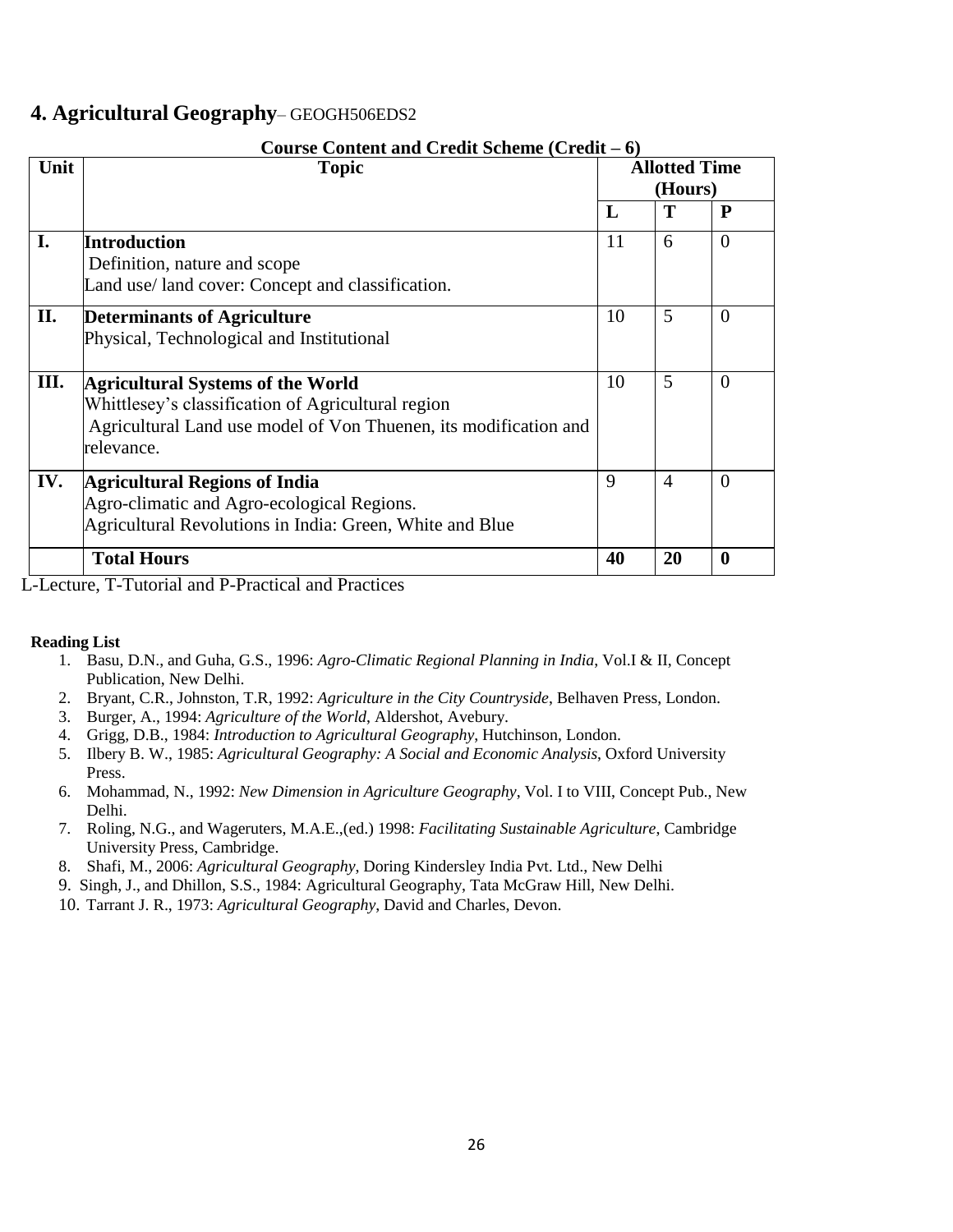### **5. Geography of Health and Wellbeing**– GEOGH603EDS3

| Unit | $\mathbf c$ contribution and $\mathbf c$ contribution ( $\mathbf c$ current $\mathbf c$<br><b>Topic</b>                                                                                                                              |    | <b>Allotted Time</b> |              |  |  |
|------|--------------------------------------------------------------------------------------------------------------------------------------------------------------------------------------------------------------------------------------|----|----------------------|--------------|--|--|
|      |                                                                                                                                                                                                                                      |    | (Hours)              |              |  |  |
|      |                                                                                                                                                                                                                                      | L  | T                    | $\mathbf{P}$ |  |  |
| I.   | <b>Introduction</b><br>Perspectives on Health: Definition; linkages with environment,<br>development and health;<br>Driving forces in health and environmental trends: population dynamics,<br>urbanization, poverty and inequality. | 11 | 6                    | $\Omega$     |  |  |
| II.  | <b>Environmental Quality and Health</b><br>Human activities and its implication on environment:<br>Land use and agricultural development; industrialization; transport and<br>energy.                                                | 10 | 5                    | $\Omega$     |  |  |
| Ш.   | <b>Exposure and Health Risks</b><br>Air pollution; household wastes; water; housing; workplace.<br>Health and Disease as related to Environmental Context with special<br>reference to India.                                        | 10 | 5                    | $\Omega$     |  |  |
| IV.  | <b>Climate Change and Human Health</b><br>Changes in climate system – heat and cold and its impact on Human being.<br>Biological disease agents: food production and nutrition                                                       | 9  | $\overline{4}$       | $\Omega$     |  |  |
|      | <b>Total Hours</b>                                                                                                                                                                                                                   | 40 | 20                   | $\mathbf{0}$ |  |  |

#### **Course Content and Credit Scheme (Credit – 6)**

L-Lecture, T-Tutorial and P-Practical and Practices

- 1. Akhtar Rais (Ed.), 1990 : Environment and Health Themes in Medical Geography, Ashish Publishing House, New Delhi.
- 2. Avon Joan L. and Jonathan A Patzed.2001 : Ecosystem Changes and Public Health,Baltimin, John Hopling Unit Press(ed).
- 3. Bradley,D.,1977: Water, Wastes and Health in Hot Climates, John Wiley Chichesten.
- 4. Christaler George and Hristopoles Dionissios, 1998: Spatio Temporal Environment Health Modelling , Boston Kluwer Academic Press.
- 5. Cliff, A.D. and Peter,H., 1988 : Atlas of Disease Distributions, Blackwell Publishers, Oxford.
- 6. Gatrell, A.,and Loytonen, 1998 : GIS and Health, Taylor and Francis Ltd, London.
- 7. Hardham T. and Tannav M.,(eds): Urban Health in Developing Countries; Progress, Projects, Earthgoan, London.
- 8. Murray C. and A. Lopez, 1996 : The Global Burden of Disease, Harvard University Press.
- 9. Moeller Dade wed., 1993: Environmental Health, Cambridge, Harward Univ. Press.
- 10. Phillips, D.and Verhasselt, Y., 1994: Health and Development, Routledge, London.
- 11. Tromp, S., 1980: Biometeorology: The Impact of Weather and Climate on Humans and their Environment, Heydon and Son.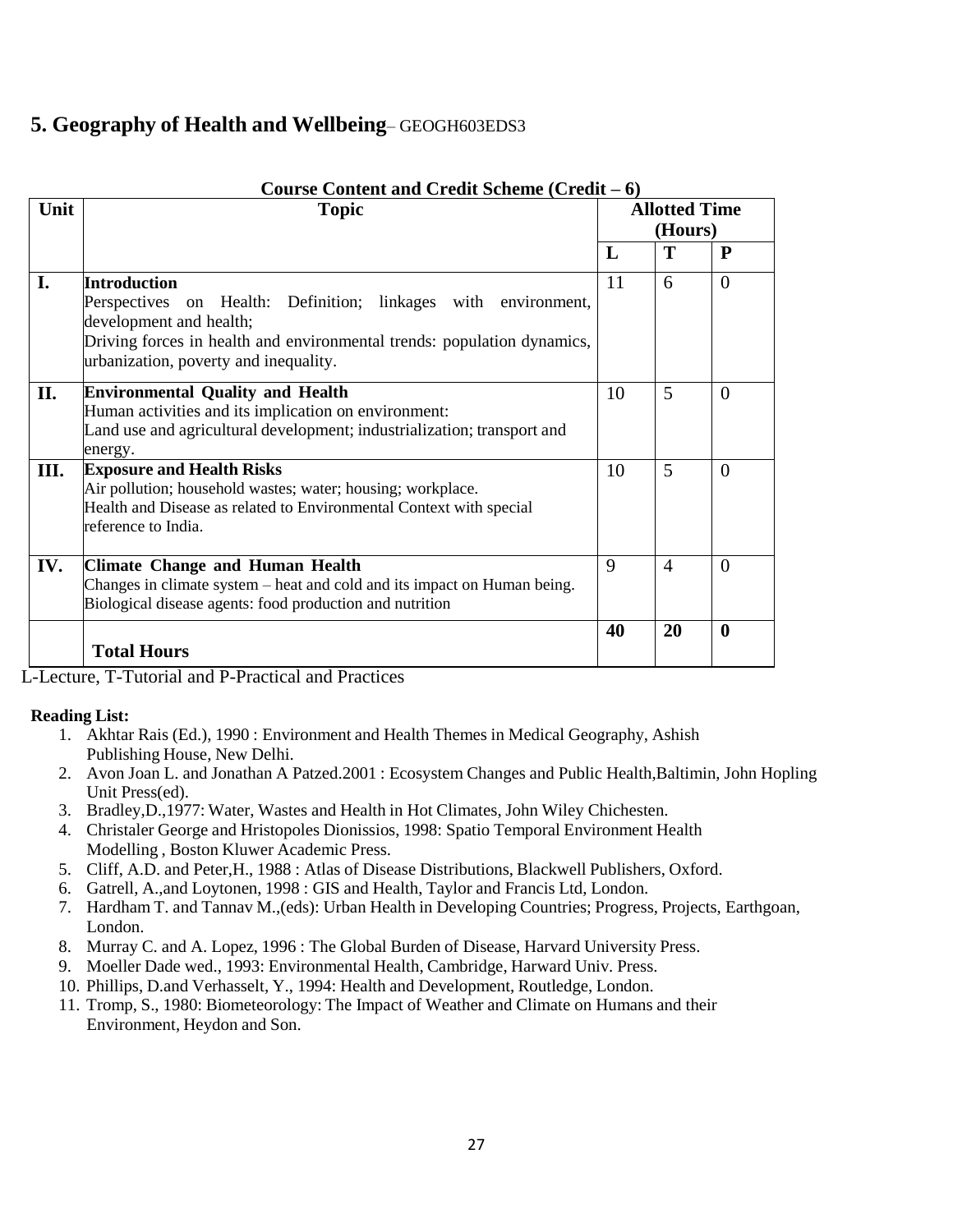### **6. Political Geography**– GEOGH604EDS3

| Unit | <b>Topic</b>                                                                                                                                                                                            |    | <b>Allotted Time</b><br>(Hours) |              |  |
|------|---------------------------------------------------------------------------------------------------------------------------------------------------------------------------------------------------------|----|---------------------------------|--------------|--|
|      |                                                                                                                                                                                                         | L  | T                               | P            |  |
| I.   | <b>Introduction</b><br>Concept, Nature and Scope.<br>Attributes of State – Frontiers, Boundaries, Shape, Size, Territory and<br>Sovereignty<br>Concept of Nation, State and Nation State<br>Geopolitics | 11 | 6                               | $\Omega$     |  |
| II.  | <b>Electoral Geography</b><br>Geography of Voting, Geographic Influences on Voting pattern, Geography<br>of Representation, Gerrymandering.                                                             | 10 | 5                               | $\theta$     |  |
| Ш.   | <b>Political Geography of Resource Conflicts</b><br>Water Sharing Disputes, Disputes and Conflicts Related to Forest Rights<br>and Minerals.                                                            | 10 | 5                               | $\Omega$     |  |
| IV.  | <b>Politics of Displacement</b><br>Issues of relief, compensation and rehabilitation with reference to Dams.                                                                                            | 9  | $\overline{4}$                  | $\Omega$     |  |
|      | <b>Total Hours</b>                                                                                                                                                                                      | 40 | 20                              | $\mathbf{0}$ |  |

#### **Course Content and Credit Scheme (Credit – 6)**

L-Lecture, T-Tutorial and P-Practical and Practices

- 1. Agnew J., 2002: *Making Political Geography,* Arnold.
- 2. Agnew J., Mitchell K. and Toal G., 2003: *A Companion to Political Geography*, Blackwell.
- 3. Cox K. R., Low M. and Robinson J., 2008: *The Sage Handbook of Political Geography*, Sage Publications.
- 4. Cox K., 2002: *Political Geography: Territory, State and Society*, Wiley-Blackwell
- 5. Gallaher C., et al, 2009: *Key Concepts in Political Geography*, Sage Publications.
- 6. Glassner M., 1993: *Political Geography*, Wiley.
- 7. Jones M., 2004: *An Introduction to Political Geography: Space, Place and Politics*, Routledg .
- 8. Mathur H M and M M Cernea (eds.) Development, Displacement and Resettlement Focus on Asian Experience, Vikas, Delhi
- 9. Painter J. and Jeffrey A., 2009: *Political Geography*, Sage Publications.
- 10. Taylor P. and Flint C., 2000: *Political Geography*, Pearson Education.
- 11. Verma M K (2004): Development, Displacement and Resettlement, Rawat Publications, Delhi
- 12. Hodder Dick, Sarah J Llyod and Keith S McLachlan (1998), *Land Locked States of Africa and Asia* (vo.2), Frank Cass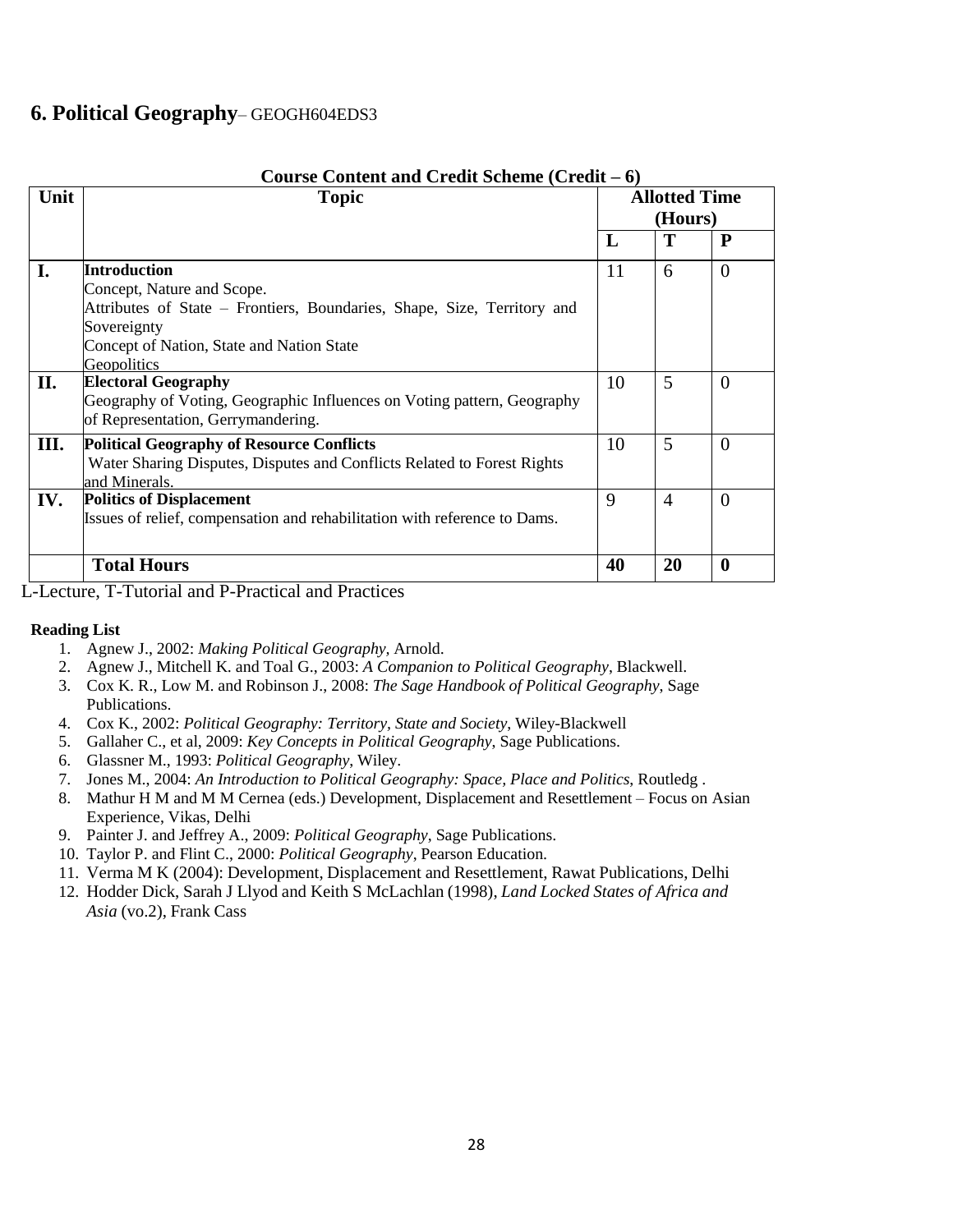### **7. Hydrology and Oceanography**– GEOGH605EDS4

| Unit | <b>Topic</b>                                                                 |    | <b>Allotted Time</b> |                  |  |  |
|------|------------------------------------------------------------------------------|----|----------------------|------------------|--|--|
|      |                                                                              |    | (Hours)              |                  |  |  |
|      |                                                                              | L  | Т                    | P                |  |  |
| I.   | <b>Introduction</b>                                                          | 11 | 6                    | $\overline{0}$   |  |  |
|      | Hydrological Cycle: human impact on the hydrological cycle;                  |    |                      |                  |  |  |
|      | Hydrological input and output: Precipitation, interception, evaporation,     |    |                      |                  |  |  |
|      | evapo-transpiration, infiltration, ground-water, run off and over land       |    |                      |                  |  |  |
|      | flow.                                                                        |    |                      |                  |  |  |
| II.  | <b>River Basins and their Problems</b>                                       | 10 | 5                    | $\overline{0}$   |  |  |
|      | Characteristics of river basins, basin surface run-off, measurement of river |    |                      |                  |  |  |
|      | discharge; floods.                                                           |    |                      |                  |  |  |
|      |                                                                              |    |                      |                  |  |  |
| III. | <b>Ocean Floor Topography and Oceanic Movements</b>                          | 10 | 5                    | $\Omega$         |  |  |
|      | Waves, Currents and Tides.                                                   |    |                      |                  |  |  |
|      | Ocean Salinity and Temperature: Distribution and Determinants.               |    |                      |                  |  |  |
|      |                                                                              |    |                      |                  |  |  |
|      |                                                                              |    |                      |                  |  |  |
| IV.  | <b>Ocean Resources:</b>                                                      | 9  | $\overline{4}$       | $\Omega$         |  |  |
|      | Coral Reefs Types Theories of Origin                                         |    |                      |                  |  |  |
|      | Marine Deposits and Classification                                           |    |                      |                  |  |  |
|      | <b>Total Hours</b>                                                           | 40 | 20                   | $\boldsymbol{0}$ |  |  |

#### **Course Content and Credit Scheme(Credit – 6)**

L-Lecture, T-Tutorial and P-Practical and Practices

- 1. Andrew. D. ward and Stanley, Trimble (2004): Environmental Hydrology, 2nd edition, Lewis Publishers, CRC Press.
- 2. Karanth, K.R., 1988 : Ground Water: Exploration, Assessment and Development, Tata- McGraw Hill, New Delhi.
- 3. Ramaswamy, C. (1985): Review of floods in India during the past 75 years: A Perspective. Indian National Science Academy, New Delhi.
- 4. Rao, K.L., 1982 : India's Water Wealth 2nd edition, Orient Longman, Delhi,.
- 5. Singh, Vijay P. (1995): Environmental Hydrology. Kluwar Academic Publications, The Netherlands.
- 6. Anikouchine W. A. and Sternberg R. W., 1973: *The World Oceans: An Introduction to Oceanography*, Prentice-Hall.
- 7. Garrison T., 1998: *Oceanography*, Wordsworth Company, Belmont.
- 8. Kershaw S., 2000: *Oceanography: An Earth Science Perspective*, Stanley Thornes, UK.
- 9. Pinet P. R., 2008: *Invitation to Oceanography* (Fifth Edition), Jones and Barlett Publishers, USA, UK and Canada.
- 10. Sharma R. C. and Vatal M., 1980: *Oceanography for Geographers*, Chaitanya Publishing House, Allahabad.
- 11. Sverdrup K. A. and Armbrust, E. V., 2008: *An Introduction to the World Ocean*, McGraw Hill, Boston.
- 12. Singh, M., Singh, R.B. and Hassan, M.I. (Eds.) (2014) Landscape ecology and water management. Proceedings of IGU Rohtak Conference, Volume 2. Advances in Geographical and Environmental Studies, Springer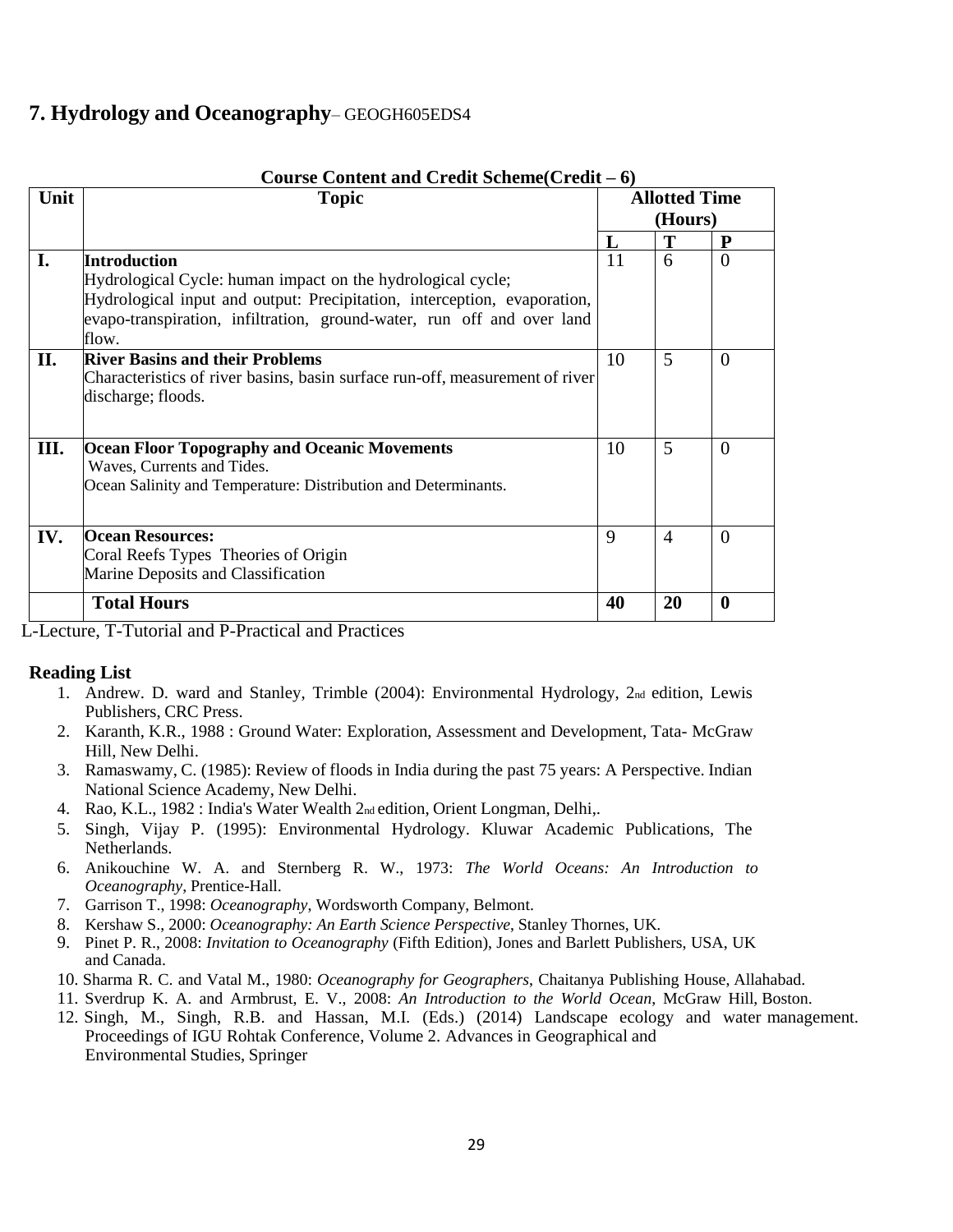### **8. Social Geography**– GEOGH606EDS4

| Unit | <b>Topic</b>                                                                                                                                                                                          |             | <b>Allotted</b><br><b>Time</b> |             |  |
|------|-------------------------------------------------------------------------------------------------------------------------------------------------------------------------------------------------------|-------------|--------------------------------|-------------|--|
|      |                                                                                                                                                                                                       | L           | T                              | $\mathbf P$ |  |
| I.   | Introduction<br>Social Geography: Concept, Nature and Scope.                                                                                                                                          | 11          | 6                              | $\theta$    |  |
| II.  | <b>Peopling of India</b><br>Technology and Occupational Change;<br>Migration.                                                                                                                         | 10          | 5                              | $\theta$    |  |
| III. | <b>Social Categories</b><br>Caste, Class, Religion, Race and Gender and their Spatial distribution in India                                                                                           | 10          | 5                              | $\Omega$    |  |
| IV.  | <b>Geographies of Welfare and Well-being</b><br>Concept and Components – Healthcare, Housing and Education.<br>Social Geographies of Inclusion and Exclusion, Slums, Communal Conflicts<br>and Crime. | $\mathbf Q$ | $\overline{4}$                 | $\Omega$    |  |
|      | <b>Total Hours</b>                                                                                                                                                                                    | 40          | 20                             | $\bf{0}$    |  |

**Course Content and Credit Scheme(Credit – 6)**

L-Lecture, T-Tutorial and P-Practical and Practices

- 1. Ahmed A., 1999: *Social Geography*, Rawat Publications.
- 2. Casino V. J. D., Jr., 2009) *Social Geography: A Critical Introduction*, Wiley Blackwell.
- 3. Cater J. and Jones T., 2000: *Social Geography: An Introduction to Contemporary Issues*, Hodder Arnold.
- 4. Holt L., 2011: *Geographies of Children, Youth and Families: An International Perspective,* Taylor & Francis.
- 5. Panelli R., 2004: *Social Geographies: From Difference to Action*, Sage.
- 6. Rachel P., Burke M., Fuller D., Gough J., Macfarlane R. and Mowl G., 2001: *Introducing Social Geographies,* Oxford University Press.
- 7. Smith D. M., 1977: *Human geography: A Welfare Approach*, Edward Arnold, London.
- 8. Smith D. M., 1994: *Geography and Social Justice*, Blackwell, Oxford.
- 9. Smith S. J., Pain R., Marston S. A., Jones J. P., 2009: *The SAGE Handbook of Social Geographies*, Sage Publications.
- 10. Sopher, David (1980): *An Exploration of India*, Cornell University Press, Ithasa
- 11. Valentine G., 2001: *Social Geographies: Space and Society*, Prentice Hall.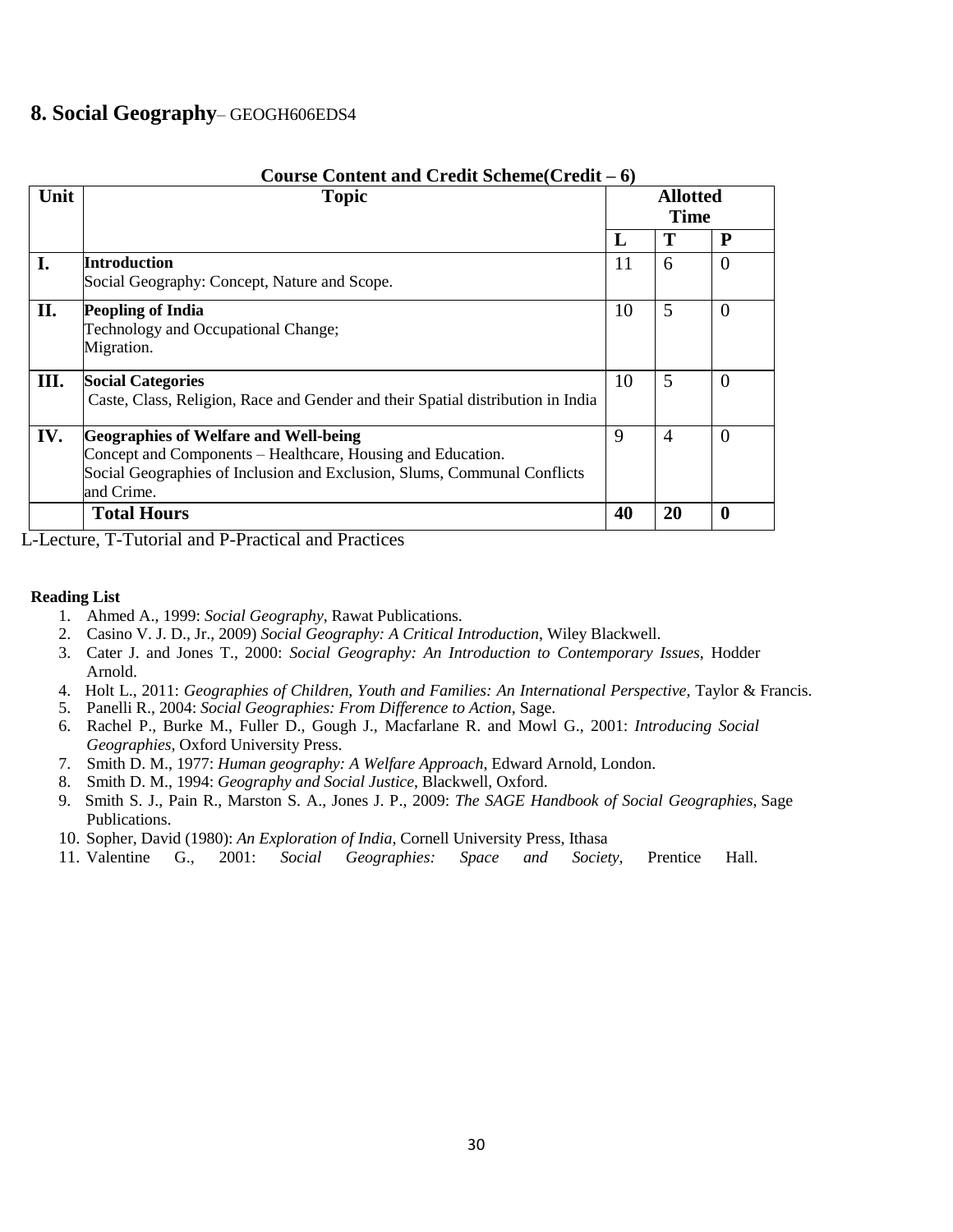# **Elective Generic Papers**

### **1. Disaster Management**– GEOGH103EG

|      | Course Content and Credit Scheme(Credit – 6)                                                                                                                                                               |    |                                                         |                  |  |  |
|------|------------------------------------------------------------------------------------------------------------------------------------------------------------------------------------------------------------|----|---------------------------------------------------------|------------------|--|--|
| Unit | <b>Topic</b>                                                                                                                                                                                               |    | <b>Allotted Time</b><br>$(\mathbf{U}_{\mathbf{Omega}})$ |                  |  |  |
|      |                                                                                                                                                                                                            | L  | Т                                                       | $\mathbf{P}$     |  |  |
| I.   | <b>Introduction</b><br>Disasters: Concepts, Hazards, Risk and Vulnerability<br><b>Classification of Disaster</b>                                                                                           | 11 | 6                                                       | $\Omega$         |  |  |
| II.  | Natural Disasters in India<br>Flood, Landslide, Drought, Cyclone, Earthquake and Tsunami:<br>Causes, Impact and Distribution                                                                               | 10 | 5                                                       | $\Omega$         |  |  |
| Ш.   | Human Induced Disasters in India<br>Fire, Road accidents, DID (Development Induced Disasters):<br>Causes, Impact and Distribution                                                                          | 10 | 5                                                       | $\theta$         |  |  |
| IV.  | <b>Response and Mitigation to Disasters:</b><br>Mitigation and Preparedness, NDMA and NIDM<br>Indigenous Knowledge and Community-Based Disaster<br>Management<br>Do's and Don'ts During and Post Disasters | 9  | $\overline{4}$                                          | $\Omega$         |  |  |
|      | <b>Total Hours</b>                                                                                                                                                                                         | 40 | 20                                                      | $\boldsymbol{0}$ |  |  |

L-Lecture, T-Tutorial and P-Practical and Practices

- 1. Government of India. (1997) Vulnerability Atlas of India. New Delhi, Building Materials & Technology Promotion Council, Ministry of Urban Development, Government of India.
- 2. Kapur, A. (2010) Vulnerable India: A Geographical Study of Disasters, Sage Publication, New Delhi.
- 3. Modh, S. (2010) Managing Natural Disaster: Hydrological, Marine and Geological Disasters, Macmillan, Delhi.
- 4. Singh, R.B. (2005) Risk Assessment and Vulnerability Analysis, IGNOU, New Delhi. Chapter 1, 2 and 3
- 5. Singh, R. B. (ed.), (2006) Natural Hazards and Disaster Management: Vulnerability and Mitigation, Rawat Publications, New Delhi.
- 6. Sinha, A. (2001). Disaster Management: Lessons Drawn and Strategies for Future, New United Press, New Delhi.
- 7. Stoltman, J.P. et al. (2004) International Perspectives on Natural Disasters, Kluwer Academic Publications. Dordrecht.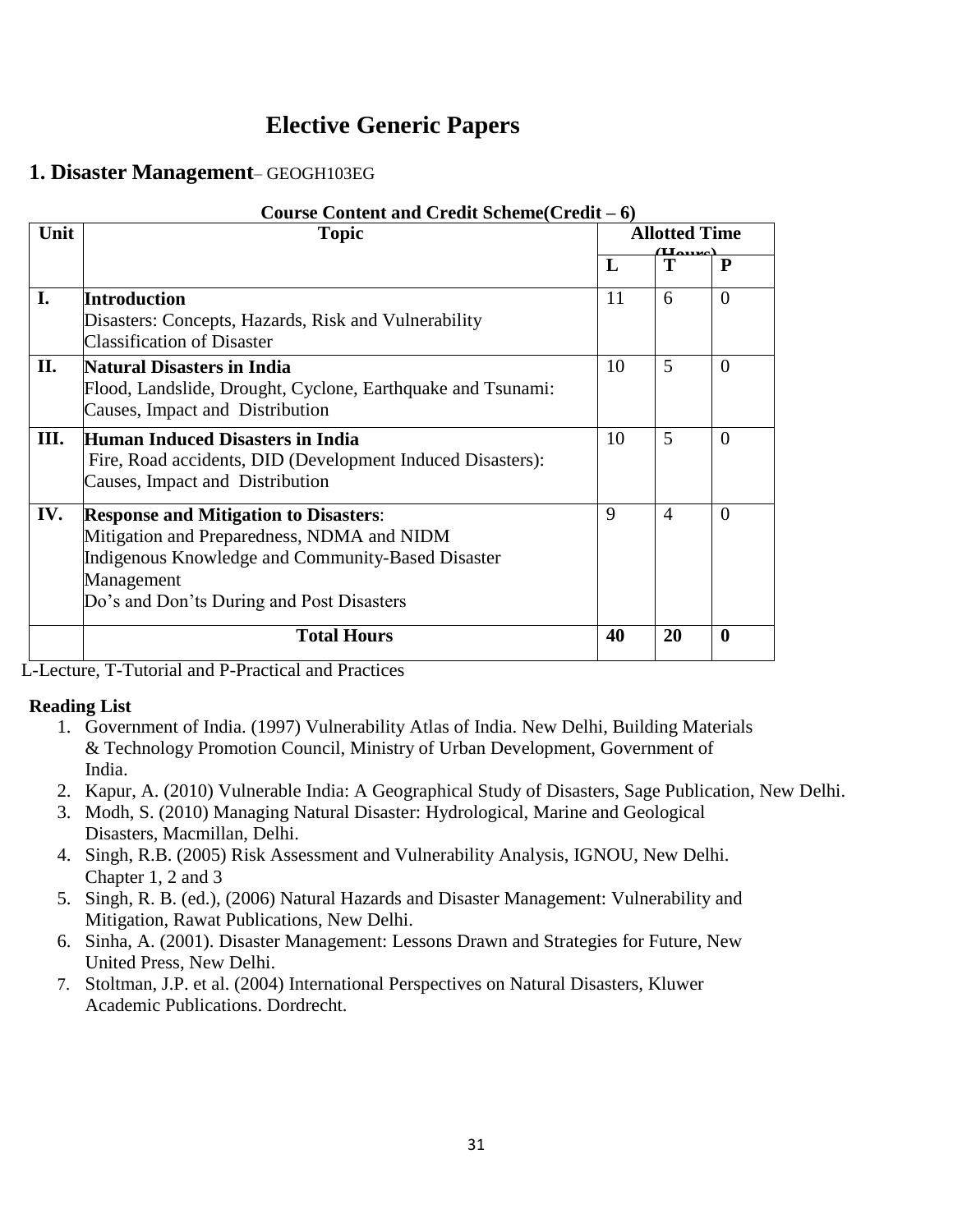### **2. Geography of Tourism**– GEOGH104EG

| Unit | <b>Topic</b>                                                                                                                                                                         | <b>Allotted Time</b> |                |                  |  |  |  |  |
|------|--------------------------------------------------------------------------------------------------------------------------------------------------------------------------------------|----------------------|----------------|------------------|--|--|--|--|
|      |                                                                                                                                                                                      |                      | (Hours)        |                  |  |  |  |  |
|      |                                                                                                                                                                                      | L                    | T              | $\mathbf{P}$     |  |  |  |  |
| I.   | <b>Introduction</b><br>Concept nature scope and issues of geography of Tourism<br>Geographical Parameters of Tourism by Robinson.                                                    | 11                   | 6              | $\Omega$         |  |  |  |  |
| II.  | <b>Type of Tourism</b><br>Nature Tourism, Cultural Tourism, Medical Tourism, Pilgrimage<br>Tourism                                                                                   | 10                   | 5              | $\theta$         |  |  |  |  |
| Ш.   | <b>Recent Trends of Tourism</b><br>International and Regional; Domestic Tourism (India); Eco-<br>Tourism, Sustainable Tourism,<br>Impact of Tourism on Economy; Environment; Society | 10                   | 5              | $\Omega$         |  |  |  |  |
| IV.  | <b>Tourism in India</b><br>Tourism Infrastructure: A Case Study of Himachal Pradesh<br><b>National Tourism Policy</b>                                                                | 9                    | $\overline{4}$ | $\theta$         |  |  |  |  |
|      | <b>Total Hours</b>                                                                                                                                                                   | 40                   | 20             | $\boldsymbol{0}$ |  |  |  |  |

#### **Course Content and Credit Scheme(Credit – 6)**

L-Lecture, T-Tutorial and P-Practical and Practices

- 1. Dhar, P.N. (2006) International Tourism: Emerging Challenges and Future Prospects. Kanishka, New Delhi.
- 2. Hall, M. and Stephen, P. (2006) Geography of Tourism and Recreation Environment, Place and Space, Routledge, London.
- 3. Kamra, K. K. and Chand, M. (2007) Basics of Tourism: Theory, Operation and Practise, Kanishka Publishers, Pune.
- 4. Page, S. J. (2011) Tourism Management: An Introduction, Butterworth-Heinemann- USA. Chapter 2.
- 5. Raj, R. and Nigel, D. (2007) Morpeth Religious Tourism and Pilgrimage Festivals Management: An International perspective by, CABI, Cambr[idge, USA, www.cabi.org.](http://www.cabi.org/)
- 6. Tourism Recreation and Research Journal, Center for Tourism Research and Development, Lucknow
- 7. Singh Jagbir (2014) "Eco-Tourism" Published by I.K. International Pvt. Ltd. S-25, Green Park Extension, Uphaar Cinema M[arket, New Delhi, India \(www.ikbooks.com\).](http://www.ikbooks.com/)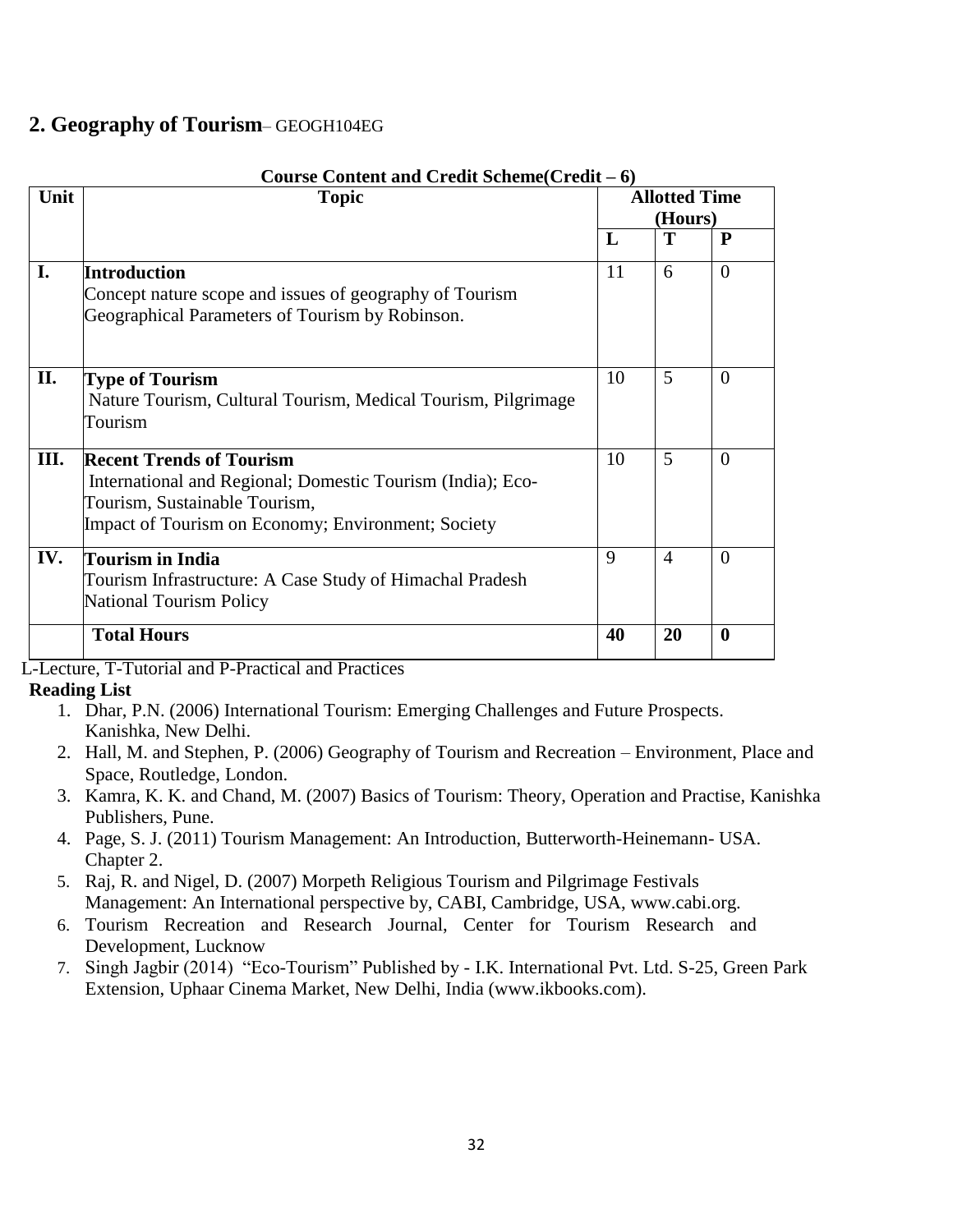### **3. Spatial Information Technology**– GEOGH203EG

| Unit | <b>Topic</b>                                                                                                                                                      |    | <b>Allotted Time</b> |                  |
|------|-------------------------------------------------------------------------------------------------------------------------------------------------------------------|----|----------------------|------------------|
|      |                                                                                                                                                                   | L  | $(L_{\rm{aune}})$    | $\mathbf{P}$     |
| I.   | Introduction<br>Definitions, Concept and Historical Development                                                                                                   | 11 | 6                    | $\theta$         |
| П.   | <b>Spatial Information/Data</b><br>Web data sources; Registration and projection;<br>Data structures; Data interpolation and modeling.                            | 10 | 5                    | $\Omega$         |
| Ш.   | Working of spatial information system<br>Functions of Spatial information system: Information retrieval;<br>Topological modeling; Networks; Overlay; Data output. | 10 | 5                    | $\theta$         |
| IV.  | <b>Application</b><br>Application of Spatial Information Technology in Geography                                                                                  | 9  | $\overline{4}$       | $\Omega$         |
|      | <b>Total Hours</b>                                                                                                                                                | 40 | 20                   | $\boldsymbol{0}$ |

#### **Course Content and Credit Scheme(Credit – 6)**

L-Lecture, T-Tutorial and P-Practical and Practices

- 1. C. Esperança and H. Samet, An overview of the SAND spatial database system, to appear in Communications of the ACM, 1997. <http://www.cs.umd.edu/~hjs/pubs/sandprog.ps.gz>
- 2. G. Hjaltason and H. Samet, Ranking in Spatial Databases in Advances in Spatial Databases —4th Symposium, SSD'95, M. J. Egenhofer and J. R. Herring, Eds., Lecture Notes in Computer Science 951, Springer-Verlag, Berlin, 1995, 83-95. <http://www.cs.umd.edu/~hjs/pubs/incnear.ps>
- 3. H. Samet, Spatial Data Structures in Modern Database Systems: The Object Model, Interoperability, and Beyond, W. Kim, Ed., Addison-Wesley/ACM Press, 1995, 361-385[.](http://www.cs.umd.edu/~hjs/pubs/kim.ps) <http://www.cs.umd.edu/~hjs/pubs/kim.ps>
- 4. H. Samet, Applications of Spatial Data Structures: Computer Graphics, Image Processing, and GIS, Addison-Wesley, Reading, MA, 1990. ISBN 0-201- 50300-0.
- 6. H. Samet, The Design and Analysis of Spatial Data Structures, Addison-Wesley, Reading, MA, 1990. ISBN 0-201-50255-0.
- 7. H. Samet and W. G. Aref, Spatial Data Models and Query Processing in Modern Database Systems: The Object Model, Interoperability, and Beyond, W. Kim, Ed., Addison-Wesley/ACM Press, 1995, 338-360. <http://www.cs.umd.edu/~hjs/pubs/kim2.ps>
- 8. C. D. Tomlin, Geographic Information Systems and Cartographic Modeling, Prentice-Hall, Englewood Cliffs, NJ, 1990. ISBN 0-13-350927-3.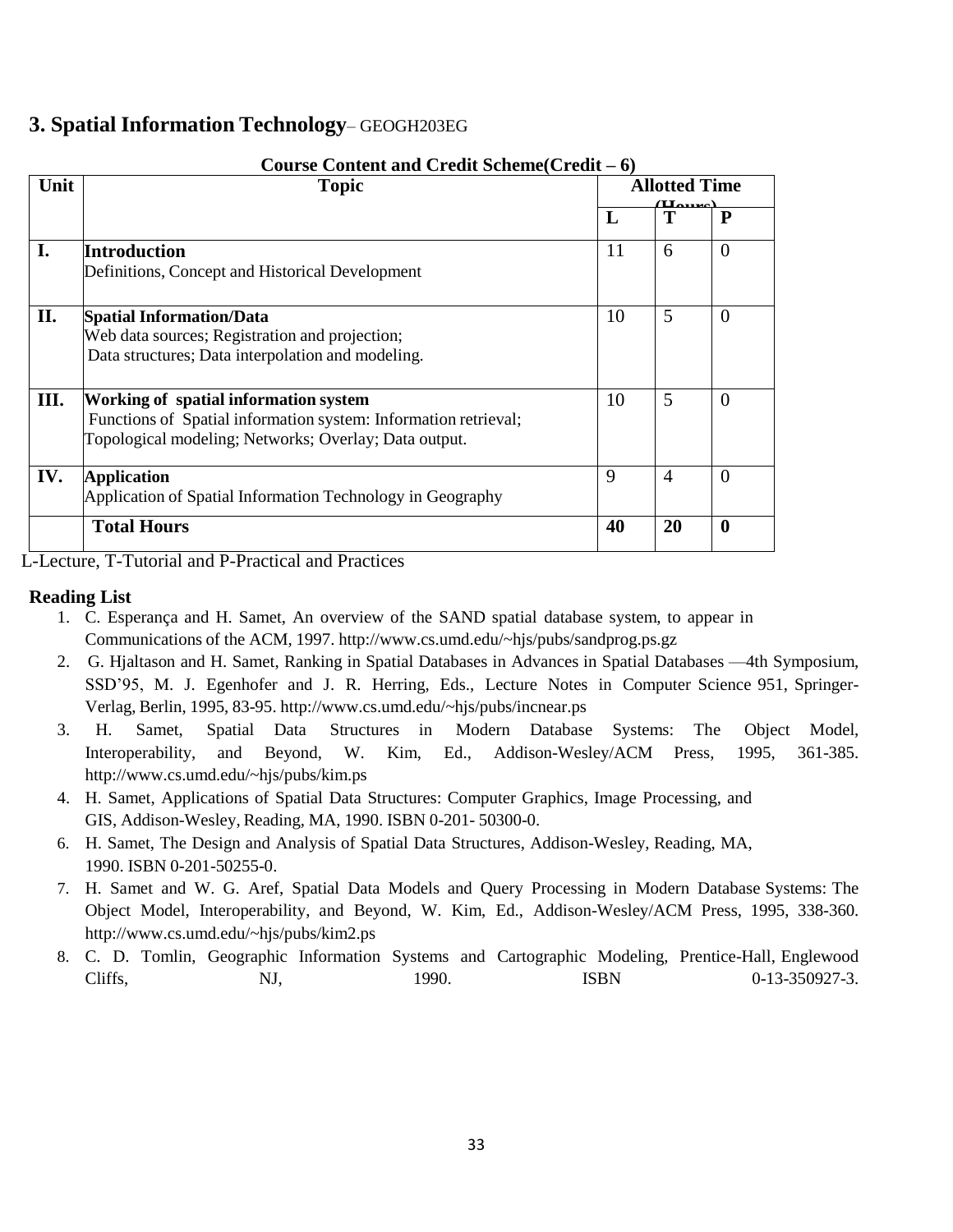### **4. Regional Development**– GEOGH204EG

|      | Course Content and Credit Scheme (Credit – 6)                                                                                                                                            |                      |                |                  |  |
|------|------------------------------------------------------------------------------------------------------------------------------------------------------------------------------------------|----------------------|----------------|------------------|--|
| Unit | <b>Topic</b>                                                                                                                                                                             | <b>Allotted Time</b> |                |                  |  |
|      |                                                                                                                                                                                          | L                    | T              | $\mathbf{P}$     |  |
| I.   | Introduction                                                                                                                                                                             | 11                   | 6              | $\Omega$         |  |
|      | Concept of Region,<br>Types of Regions: Formal, Functional and Vernacular<br>Need of Regional Planning                                                                                   |                      |                |                  |  |
|      |                                                                                                                                                                                          |                      |                |                  |  |
| II.  | <b>Choice of a Region for Planning</b><br>Characteristics of an Ideal Planning Region<br>Delineation of Planning Region<br>Regionalization of India for Planning (Agro Ecological Zones) | 10                   | 5              | $\theta$         |  |
| Ш.   | <b>Strategies/Models for Regional Planning</b><br><b>Growth Pole Model of Perroux</b><br>Growth Centre Model in Indian Context                                                           | 10                   | 5              | $\Omega$         |  |
| IV.  | <b>Problem Regions and Regional Planning</b><br>Backward Regions and Regional Plans- Special Area Development<br>Plans in India<br>DVC-Its Success Story and the Failures                | 9                    | $\overline{4}$ | $\Omega$         |  |
|      | <b>Total Hours</b>                                                                                                                                                                       | 40                   | 20             | $\boldsymbol{0}$ |  |

L-Lecture, T-Tutorial and P-Practical and Practices

#### **Reading List**

- 1. Adell, Germán (1999) Literature Review: Theories and Models Of The Peri-Urban Interface: A Changing Conceptual Landscape, Peri-urban Research Project Team, Development Planning Unit, University College London at
- 2. Bhatt, L.S. (1976) Micro Level Planning in India. KB Publication, Delhi
- 3. Deshpande C. D., 1992: *India: A Regional Interpretation*, ICSSR, New Delhi.
- 4. Dreze J. and A. Sen, Indian Development: Select Regional Perspectives (Oxford: Oxford University Press, 1996).
- 5. Ses, Amratya (2000) Development as Freedom. Random House, Toronto
- 6. Raza, M., Ed. (1988). Regional Development. Contributionsto Indian Geography. New Delhi, Heritage Publishers.
- 7. Rapley, John (2007) Understanding Development: Theory and Practice in the 3<sup>rd</sup> World. Lynne Rienner, London.
- 8. Schmidt-Kallert, Einhard (2005) A Short Introduction to Micro-Regional Planning, Food and Agriculture Organization of the United Nations (FAO) at
- 9. Sdyasuk Galina and P Sengupta (1967): *Economic Regionalisation of India*, Census of India

10. Mohan, Krishan(2005). Addressing Regional Backwardness: An Analysis of Area Development Programmes in India. Manak Publications New Delhi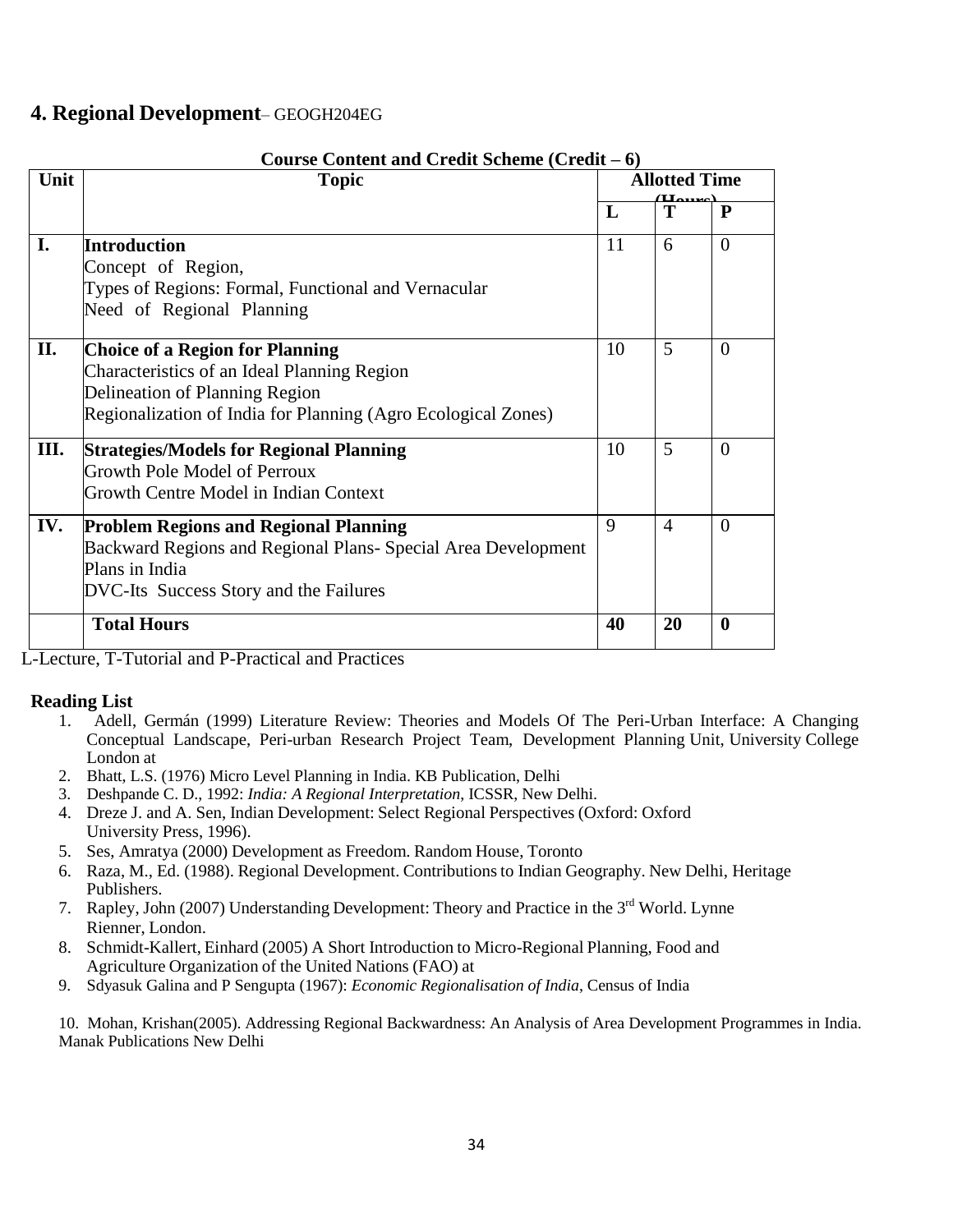### **5. Climate Change: Vulnerability and Adaptation**– GEOGH306EG

|      | Course Content and Credit Scheme (Credit $-6$ )                                                                                                                                                  |    |                        |           |  |  |
|------|--------------------------------------------------------------------------------------------------------------------------------------------------------------------------------------------------|----|------------------------|-----------|--|--|
| Unit | <b>Topic</b>                                                                                                                                                                                     |    | <b>Allotted Time</b>   |           |  |  |
|      |                                                                                                                                                                                                  | L  | $(L_{\rm Lumcl})$<br>T | ${\bf P}$ |  |  |
| I.   | Introduction<br>Concept and understanding of Climate Change<br>Green House Gases and Global Warming                                                                                              | 11 | 6                      | $\Omega$  |  |  |
| П.   | <b>Climate Change and Vulnerability</b><br>Physical Vulnerability<br>Economic Vulnerability<br>Social Vulnerability                                                                              | 10 | 5                      | $\Omega$  |  |  |
| Ш.   | <b>Impact of Climate Change on</b><br><b>Agriculture and Water</b><br>Flora and Fauna<br>Human Health                                                                                            | 10 | 5                      | $\Omega$  |  |  |
| IV.  | <b>Adaptation and Mitigation</b><br>Global Initiatives with Particular Reference to South Asia.<br>National Action Plan on Climate Change;<br>Local Initiatives (Urban Local Bodies, Panchayats) | 9  | $\overline{4}$         | $\Omega$  |  |  |
|      | <b>Total Hours</b>                                                                                                                                                                               | 40 | 20                     | $\bf{0}$  |  |  |

### **Course Content and Credit Scheme (Credit – 6)**

L-Lecture, T-Tutorial and P-Practical and Practices

#### **Further Readings**

- 1. IPCC. (2007) Climate Change 2007: Impacts, Adaptation and Vulnerability. Contribution of Working Group II to the Fourth Assessment Report of the Intergovernmental Panel on Climate Change.
- 2. IPCC (2014) *Climate Change 2014: Impacts, Adaptation, and Vulnerability. Part A: Global and Sectoral Aspects. Contribution of Working Group II to the Fifth Assessment Report of the Intergovernmental Panel on Climate Change* Cambridge University Press, Cambridge, United Kingdom and New York, NY, USA.
- 3. IPCC (2014) *Climate Change 2014: Impacts, Adaptation, and Vulnerability. Part B: Regional Aspects. Contribution of Working Group II to the Fifth Assessment Report of the Intergovernmental Panel on Climate Change* Cambridge University Press, Cambridge, United Kingdom and New York, NY, USA.
- 4. Palutikof, J. P., van der Linden, P. J. and Hanson, C. E. (eds.), Cambridge University Press, Cambridge, UK.
- 5. OECD. (2008) Climate Change Mitigation: What Do we Do? Organisation and Economic Co- operation and Development.
- 6. UNEP. (2007) Global Environment Outlook: GEO4: Environment for Development, United Nations Environment Programme.
- 7. Singh, M., Singh, R.B. and Hassan, M.I. (Eds.) (2014) Climate change and biodiversity: Proceedings of IGU Rohtak Conference, Volume 1. Advances in Geographical and Environmental Studies, Springer
- 8. Sen Roy, S. and Singh, R.B. (2002) Climate Variability, Extreme Events and Agricultural Productivity in Mountain Regions, Oxford & IBH Pub., New Delhi.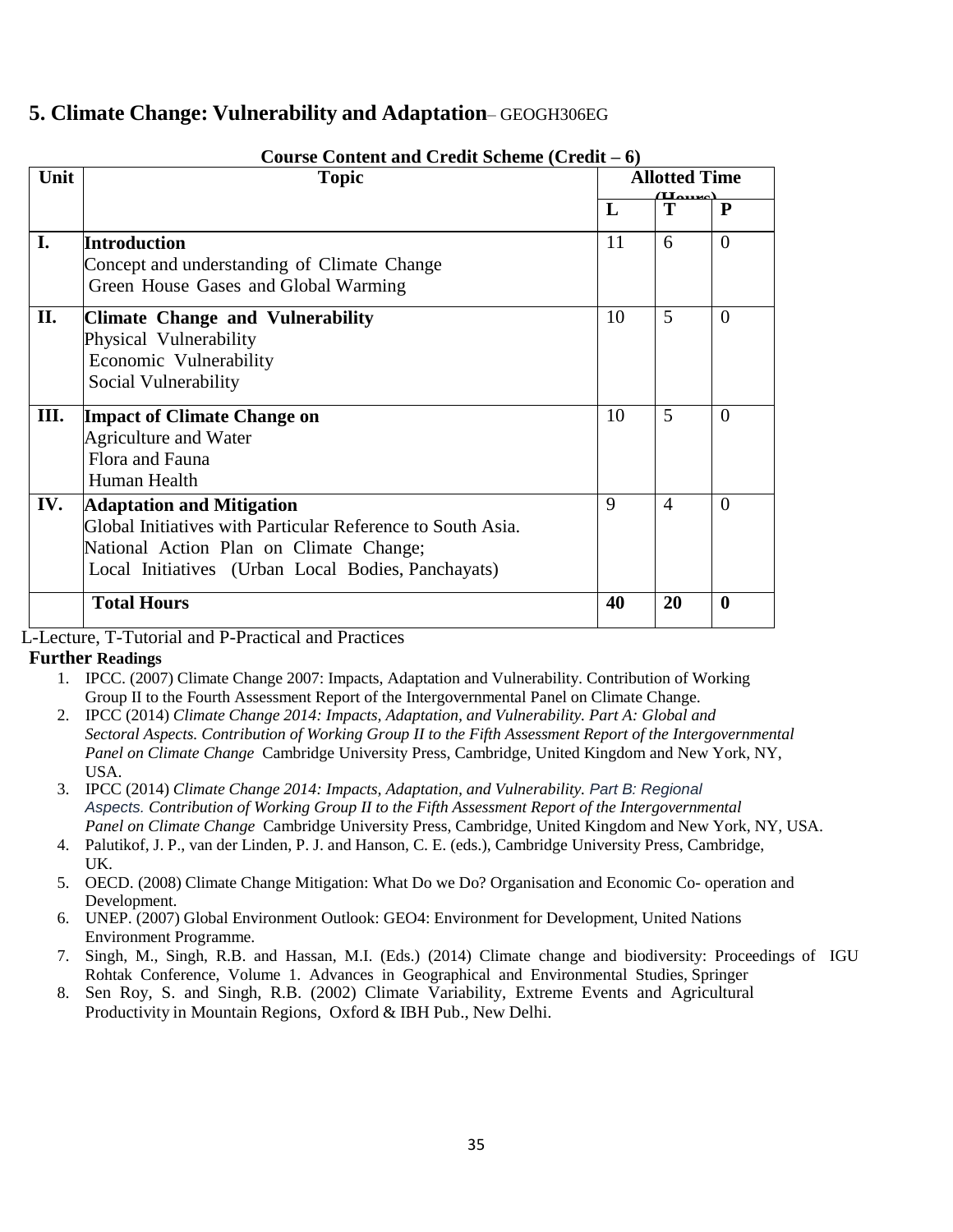### **6. Rural Development**– GEOGH307EG

| Course Content and Credit Scheme (Credit – 6) |                                                                      |                             |                |                  |  |
|-----------------------------------------------|----------------------------------------------------------------------|-----------------------------|----------------|------------------|--|
| Unit                                          | <b>Topic</b>                                                         | <b>Allotted Time</b>        |                |                  |  |
|                                               |                                                                      | $(L_{\rm{aump}})$<br>T<br>L |                | ${\bf P}$        |  |
|                                               |                                                                      |                             |                |                  |  |
| I.                                            | <b>Introduction</b>                                                  | 11                          | 6              | $\theta$         |  |
|                                               | Defining Development: Inter-Dependence of Urban and Rural Sectors of |                             |                |                  |  |
|                                               | the Economy                                                          |                             |                |                  |  |
|                                               | Need for Rural Development,                                          |                             |                |                  |  |
|                                               | Gandhian Approach of Rural Development.                              |                             |                |                  |  |
|                                               |                                                                      |                             |                |                  |  |
| II.                                           | <b>Rural Economic Base</b>                                           | 10                          | 5              | $\Omega$         |  |
|                                               | Panchayatiraj System, Agriculture and Allied Sectors.                |                             |                |                  |  |
|                                               | Area Based Approach to Rural Development:                            |                             |                |                  |  |
|                                               | Drought Prone Area Programmes,                                       |                             |                |                  |  |
|                                               | PMGSY.                                                               |                             |                |                  |  |
| III.                                          | <b>Target Group Approach to Rural Development</b>                    | 10                          | 5              | $\theta$         |  |
|                                               | MNREGA,                                                              |                             |                |                  |  |
|                                               | Jan Dhan Yojana                                                      |                             |                |                  |  |
|                                               | <b>Rural Connectivity</b>                                            |                             |                |                  |  |
|                                               |                                                                      |                             |                |                  |  |
| IV.                                           | <b>Provision of Services</b>                                         | 9                           | $\overline{4}$ | $\Omega$         |  |
|                                               | Physical and Socio-Economic Access to Elementary Education           |                             |                |                  |  |
|                                               | and Primary Health Care                                              |                             |                |                  |  |
|                                               | Micro credit                                                         |                             |                |                  |  |
|                                               | <b>Total Hours</b>                                                   | 40                          | 20             | $\boldsymbol{0}$ |  |
|                                               |                                                                      |                             |                |                  |  |

#### **Course Content and Credit Scheme (Credit – 6)**

L-Lecture, T-Tutorial and P-Practical and Practices

### **Reading List**

- 1. Gilg A. W., 1985: *An Introduction to Rural Geography,* Edwin Arnold, London.
- 2. Krishnamurthy,J. 2000: *Rural Development - Problems and Prospects,* Rawat Publs., Jaipur
- 3. Lee D. A. and Chaudhri D. P. (eds.), 1983: *Rural Development and State*, Methuen, London.
- 4. Misra R. P. and Sundaram, K. V. (eds.), 1979: *Rural Area Development: Perspectives and Approaches*, Sterling, New Delhi.
- 5. Misra, R. P. (ed.), 1985: *Rural Development: Capitalist and Socialist Paths*, Vol. 1, Concept, New Delhi.
- 6. Palione M., 1984: *Rural Geography*, Harper and Row, London.
- 7. Ramachandran H. and Guimaraes J.P.C., 1991: *Integrated Rural Development in Asia – Leaning from Recent Experience,* Concept Publishing, New Delhi.
- 8. Robb P. (ed.), 1983: *Rural South Asia: Linkages, Change and Development*, Curzon Press.
- 9. UNAPDI 1986:*Local Level Planning and Rural Development: Alternative Strategies*. (United Nations Asian & Pacific Development Institute, Bangkok), Concept Publs. Co., New Delhi.
- 10. Wanmali S., 1992: *Rural Infrastructure Settlement Systems and Development of the Regional Economy in South India*, International Food Policy Research Institute, Washington, D.C.
- 11. Yugandhar, B. N. and Mukherjee, Neela (eds.) 1991: *Studies in Village India: Issues in Rural Development,* Concept Publs. Co., New Delh

12. Mohan, Krishan(2005). Addressing Regional Backwardness: An Analysis of Area Development Programmes in India. Manak Publications New Delhi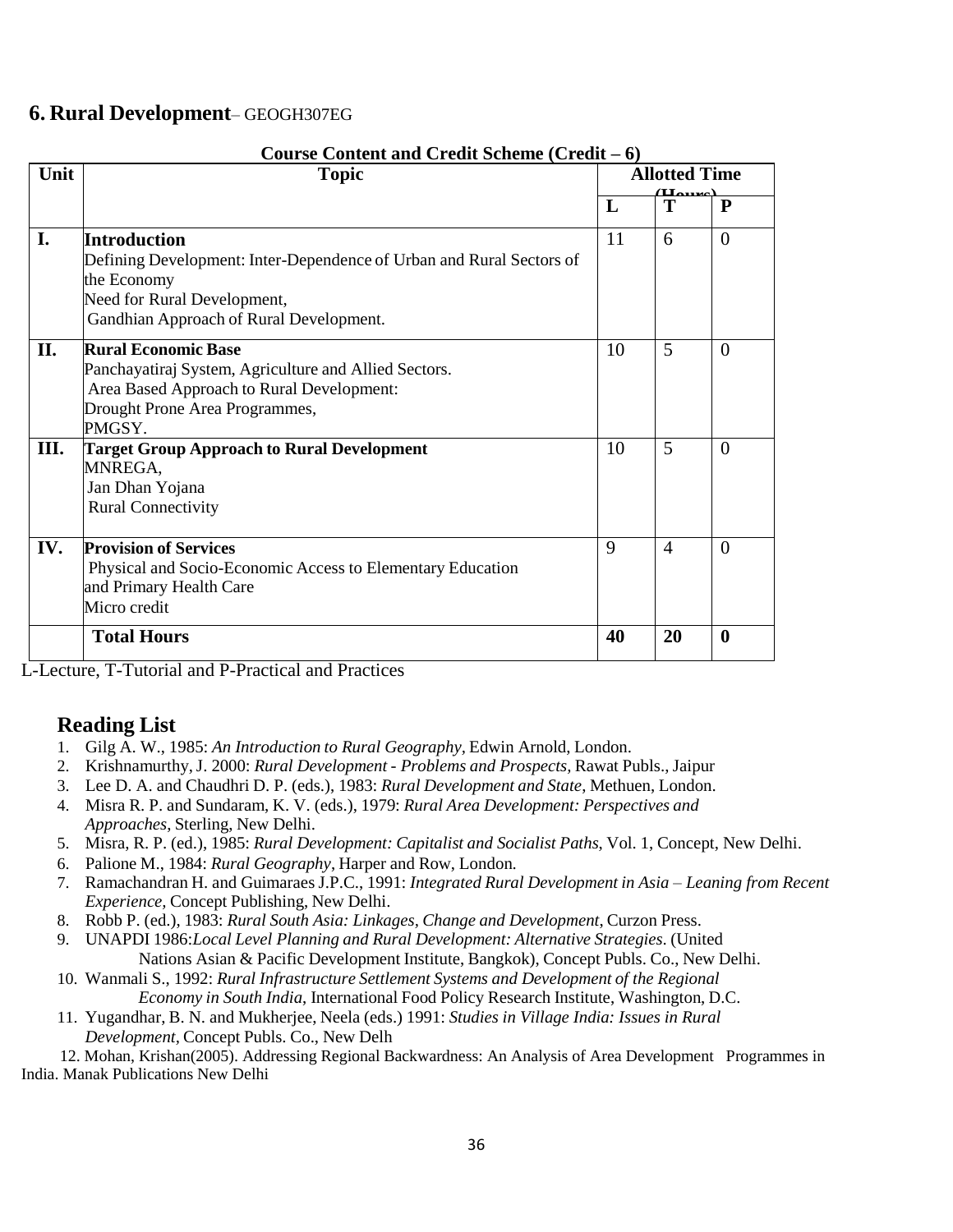## **7. Industrial Geography**– GEOGH406EG

|      | Course Content and Credit Scheme (Credit – 6)                      |    |                                           |                  |  |
|------|--------------------------------------------------------------------|----|-------------------------------------------|------------------|--|
| Unit | <b>Topic</b>                                                       |    | <b>Allotted Time</b><br>$(L_{\rm{aump}})$ |                  |  |
|      |                                                                    | L  | T                                         | $\mathbf{P}$     |  |
| I.   | <b>Introduction</b>                                                | 11 | 6                                         | $\theta$         |  |
|      | Definition, Nature and Scope of Industrial Geography               |    |                                           |                  |  |
| II.  | Types, Geographical Characteristics and Location of Industries     | 10 | 5                                         | $\theta$         |  |
|      | Weber's Theory,                                                    |    |                                           |                  |  |
|      | Small and Medium Industries, Heavy Industries: Coal and Iron based |    |                                           |                  |  |
|      | industries, Rural based Industries                                 |    |                                           |                  |  |
|      | Footloose Industry.                                                |    |                                           |                  |  |
| Ш.   | <b>Industrial Complexes</b>                                        | 10 | 5                                         | $\theta$         |  |
|      | Mumbai-Pune Industrial Region,                                     |    |                                           |                  |  |
|      | Bengaluru-Chennai Industrial Region                                |    |                                           |                  |  |
|      | Chota Nagpur Industrial Region                                     |    |                                           |                  |  |
|      |                                                                    |    |                                           |                  |  |
| IV.  | <b>Impact of Industrialization in India</b>                        | 9  | $\overline{4}$                            | $\theta$         |  |
|      | Environmental                                                      |    |                                           |                  |  |
|      | Social                                                             |    |                                           |                  |  |
|      | Economic                                                           |    |                                           |                  |  |
|      | Industrial Policy of India                                         |    |                                           |                  |  |
|      | <b>Total Hours</b>                                                 | 40 | 20                                        | $\boldsymbol{0}$ |  |

L-Lecture, T-Tutorial and P-Practical and Practices

- 1. Alexander J.W. (1979). Economic Geography, Printice Hall of India Pvt. Ltd., New Delhi.
- 2. Goh Cheng Leong (1997). "Human and economic geography", Oxford University Press, New York.
- 3. Thoman, R.S., Conkling E.C. and Yeates, M.H. (1968). Geography of Economic Activity, McGraw Hill Book Company, 1968.
- 4. Miller, E. (1962) Geography of Manufacturing Printice Hall Englewood Cliff, New Jersey
- 5. Gunnar Alexandersson (1967). "Geography of Manufacturing, Prentice Hall, New Jersey Truman, A. Harishorn, John W. Alexander (2000) " Economic Geography", Prentice Hall of India Ltd., New Delhi.
- 6. Singh, Jagdish 2003: *India - A Comprehensive & Systematic Geography*, Gyanodaya Prakashan, Gorakhpur.
- 7. Tirtha, Ranjit 2002: *Geography of India,* Rawat Publs., Jaipur & New Delhi.
- 8. Pathak, C. R. 2003: *Spatial Structure and Processes of Development in India*. Regional Science Assoc., Kolkata.
- 9. Tiwari, R.C. (2007) Geography of India. Prayag Pustak Bhawan, Allahabad
- 10. Sharma, T.C. (2013) Economic Geography of India. Rawat Publication, Jaipur